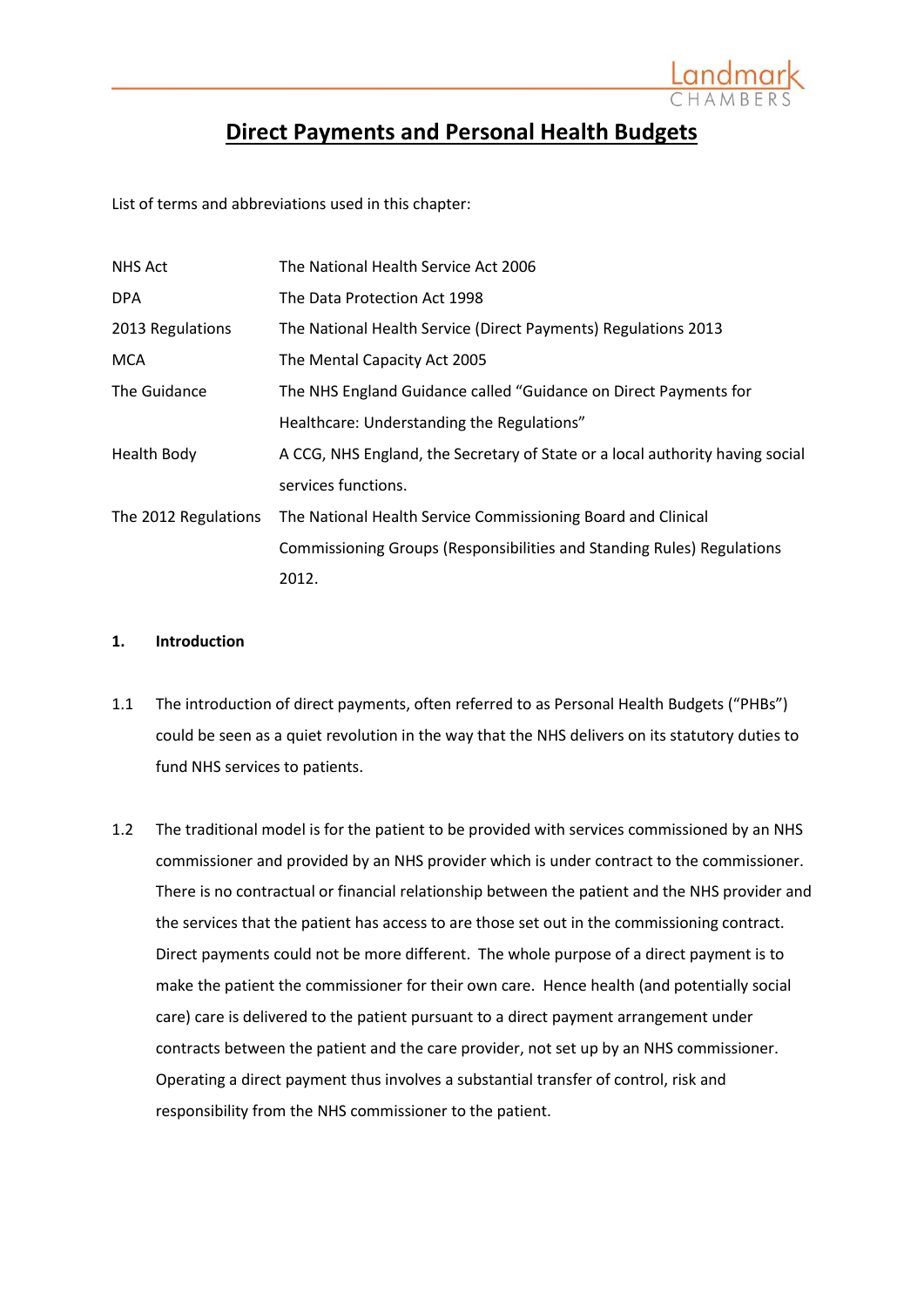1.3 Direct payments raise a series of potentially difficult legal issues, including establishing systems to ensure there is proper financial and clinical governance in the operation of the packages. Direct payments were trialled by the NHS and a 215 page report was published concerning the outcome of a research project<sup>1</sup>. The main findings were:

> "The main benefit-‐related implications of personal health budgets were as follows (unless otherwise noted, significance is assessed at the 95% confidence level):

- The use of personal health budgets was associated with a significant improvement in the care--related quality of life (ASCOT) and psychological wellbeing (GHQ‐12) of patients (at 90% confidence).
- Personal health budgets did not appear to have an impact on health status per se over the 12 month follow--up period. No significant effects were found with regard to two clinical measures (HbA1C and lung-‐function tests, used where relevant) and there was no significant difference in mortality rates between the groups. Consistent with these results, the study did not find that personal health budgets had a significant effect on EQ-‐5D compared to the control group"
- 1.4 Hence, patients felt significantly better if they had a measure of control over their own healthcare services but it did not necessarily improve objective health outcomes. The research findings about cost were as follows:

"The main findings of the cost analysis were:

- The cost of inpatient care (an 'indirect' cost) was significantly lower for the personal health budget group compared to the control group after accounting for baseline differences.
- The ('direct') costs of well--being and other health services were both significantly higher for the personal health budget group compared to controls.
- Other categories of direct and indirect cost showed no difference between the groups.
- The difference in direct and indirect total costs between personal health budget and control groups after accounting for baseline differences were not statistically significant"
- 1.5 Perhaps the message from this finding was that it cost more NHS money directly to provide care to someone under a direct payment but the patient ended up in hospital for in-patient treatment less and so overall they represented value for money.

1 See

1

[http://www.personalhealthbudgets.dh.gov.uk/\\_library/Resources/Personalhealthbudgets/2012/PHBE\\_person](http://www.personalhealthbudgets.dh.gov.uk/_library/Resources/Personalhealthbudgets/2012/PHBE_personal_health_budgets_final_report_Nov_2012.pdf) [al\\_health\\_budgets\\_final\\_report\\_Nov\\_2012.pdf](http://www.personalhealthbudgets.dh.gov.uk/_library/Resources/Personalhealthbudgets/2012/PHBE_personal_health_budgets_final_report_Nov_2012.pdf)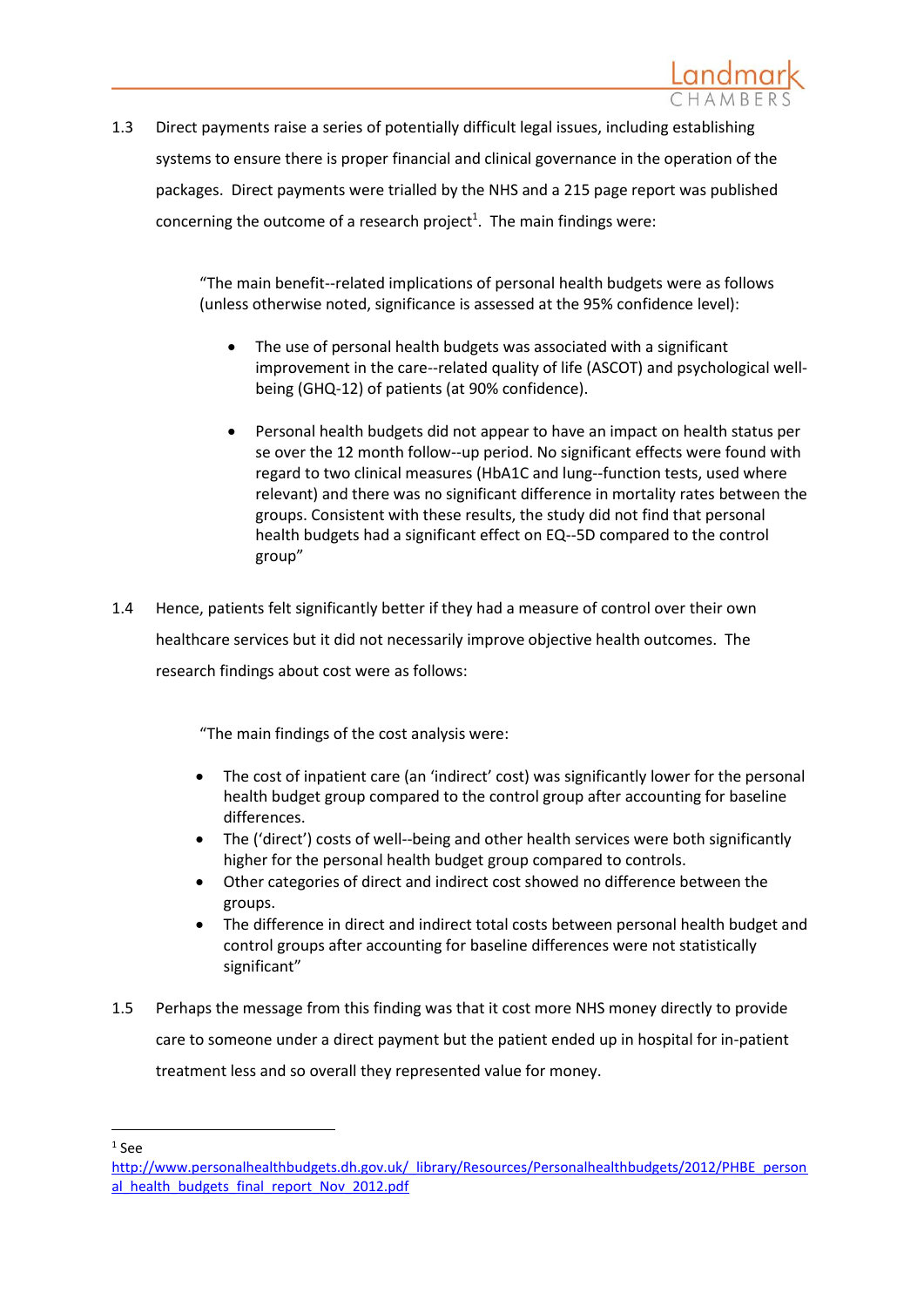- 1.6 Direct payments are now governed by the National Health Service (Direct Payments) Regulations 2013 ("the 2013 Regulations") and, for patients in receipt of NHS Continuing Healthcare or Continuing Care for Children, by Part 6A of the National Health Service Commissioning Board and Clinical Commissioning Groups (Responsibilities and Standing Rules) Regulations 2012 (as amended by the National Health Service Commissioning Board and Clinical Commissioning Groups (Responsibilities and Standing Rules) (Amendment) Regulations 2013). The 2013 Regulations have been amended since they were first made. The version referred to here is the version in effect on 1 December 2016. The 2013 Regulations are supplemented by statutory guidance published by NHS England "Guidance on Direct Payments for Healthcare: Understanding the Regulations<sup>2</sup>". There is separate Guidance on the "right to have" a direct payments for patients who are eligible for NHS Continuing Healthcare<sup>3</sup> as a result of changes to the legal regime around direct payments arising from the National Health Service Commissioning Board and Clinical Commissioning Groups (Responsibilities and Standing Rules) (Amendment) (No3) Regulations 2014.
- 1.7 This chapter will look at the rules on direct payments that apply to all cases. The special rules concerning patients in receipt of NHS Continuing Healthcare or Continuing Care for Children will be considered at part [14](#page-51-0) below.
- 1.8 The first attempt to persuade an NHS body to use direct payments occurred in *R (Harrison) v*  Secretary of State for Health & Ors [2009] EWHC 574 (Admin). Mr Harrison<sup>4</sup> had a social care direct payment but he was then assessed to be eligible for NHS continuing healthcare. As a result, responsibility for funding services for him switched from the local authority to the NHS. He had had the benefit of social care direct payments which he and asked for the arrangements to be continued once his care. However, the NHS said that it had no power to provide direct payments and could only fund services provided to Mr Harrison. The Judge noted that the Department of Health noted the benefits of direct payments. He said at §21:

2 See

[http://www.personalhealthbudgets.england.nhs.uk/\\_library/Resources/Personalhealthbudgets/2014/Guidanc](http://www.personalhealthbudgets.england.nhs.uk/_library/Resources/Personalhealthbudgets/2014/Guidance_on_Direct_Payments_for_Healthcare_Understanding_the_Regulations_March_2014.pdf) [e\\_on\\_Direct\\_Payments\\_for\\_Healthcare\\_Understanding\\_the\\_Regulations\\_March\\_2014.pdf](http://www.personalhealthbudgets.england.nhs.uk/_library/Resources/Personalhealthbudgets/2014/Guidance_on_Direct_Payments_for_Healthcare_Understanding_the_Regulations_March_2014.pdf) 3 See

[http://www.personalhealthbudgets.england.nhs.uk/\\_library/Resources/Personalhealthbudgets/2014/Personal](http://www.personalhealthbudgets.england.nhs.uk/_library/Resources/Personalhealthbudgets/2014/Personal_health_budgets_right_to_have_guidance.pdf) health\_budgets\_right\_to\_have\_guidance.pdf

<sup>4</sup> There was a second claimant who was in a similar position.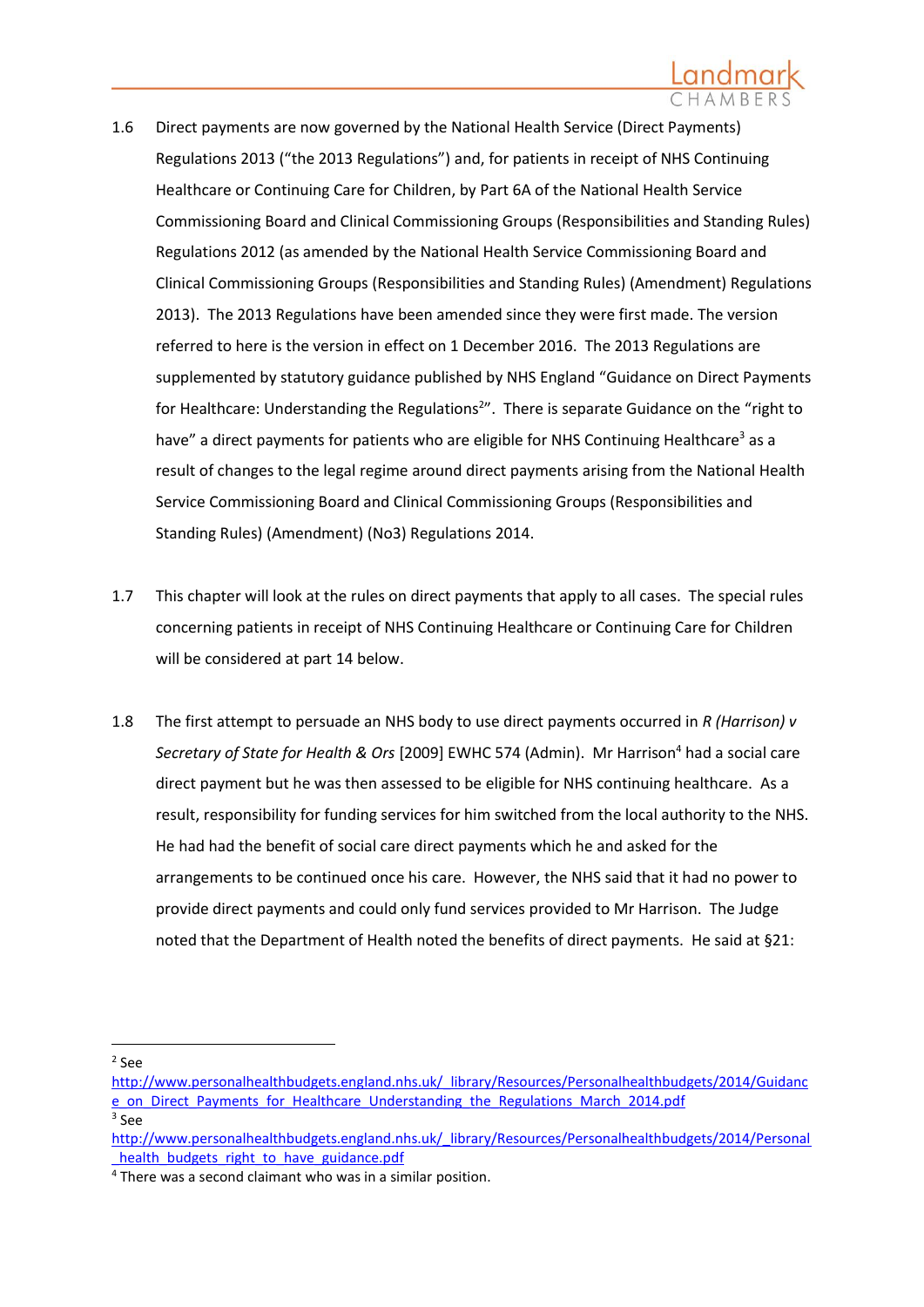

"There is clear evidence that direct payments for medical care increase both the claimants' degree of choice and flexibility in relation to medical care as well as enhancing their autonomy so that a greater degree of independent living can be enjoyed by each of them. Indeed this is not in dispute as in the witness statement adduced by the defendant from Mr Andrew Sanderson a civil servant in the Department of Health, he accepted that:-

> "*research suggests that direct payments have substantially increased the satisfaction of the recipient as well as delivering better outcomes and greater independence than traditional social care models*".

- 1.9 However the Judge accepted the Secretary of State's submissions that the duty to provide "services" under section 3(1) of the National Health Service act 2006 ("the NHS Act") could not be discharged by the provision of money to a patient, even if that money was provided with the intention of allowing the patient to purchase his own services.
- 1.10 This legislative lacuna was corrected by section 11 of the Health Act 2009 which introduced a new section 12A into the NHS Act. The present version of section 12A is as follows:

"(1) The Secretary of State, the Board, a clinical commissioning group or a local authority may, for the purpose of securing the provision to a patient of anything to which this subsection applies, make payments, with the patient's consent, to the patient or to a person nominated by the patient.

(2) Subsection (1) applies to—

(a) anything that the Secretary of State or a local authority has a duty or power to provide or arrange under section 2A or 2B or Schedule 1;

(aa) anything that the Board or a clinical commissioning group may or must arrange for the provision of under this Act or any other enactment.

- $(b) \ldots$
- $(c) \quad \ldots$

(3) Subsection (1) is subject to any provision made by regulations under section 12B.

(4) If regulations so provide, a clinical commissioning group may, for the purpose of securing the provision for a patient of services that the group must provide under section 117 of the Mental Health Act 1983 (after-care), make payments, with the patient's consent, to the patient or to a person nominated by the patient; and the references in this subsection to a clinical commissioning group are, so far as necessary for the purposes of regulations under subsection (2E) of that section, to be read as references to the Board.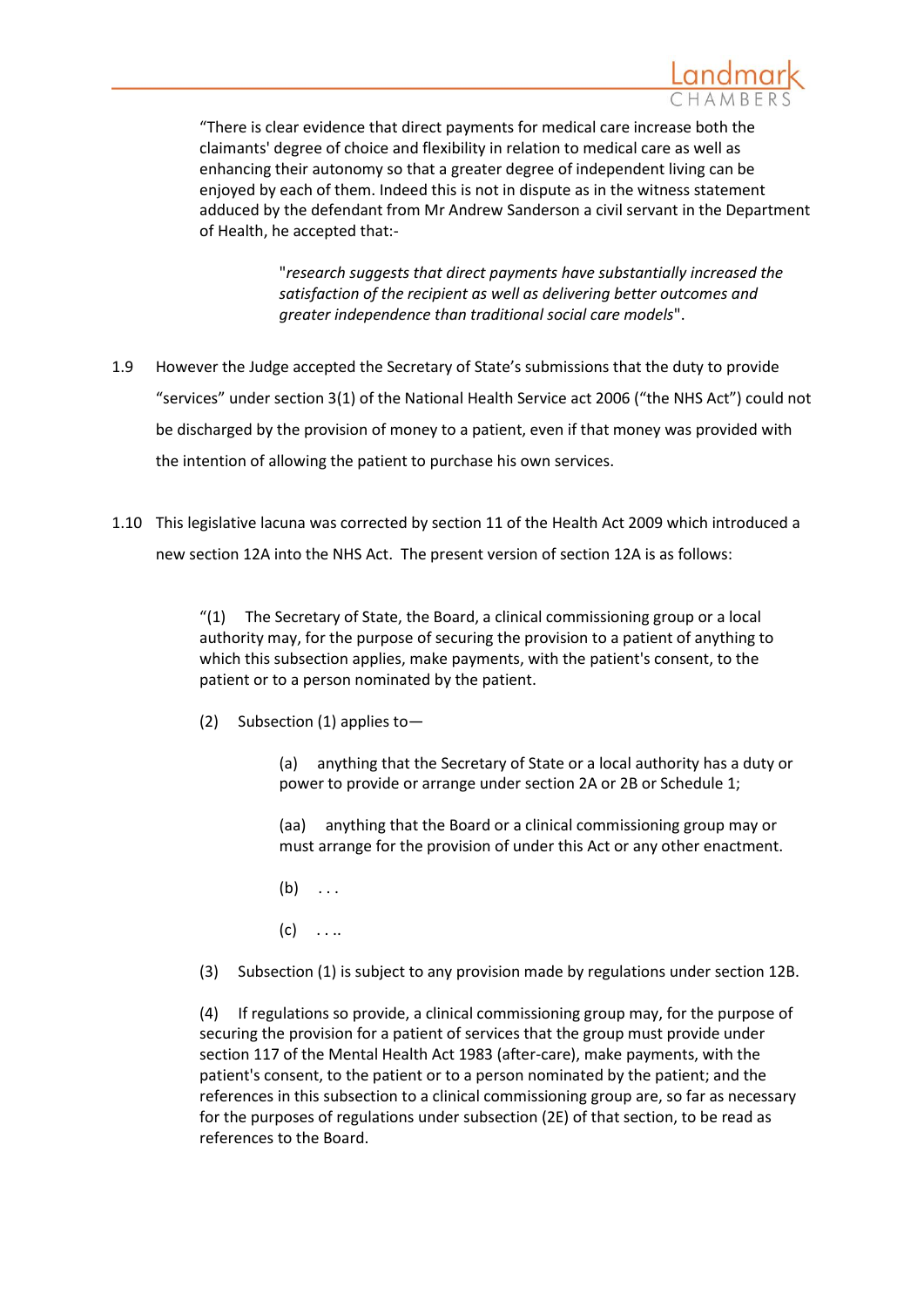

(5) A payment under subsection (1) . . . is referred to in this Part as a "direct payment".

 $(6)$  ...

(7) In this section and sections 12B to 12D, "local authority" has the same meaning as in section 2B"

- 1.11 Section 12B provided Regulation making powers which were used to make the 2013 Regulations. Section 12C provided for direct payments to be subject to pilot arrangements. Those pilot arrangements have now come to an end and direct payments are generally available to NHS patients in appropriate circumstances.
- 1.12 The next significant change arose in October 2014 when changes were made to the National Health Service Commissioning Board and Clinical Commissioning Groups (Responsibilities and Standing Rules) Regulations 2012 to give patients who were eligible for NHS continuing Healthcare and Children and Young Person's continuing care a qualified "right" to insist that they have direct payments. The nature of this right and the qualifications are examined below.
- 1.13 Today direct payments are an established method of funding community health services for large numbers of patients. They are widely used but, as far as I know, there are no published statistics about how many direct payment arrangements are operating in the English NHS. It is possible for patients to have both profound physical and mental health needs. In that case, a patient would fall to be assessed for their physical needs under the CHC system and would be entitled to support under section 117. Aside from such unusual circumstances, patients being discharged from compulsory in-patient mental health should not be assessed for CHC.

### <span id="page-4-0"></span>**2 Who is ineligible to apply for a PHB?**

2.1 Most NHS patients have the right to apply for a direct payment (although no patient can be forced to have one). However, there is a list of patients who are excluded from the right in the Schedule to the 2013 Regulations. None of the following persons have a right to seek to have a direct payment:

> (a) Anyone subject to a **drug rehabilitation requirement**, as defined by section 209 of the Criminal Justice Act 2003 (drug rehabilitation requirement), imposed by a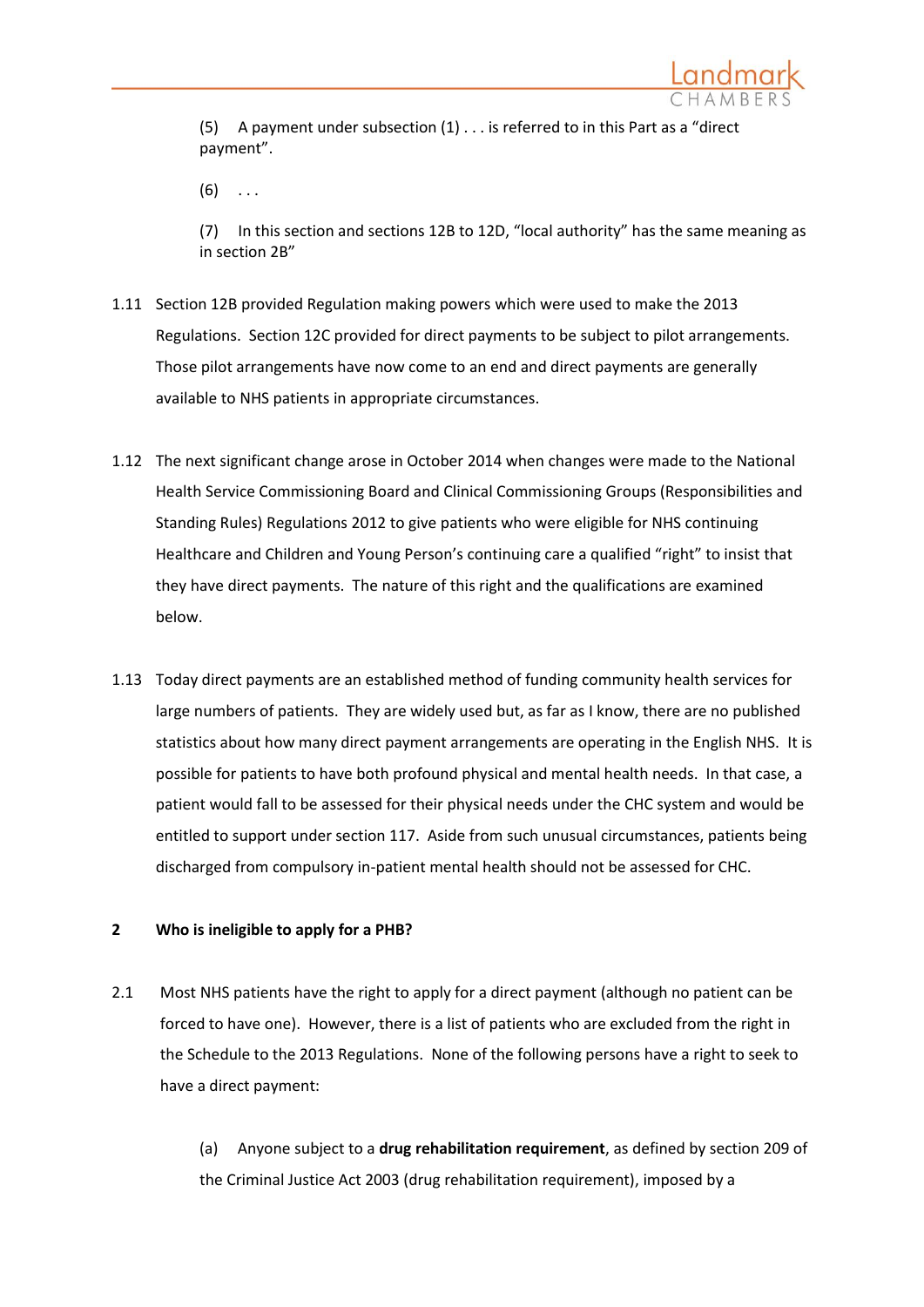community order within the meaning of section 177 of that Act (community orders), or by a suspended sentence of imprisonment within the meaning of section 189 of that Act (suspended sentences of imprisonment);

(b) Anyone subject to an **alcohol treatment requirement** as defined by section 212 of the Criminal Justice Act 2003 (alcohol treatment requirement), imposed by a community order, within the meaning of section 177 of that Act, or by a suspended sentence of imprisonment, within the meaning of section 189 of that Act;

(c) Anyone **released on licence** under [Part 2](https://www.lexisnexis.com/uk/legal/search/enhRunRemoteLink.do?A=0.7875836453391901&service=citation&langcountry=GB&backKey=20_T24987111561&linkInfo=F%23GB%23UK_ACTS%23num%251991_53a%25part%252%25&ersKey=23_T24987111560) of the Criminal Justice Act 1991 (early release of prisoners), Chapter 6 of [Part 12](https://www.lexisnexis.com/uk/legal/search/enhRunRemoteLink.do?A=0.3708571445282516&service=citation&langcountry=GB&backKey=20_T24987111561&linkInfo=F%23GB%23UK_ACTS%23num%252003_44a%25part%2512%25&ersKey=23_T24987111560) of the Criminal Justice Act 2003 (release, licences and recall) or Chapter 2 of [Part 2](https://www.lexisnexis.com/uk/legal/search/enhRunRemoteLink.do?A=0.8033505248918011&service=citation&langcountry=GB&backKey=20_T24987111561&linkInfo=F%23GB%23UK_ACTS%23num%251997_43a%25part%252%25&ersKey=23_T24987111560) of the Crime (Sentences) Act 1997 (life sentences) subject to a non-standard licence condition requiring the offender to undertake offending behaviour work to address drug or alcohol related behaviour;

(d) Anyone **required to submit to treatment for their drug or alcohol dependency by virtue of a community rehabilitation order** within the meaning of section 41 of the Powers of Criminal Courts (Sentencing) Act 2000 (community rehabilitation orders) or a community punishment and rehabilitation order within the meaning of section 51 of that Act (community punishment and rehabilitation orders);

(e) Anyone subject to a **drug treatment and testing order** imposed under section 52 of the Powers of Criminal Courts (Sentencing) Act 2000 (drug treatment and testing orders);

(f) Anyone subject to a **youth rehabilitation order** imposed in accordance with paragraph 22 (drug treatment requirement) of Schedule 1 to the Criminal Justice and Immigration Act 2008 ("the Criminal Justice Act 2008") which requires the person to submit to treatment pursuant to a drug treatment requirement;

(g) Anyone subject to a **youth rehabilitation order** imposed in accordance with paragraph 23 of Schedule 1 to the Criminal Justice Act 2008 (drug testing requirement) which includes a drug testing requirement;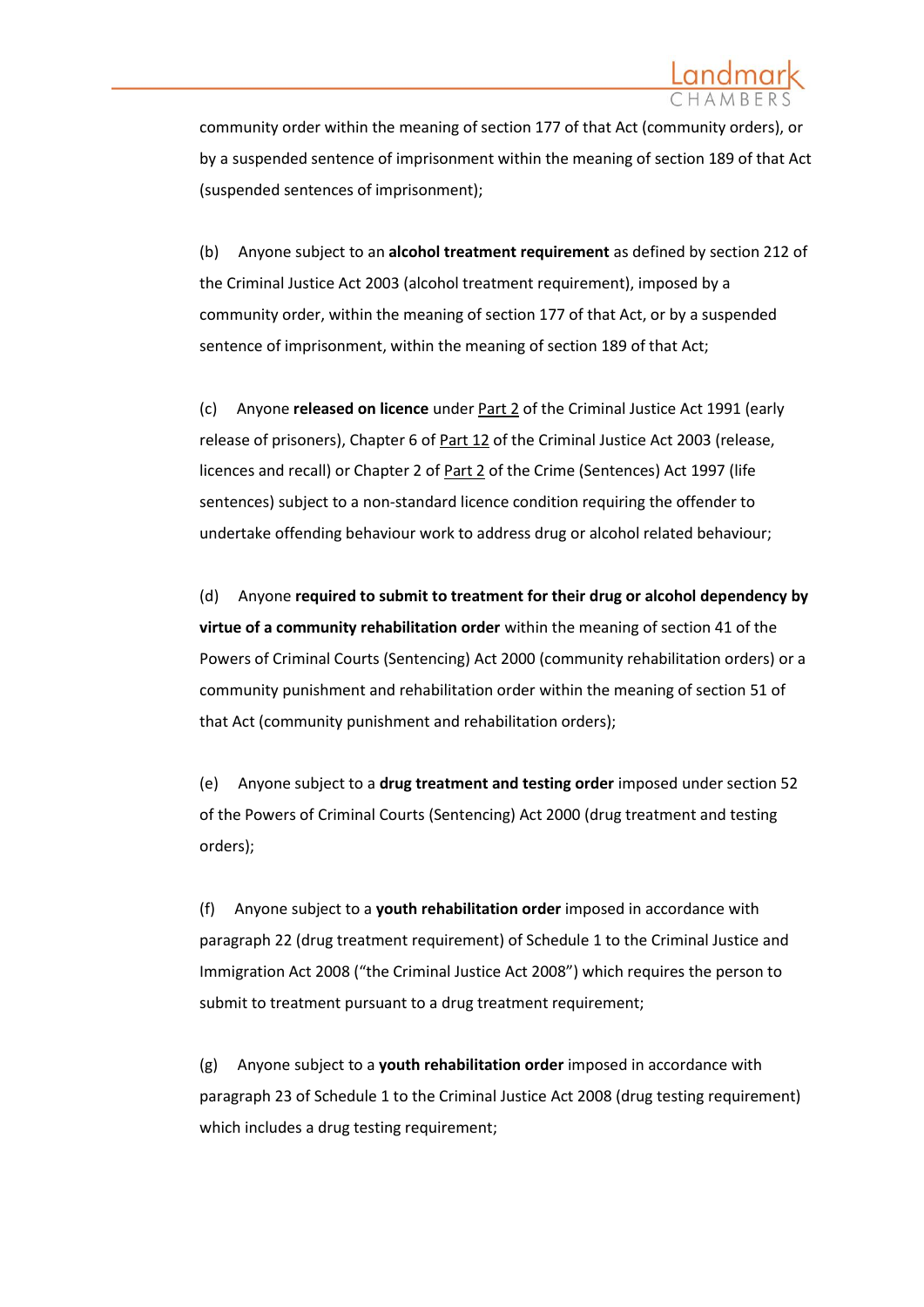

(h) Anyone subject to a **youth rehabilitation order** imposed in accordance with paragraph 24 of Schedule 1 to the Criminal Justice Act 2008 (intoxicating substance treatment requirement) which requires the person to submit to treatment pursuant to an intoxicating substance treatment requirement;

(i) Anyone who is either—

(i) subject to a **drug treatment and testing order** within the meaning of section 234B of the Criminal Procedure (Scotland) Act 1995 (drug treatment and testing order), or

(ii) subject to a **community payback order** under section 227A of that Act imposing requirements relating to drug or alcohol treatment; or

(j) **released on licence** under section 22 (release on licence of persons serving determinate sentences) or section 26 of the Prisons (Scotland) Act 1989 (release on licence of persons sentenced to imprisonment for life, etc) or under section 1 (release of short-term, long term and life prisoners) or [section 1AA](https://www.lexisnexis.com/uk/legal/search/enhRunRemoteLink.do?A=0.615826146158452&service=citation&langcountry=GB&backKey=20_T24987111561&linkInfo=F%23GB%23UK_ACTS%23num%251993_9a%25sect%251AA%25section%251AA%25&ersKey=23_T24987111560) of the Prisoners and Criminal Proceedings (Scotland) Act 1993 (release of certain sexual offenders) and subject to a condition that they submit to treatment for their drug or alcohol dependency.

- 2.2 These are fairly narrow categories and mostly involve persons who are within the criminal justice system. Any other patient has the right to seek direct payments.
- 2.3 Where a patient sets up a direct payment arrangement and subsequently comes within one of the above categories, the health body is obliged to bring the direct payment to an end and resume commissioning services for the patient because the health body has no vires to continue with a direct payment for anyone in the categories set out in the Schedule to the 2013 Regulations.

### 3 **What services cannot be funded by direct payments?**

3.1 The 2013 Regulations does not define a list of NHS services that can be funded by direct payments. Instead, it defines a list of services that are outside the scope of direct payments.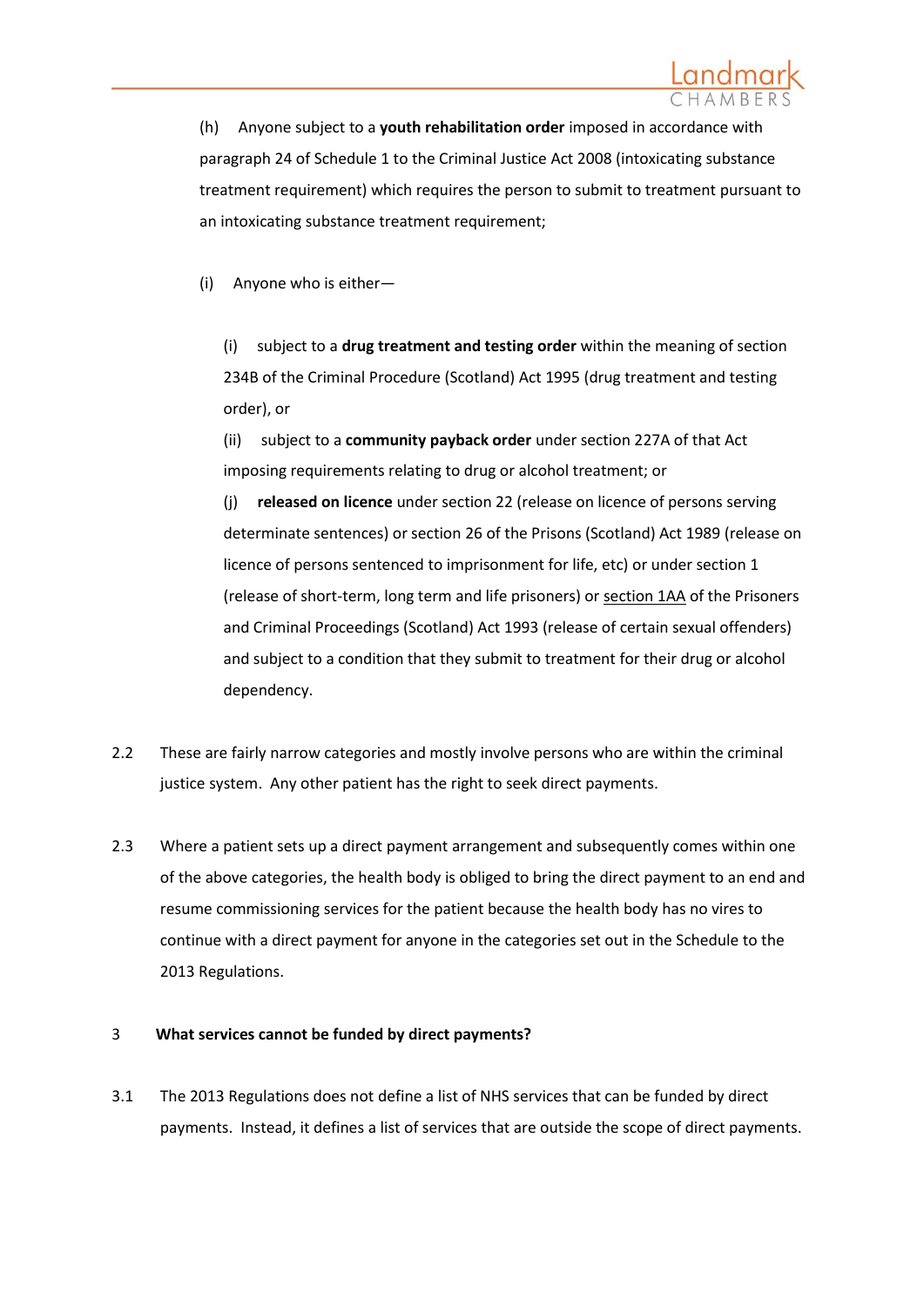

Regulation 8(5) provides that a direct payment arrangement cannot be entered into to fund the provision of any of the following services to a patient:

(a) Primary care services, namely those arranged or provided under sections 83 (primary medical services), 84 (general medical services contracts) or 92 (arrangements by the Board for the provision of primary medical services) of the 2006 Act;

(b) Any services where a charge is made to the patient for the service (by virtue of sections 172 (charges for drugs, medicines or appliances, or pharmaceutical services), 176 (dental charging) or 179 (charges for optical appliances) of the 2006 Act);

(c) Planned surgical procedures;

(d) Providing vaccination, immunisation or screening, including population-wide immunisation programmes;

- (e) Services provided under the National Child Measurement Programme;
- (f) Services provided as part of an NHS Health Check;
- (g) Services which consist of the supply or procurement of alcohol or tobacco;
- (h) Services which consist of the provision of gambling services or facilities; or

(i) Services to repay a debt otherwise than in respect of a service specified in the care plan.

3.2 In addition the Guidance provides at paragraph 24:

"A direct payment cannot be used for urgent or emergency treatment services, such as unplanned in-patient admissions to hospital or accident and emergency. This is because by their very nature they are unplanned and so will not have been included in a care plan. Whilst CCGs should not include services which require unplanned emergency access they may want to develop advance directives or crisis planning to ensure that people's wishes are taken into account when a crisis happens or that they have increased support or services to prevent the need for emergency care or hospital admission"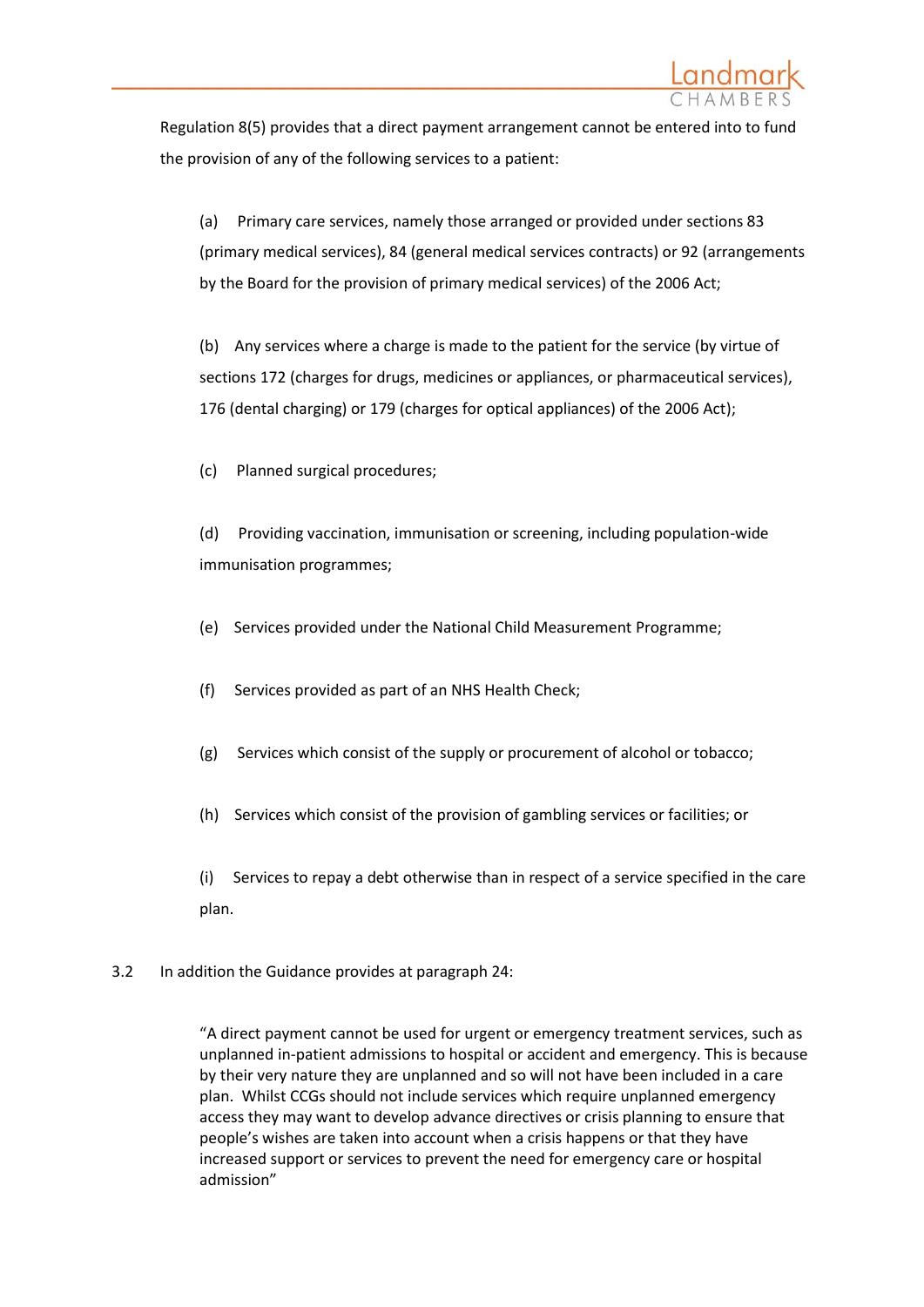

3.3 The Guidance also notes in a cautionary way at paragraph 27:

"In addition they cannot be used to purchase anything illegal or unlawful"

So, at least for the time being, medicinal cannabis probably cannot be funded out of a direct payment.

3.4 It follows that a direct payment arrangement can be set up to fund any other health, social care or other service that a patient needs on a regular basis other than those described above and which is a service of a nature that the health body would commission for the patient. This is confirmed in the Guidance which says as follows at paragraph 28:

> "In principle, other than the services listed in paragraphs 22 to 27, a direct payment can be spent on a broad range of things that will enable the person to meet their health and wellbeing needs"

## **4 Which Health Bodies can set up a direct payment arrangement?**

- 4.1 Direct payments can be set up by<sup>5</sup>:
	- a) A clinical commissioning group;
	- b) NHS England;
	- c) Some local authorities; and
	- d) The Secretary of State.
- 4.2 The only local authorities that can set up NHS direct payments are:
	- a) a county council in England;
	- b) a district council in England, other than a council for a district in a county for which there is a county council;
	- c) a London borough council;

<sup>&</sup>lt;sup>5</sup> See the definition of "health body" in Regulation 2 of the 2013 Regulations.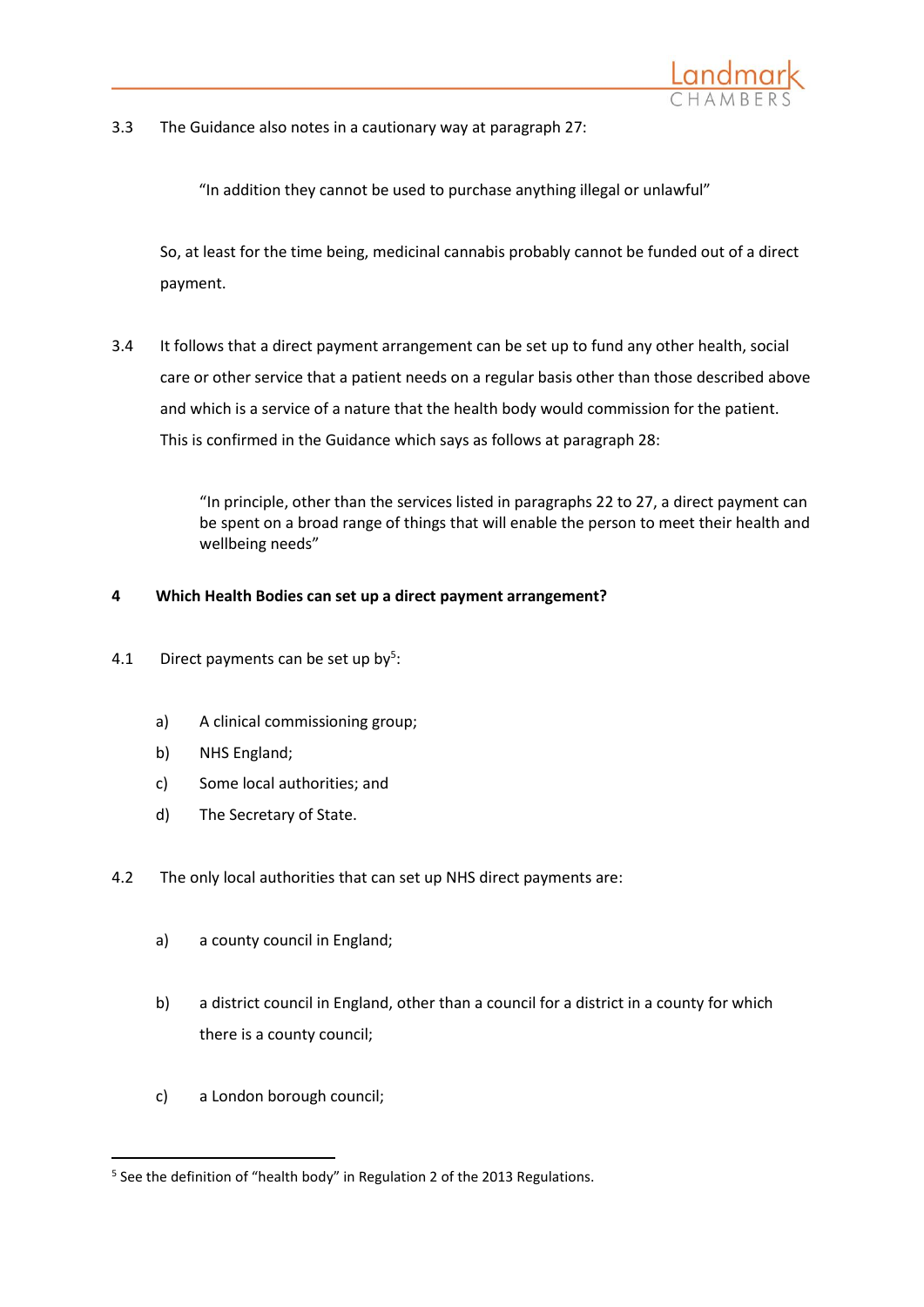

- d) the Council of the Isles of Scilly; and
- e) the Common Council of the City of London.
- 4.3 Clinical commissioning groups and NHS England can set up a direct payment arrangement under the 2013 Regulations in order to provide services that they are authorised to provide under any Act of Parliament. In contrast, local authorities can only set up a direct payment arrangement under the 2013 Regulations where they have duties to a patient under the NHS Act. Local authorities have powers to set up direct payments in discharge of their community care duties under the Care Act 2014 under the Care and Support (Direct Payments) Regulations 2014. Community care direct payment arrangements under those Regulations have a number of features which are different to NHS direct payment arrangements<sup>6</sup>.
- 4.4 In practice, local authorities are most likely to become parties to NHS direct payment arrangements involving complex services to disabled children (as to which see below). It is hard to see how local authorities are likely to make use of direct payments to discharge their public health duties under the NHS Act.

### **5 The key players in any direct payment arrangement.**

- 5.1 The 2013 Regulations define a series of roles that can or are required to carried out in the setting up and operation of a direct payment arrangement. The primary roles are:
	- a) The patient;

1

- b) The representative;
- c) The nominated person;
- d) The care co-ordinator; and
- e) Support Organisations.
- 5.2 **The Patient:** The patient is the person to whom the health body owes the primary legal duty to provide services and is the beneficiary of the direct payment arrangement. The health body owes public law duties to provides health and/or social care services to the patient and seeks to discharge that duty by making payments under a direct payment arrangement

<sup>&</sup>lt;sup>6</sup> The operation of community care direct payment arrangements is beyond the scope of this chapter.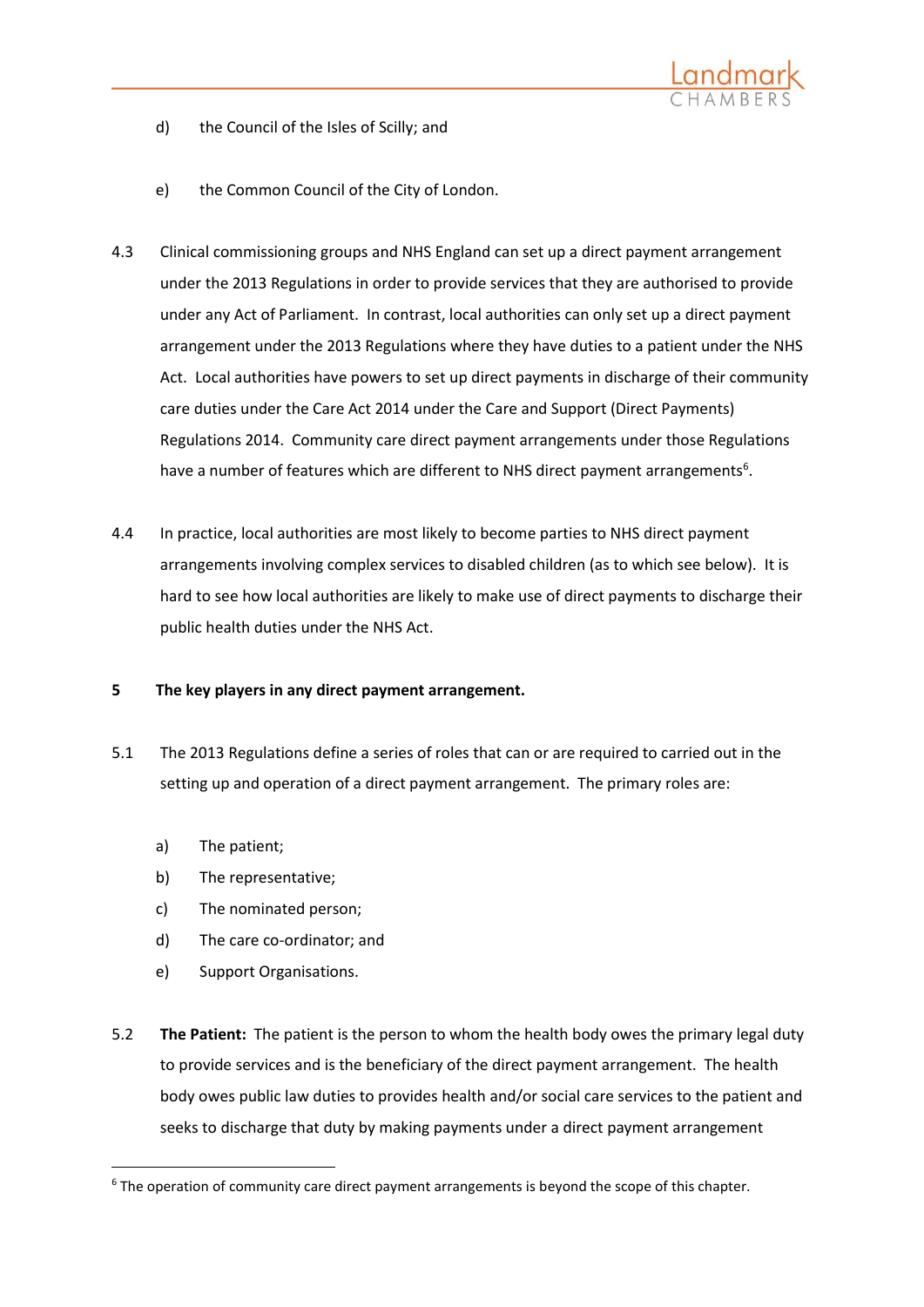

instead of commissioning services from one or more providers to provide services to the patient. The patient can be a child or an adult and may or may not have capacity to make their own medical treatment decisions or have capacity to manage the direct payment (in which case is must be managed via a representative).

- <span id="page-10-0"></span>5.3 **The Representative**: The representative is the person who takes legal responsibility for the direct payment arrangements when the patient is unable to do so because the patient is either a child or is an adult who lacks capacity. Regulation 2 defines the list of persons who can be appointed to be a representative as follows:
	- a) any deputy who has been appointed by the Court of Protection under section 16(2)(b) of the Mental Capacity Act 2005 ("the MCA") (powers to appoint deputies) to make decisions on that person's behalf in relation to matters in respect of which direct payments may be made;
	- b) any donee of a lasting power of attorney within the meaning of section 9 MCA (lasting powers of attorney) to make decisions on that person's behalf in relation to matters in respect of which direct payments may be made;
	- c) any attorney in whom the power is vested in the case of a person who has created an enduring power of attorney within the meaning of Schedule 4 MCA (provisions applying to existing enduring powers of attorney), which is registered in accordance with paragraphs 4 and 13 of that Schedule or in respect of which an application has been made for such registration;
	- d) any person with parental responsibility for a child who is the beneficiary of a direct payment arrangement;
	- e) any person with parental responsibility for a child who lacks capacity between the ages of 16 and 18; or
	- f) any other person appointed by the health body to be a representative for a person who lacks capacity under regulation 5(4), which permits the appointment of someone to be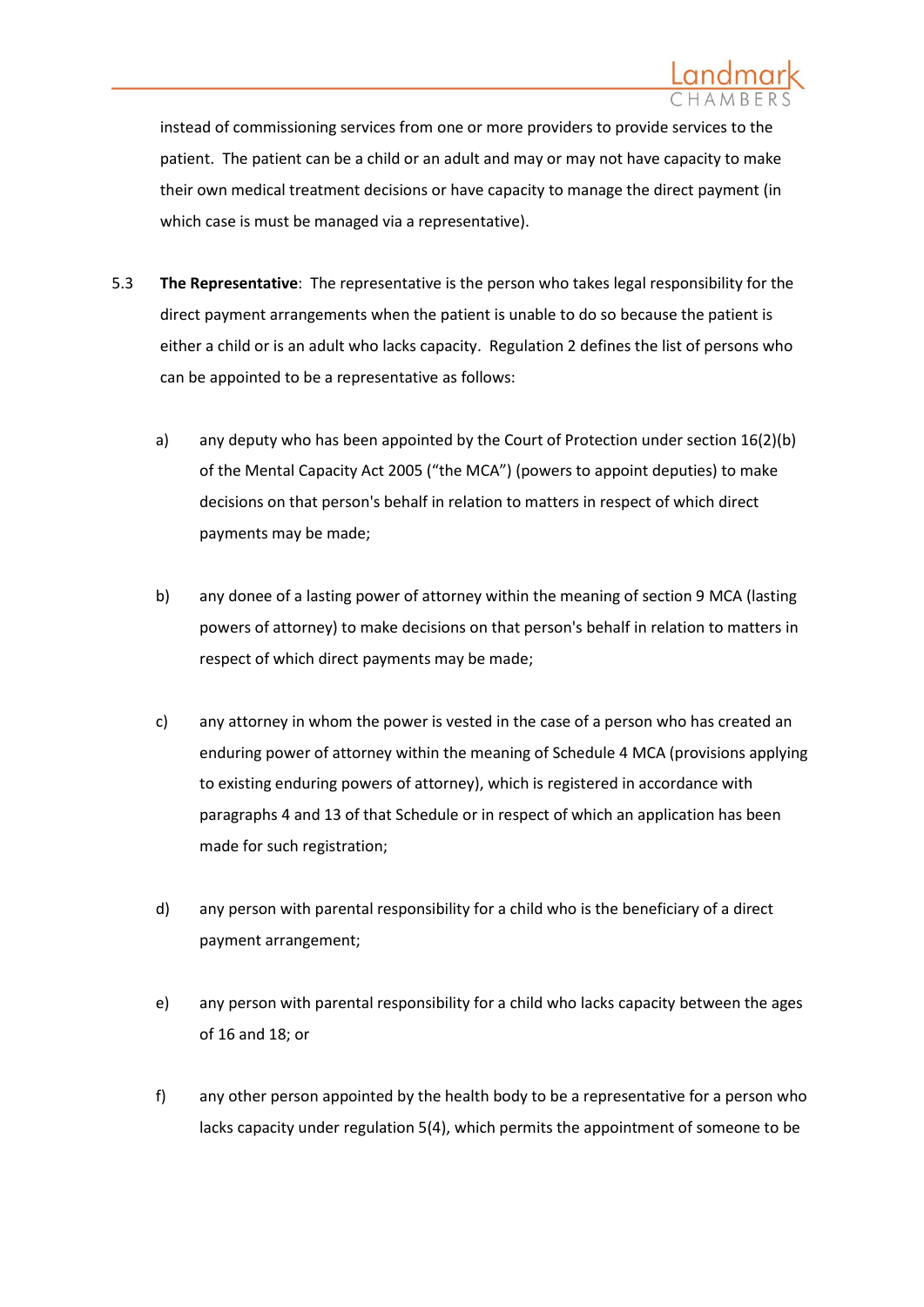

a representative for a patient who lacks capacity where no one is proposed on behalf of the patient.

- 5.4 The references to "capacity" in the above paragraphs are a reference to the capacity of the patient to consent to the making of a direct payment to them, applying the capacity tests under the Mental Capacity Act 2005: see Regulation 5(1). Capacity is, of course, a decision specific test and a patient with limited cognitive functions may have capacity to take some types of decision for himself or herself but not have capacity to take other decisions. Patients can also have fluctuating capacity. The legal structures arsing in connection with direct payment arrangements for patients who lacks capacity are considered in more detail below.
- 5.5 The categories of persons who can be a representative are limited to those set out in paragrap[h 5.3](#page-10-0) above. The 2013 Regulations do not permit a patient who has capacity to nominate someone to be their representative, even if this would assist the smooth operation of the direct payment arrangements. Hence, a patient with capacity who wants the benefit of a direct payment arrangement must be prepared to become a party to the direct payment arrangement and take on the legal responsibilities associated with the direct payment arrangement. The capacitous patient can be assisted by a "nominated person" (as explained below) but must take on the legal burden of being a party to the direct payment arrangement. Paragraph 83 of the Guidance explains the role of the representative as follows:

"83) A representative is responsible for managing direct payments on behalf of the person receiving care. They, or their nominee, must:

- act on behalf of the person, e.g. to help develop care plans and to hold the direct payment;
- act in the best interests of the person when securing the provision of services;
- be the principal person for all contracts and agreements, e.g. as an employer;
- use the direct payment in line with the agreed care plan;
- comply with any other requirement that would normally be undertaken by the person as set out in this guidance (e.g. review, providing information).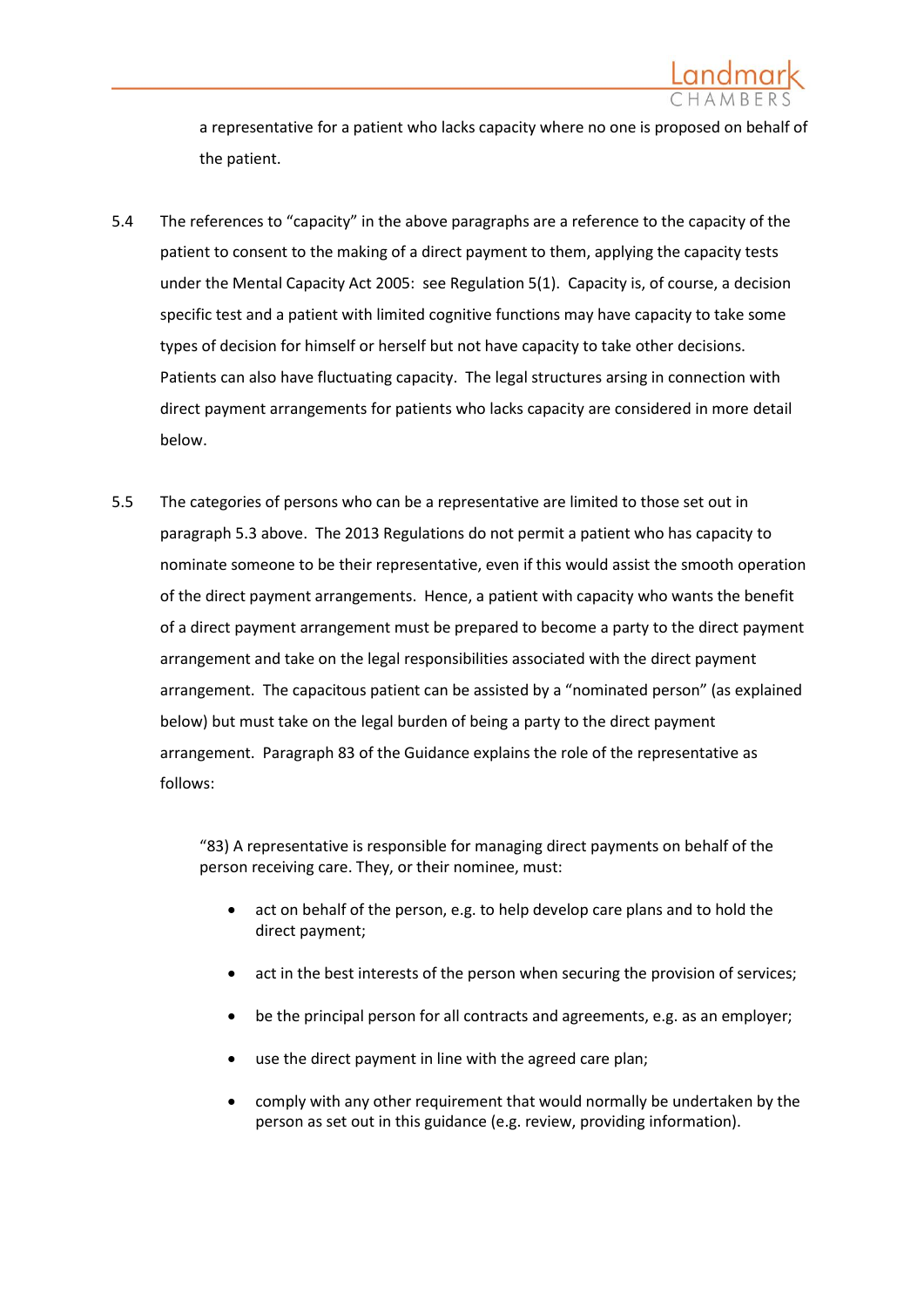

84) If a representative believes that the person for whom they are acting has regained capacity they should notify the CCG as soon as possible (see paras 47-49 on fluctuating capacity)"

5.6 **The nominated person**: Regulation 6 of the 2013 Regulations refers to the role of the "nominated person". This is a person who is nominated by the patient or the patient's representative to "receive a direct payment": see Regulation 6(1). The Guidance explains the difference between nominees for NHS direct payments and nominees for social care direct payments at paragraph 66 as follows:

> **"**It is important that CCGs and their commissioning and provider partners understand that the role of nominee for direct payments for healthcare is different from the role of nominee for direct payments for social care. For social care direct payments, a nominee does not have to take on all the responsibilities of someone receiving direct payments, but can simply carry out certain functions such as receiving or managing direct payments on behalf of the person receiving them. In direct payments for healthcare, however, the nominee is responsible for fulfilling all the responsibilities of someone receiving direct payments, as described below in Box 2. People aged 16 or over with capacity and representatives receiving direct payments for healthcare, and those who act as their nominees need to be made fully aware of this particularly if they have previous experience of appointing or acting as a nominee under the social care arrangements"

5.7 The wording in "Box 2" explaining the legal duties of the nominee is as follows:

## **"What is a nominee?**

A nominee is responsible for managing the direct payment on behalf of the person receiving care. They are responsible for fulfilling all the responsibilities of someone receiving direct payments. These include:

a. acting as the principal person for all contracts and agreements with care providers, employees, etc;

b. using the direct payment in line with the agreed care plan; and

c. complying with any other requirement that would normally be undertaken by the person receiving care as set out in this guidance (e.g. review, providing financial information)"

5.8 Regulation 6(3) sets out the legal duties of the nominee as follows:

"A nominee to whom a direct payment is made in respect of a patient must—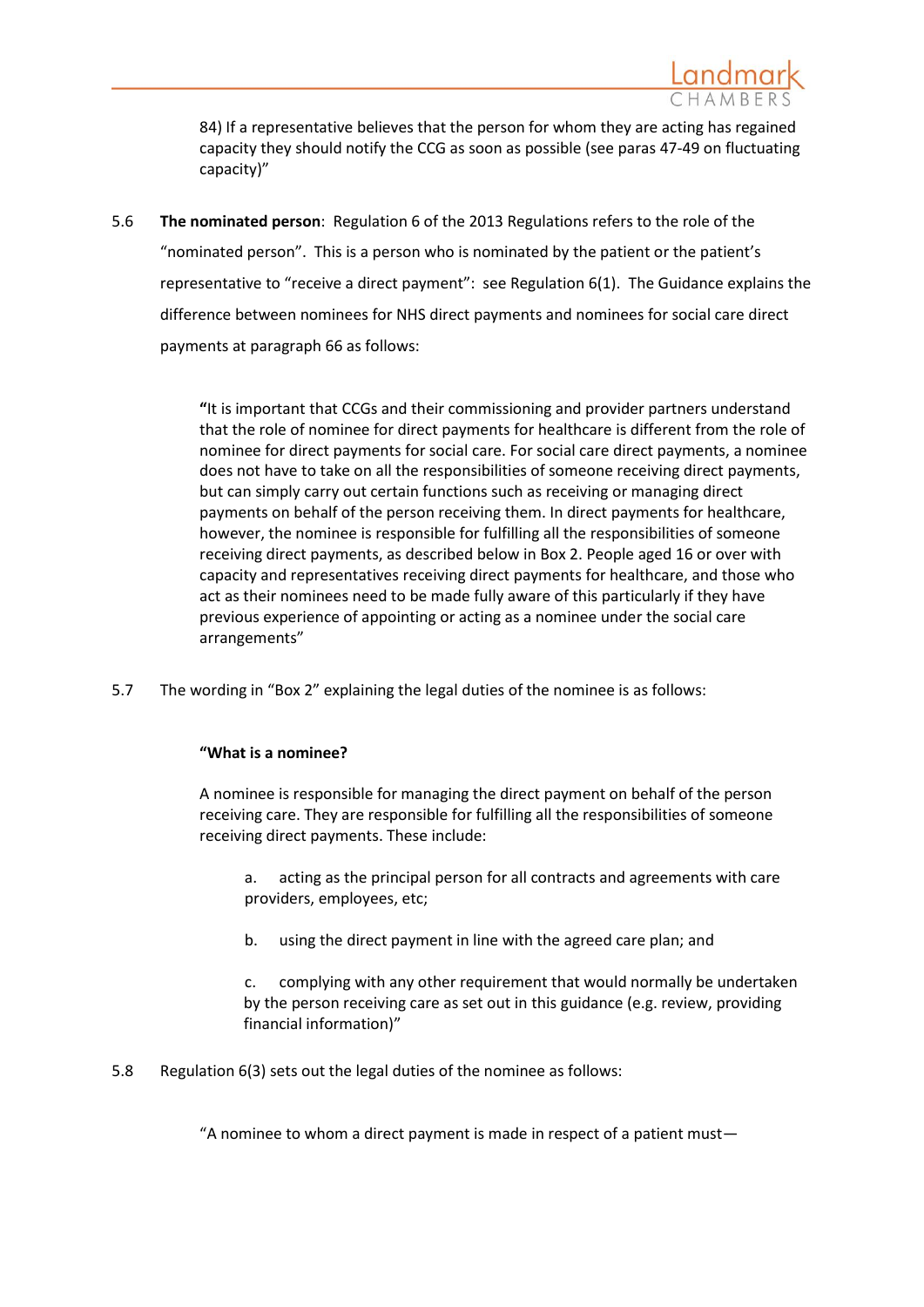

(a) be responsible as a principal for all contractual arrangements entered into for the benefit of the patient and secured by means of the direct payment;

- (b) use the direct payment in accordance with the care plan; and
- (c) comply with the relevant provisions of these Regulations"
- 5.9 In practice, this means that a nominee takes on considerable legal obligations. The nominee must be a joint employer with the patient or representative under any contract of employment with a care worker. The nominee must also become a contracting party with an agency which is providing care workers for the patient. Thus, if the care worker is dismissed, both the nominee and the patient would be Respondents to an application to an employment tribunal. The nominee has a legal duty to ensure that the NHS money provided under the direct payment is used for the purposes set out in the care plan and for no other purposes. The nominee also has a duty to ensure that there is compliance with all of the duties under the Regulations.
- 5.10 No one can be forced to act as a nominee. The nominee must give their consent to take on this role and can resign his or her responsibilities at any time. A nominee can be a company as well as an individual. There is nothing expressly set out in the 2013 Regulations or the Guidance which refers to the question as to whether a nominee can be paid for undertaking these duties. However, in practice nominees are regularly paid by CCGs for supporting direct payment arrangements. Paragraph 72 of the Guidance recognises that organisations can be established to act as nominees to support direct payment arrangements. These organisations perform a valuable role in assisting the patient or their representative to employ care staff, manage timesheets, wages, rotas and pension arrangements. Such organisations could only operate if they were paid for undertaking this role and the costs of the nominee must therefore be built into the costs of the care plan.
- 5.11 Paragraph 70 of the Guidance explains the need for the nominee (or individuals representing a corporate nominee) to provide Criminal Record Bureau clearance as follows:

"If the proposed nominee is not a close family member of the person living in the same household as the person, or a friend involved in the person's care, then the CCG must require the nominee to apply for an enhanced Disclosure and Barring Service (DBS) certificate (formerly a CRB check) with a check of the adults' barred list and consider the information before giving their consent. If a proposed nominee in respect of a patient aged 18 or over is barred the CCG must not give their consent. This is because the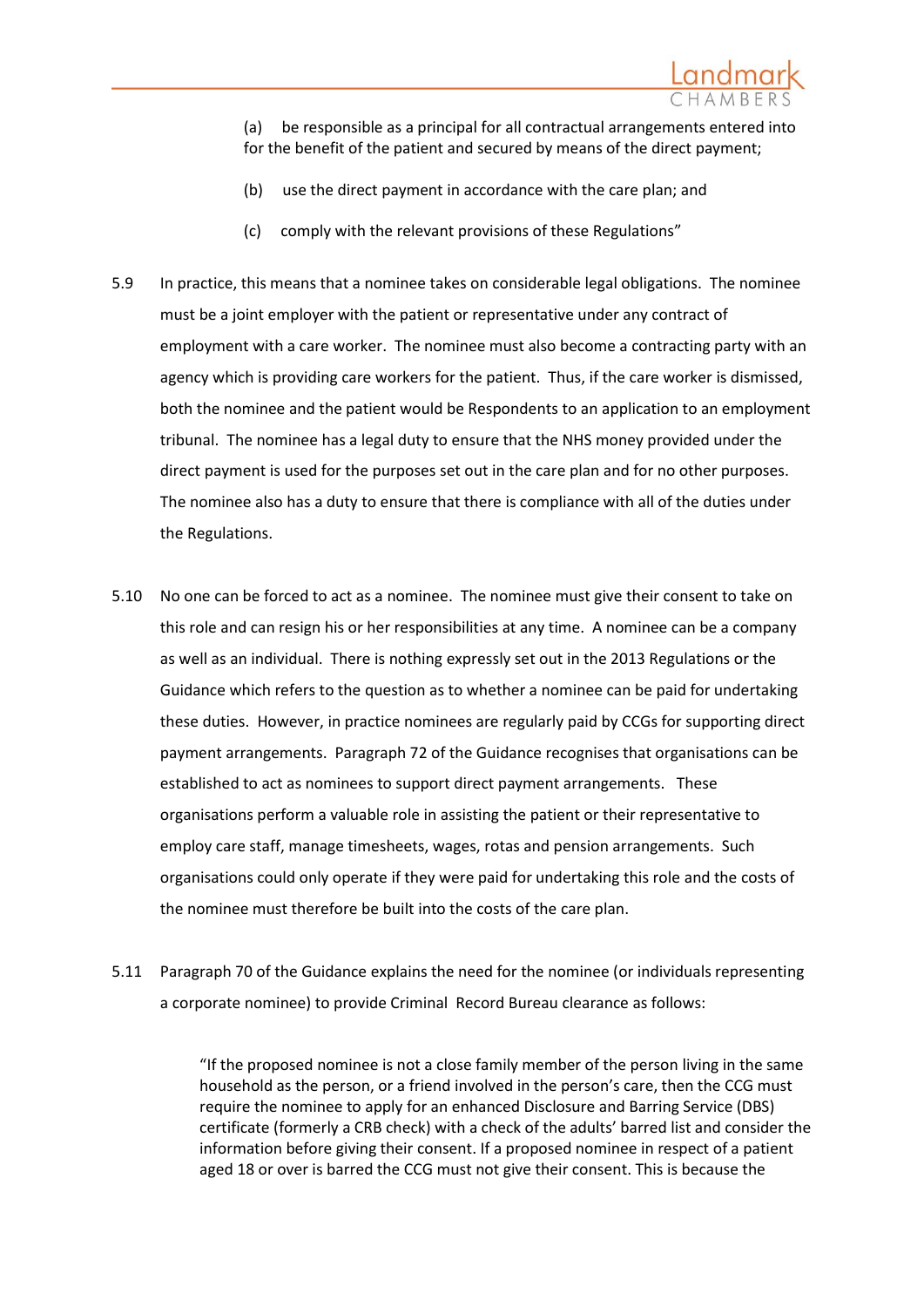

*Safeguarding Vulnerable Groups Act 2006* prohibits a barred person from engaging in the activities of managing the person's cash or paying the person's bills"

<span id="page-14-0"></span>5.12 **The Care Co-ordinator**: Regulation 8(3) of the 2013 Regulations provides that the health body must appoint a specific individual to be the care co-ordinator in relation to every direct payment. The Regulation provides that the duties of the care co-ordinator are as follows:

> "A health body must nominate a care co-ordinator who is to be responsible for the following functions in respect of the patient—

(a) managing the assessment of the health needs of the patient for the care plan;

(b) ensuring that the patient or their representative has agreed to the matters listed in paragraph (7);

- (c) monitoring or arranging for the monitoring of—
	- (i) the making of direct payments, and
	- (ii) the health conditions of the patient in respect of which the direct payments are made;
- (d) arranging for review of the direct payments; and
- (e) liaising between the patient or the representative or nominee and the health body in relation to the direct payments.
- 5.13 The reference to a "the matters in paragraph (7)" in Regulation 8(3) above is a reference to Regulation 8(7) which provides that, before a direct payment is set up, the patient or their representative must agree:

(a) that the patient's specified health needs can be met by the services specified in the care plan;

(b) that the amount of the direct payments is sufficient to provide for the full cost of each of the services specified in the care plan; and

(c) that the patient's requirements may be reviewed in accordance with regulation 14(2) which provides for monitoring and review of direct payments.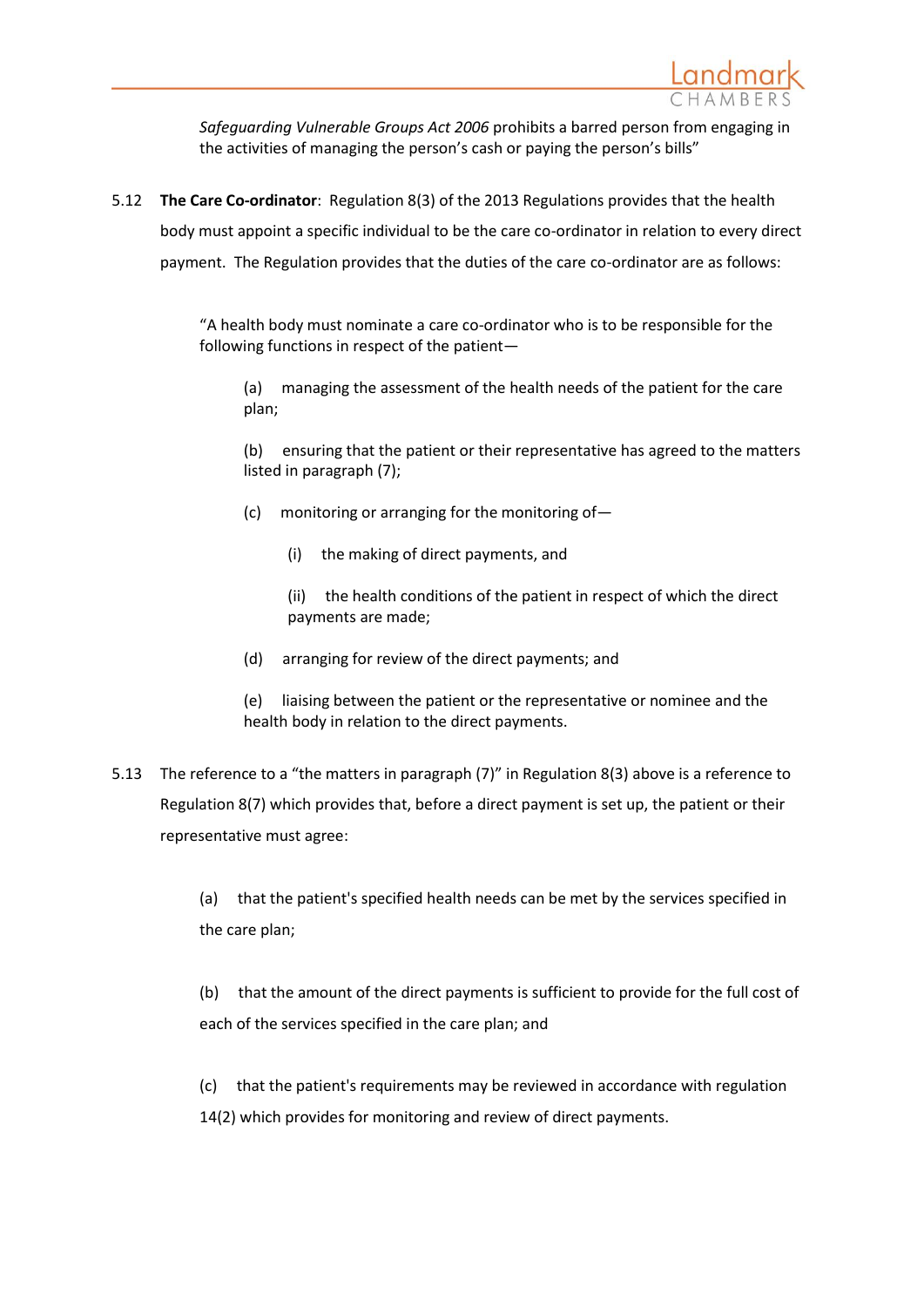

5.14 The care co-ordinator is not required to have any specific qualifications but is typically a nurse or other healthcare professional employed by a CCG. The role of the care co-ordinator is explained at paragraphs 115 and 116 of the Guidance as follows:

> "115) The care coordinator should normally be someone who has regular contact with both the individual receiving care, and their representative or nominee if they have one. They do not need to have 'care coordinator' in their job title - the important thing is that they fulfil the responsibilities above and that the direct payment recipient is aware of who they are and their role. While they are able to arrange with others to undertake actions, such as monitoring or review, the care coordinator should be the primary point of contact between the individual and the CCG. This is a similar role to the care coordinator in many mental health services and community matrons in NHS Continuing Healthcare.

> 116) It is the responsibility of CCGs to decide who is best placed in their organisations to take up the role of care coordinator. Different services such as mental health services already have best practice guidance around the role of the care coordinator. CCGs may also find it helpful to build on the experience of local authorities"

5.15 **Support Organisations:** There is no reference in the 2013 Regulations to "Support

Organisations". However Support Organisations are involved in many direct payment arrangements. The roles undertaken by such organisations is noted at paragraph 75 of the Guidance as follows:

## "**The status of support organisations with regard to the role of nominee**

An organisation which does not have the status of a nominee but provides financial management and support services to the person who receives and manages direct payments for an individual, their representative or nominee, is not considered to be acting as a nominee as defined by the regulations. In this situation the individual, their representative or nominee remain fully responsible for the direct payment, including acting as the employers of any personal assistant/s and the making of decisions about their direct payment. The organisation may offer advice and support around a number of elements including being an employer, in addition to coordinating the financial element of the direct payment but they do not take on full responsibility for the person's care and budget"

5.16 This Guidance suggests that a care plan can build in the costs of an organisation whose role is to support the patient or representative in managing the arrangements. A Support Organisation differs from a nominee because it is not a party to a direct payment agreement, does not receive the direct payment money and does not become the employer of any staff engaged to support the patient or contractually responsible under, for example, a domiciliary care contract. However, even though it is not formally a nominee under the Regulations, a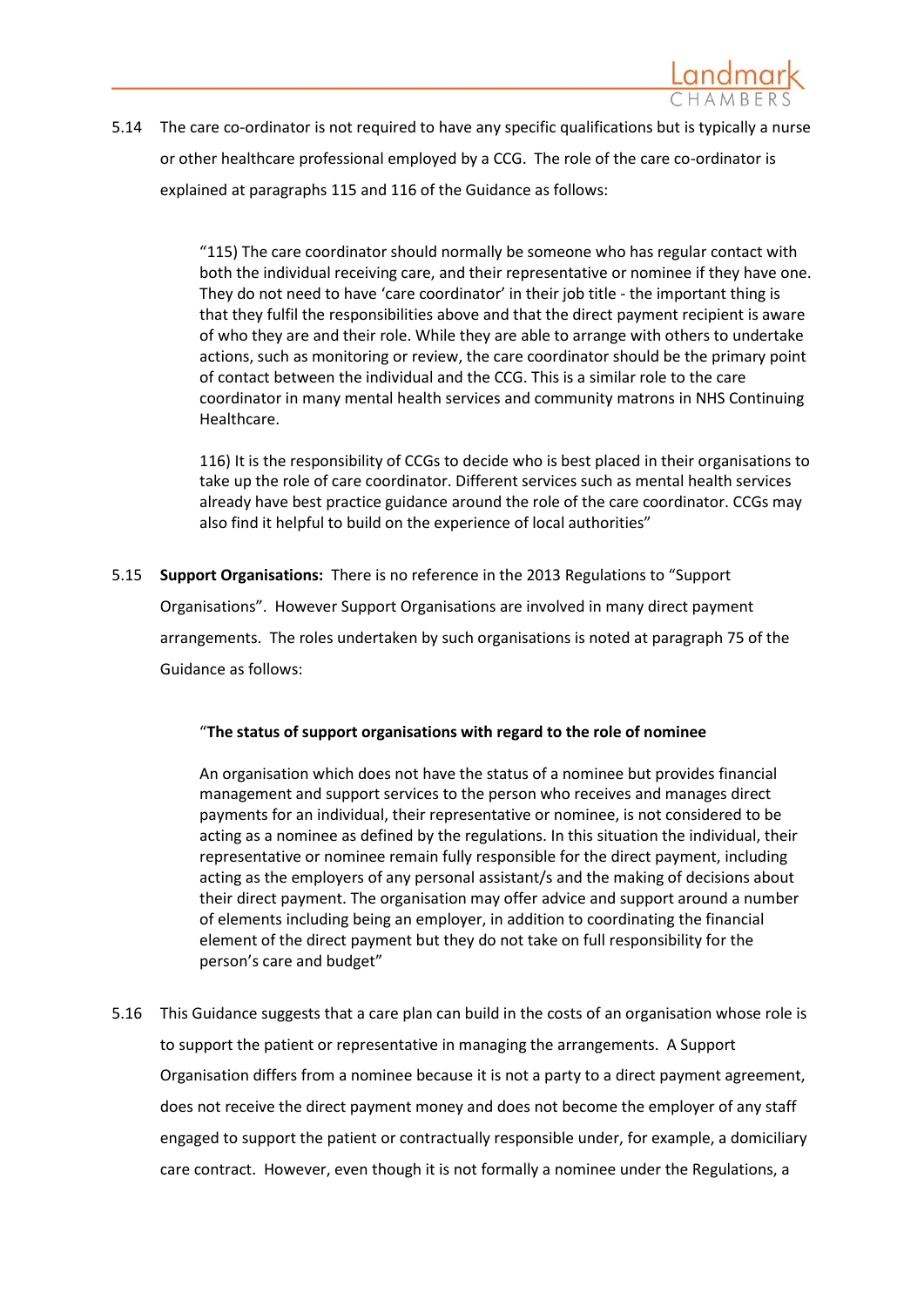support organisation could provide the same type of practical support as a nominee, namely assisting in employing staff, managing rotas, making payments and handling the paperwork. The key difference is that a nominee has a direct relationship with the commissioning health body whereas a support organisation provides these services under contract to the patient or representative.

# **6 The decision-making process leading to offer of a direct payment arrangement.**

- 6.1 The scheme of the Regulations envisages the following stages to the setting up of a direct payment arrangement with a patient or their representative:
	- a) The patient or their representative approaches the health body to request a direct payment;
	- b) The health body makes a "capability" decision;
	- c) The health body nominates a care co-ordinator and then prepares the care plan;
	- d) The cost of delivering the care plan is calculated and a budget is proposed,
	- e) The care plan and the amount of the direct payment are agreed with the patient or their representative; and
	- f) Once the care plan and the budget are agreed, the health body and the patient (or their representative) makes a final decision whether to proceed with the direct payment arrangement and, at that point, the health body stops commissioning relevant services for the patient and services are commissioned under the direct payment arrangement.
- 6.2 Although the Regulations separate out the capability decision from decisions about the care plan and financial decisions, in practice none of these stages are wholly independent since they all depend on each other. However, as the Regulations identify different decisions at different stages, it is necessary to consider the stages separately in order to describe the legal structures around direct payment decision-making.

## **7 The Capability Decisions under Regulation 7 of the 2103 Regulations.**

<span id="page-16-0"></span>7.1 Regulation 7 of the 2013 Regulations contains a detailed, mandatory decision-making process that the health body is required to follow when making an "in principle" decision whether to set up a direct payment arrangement. It provides: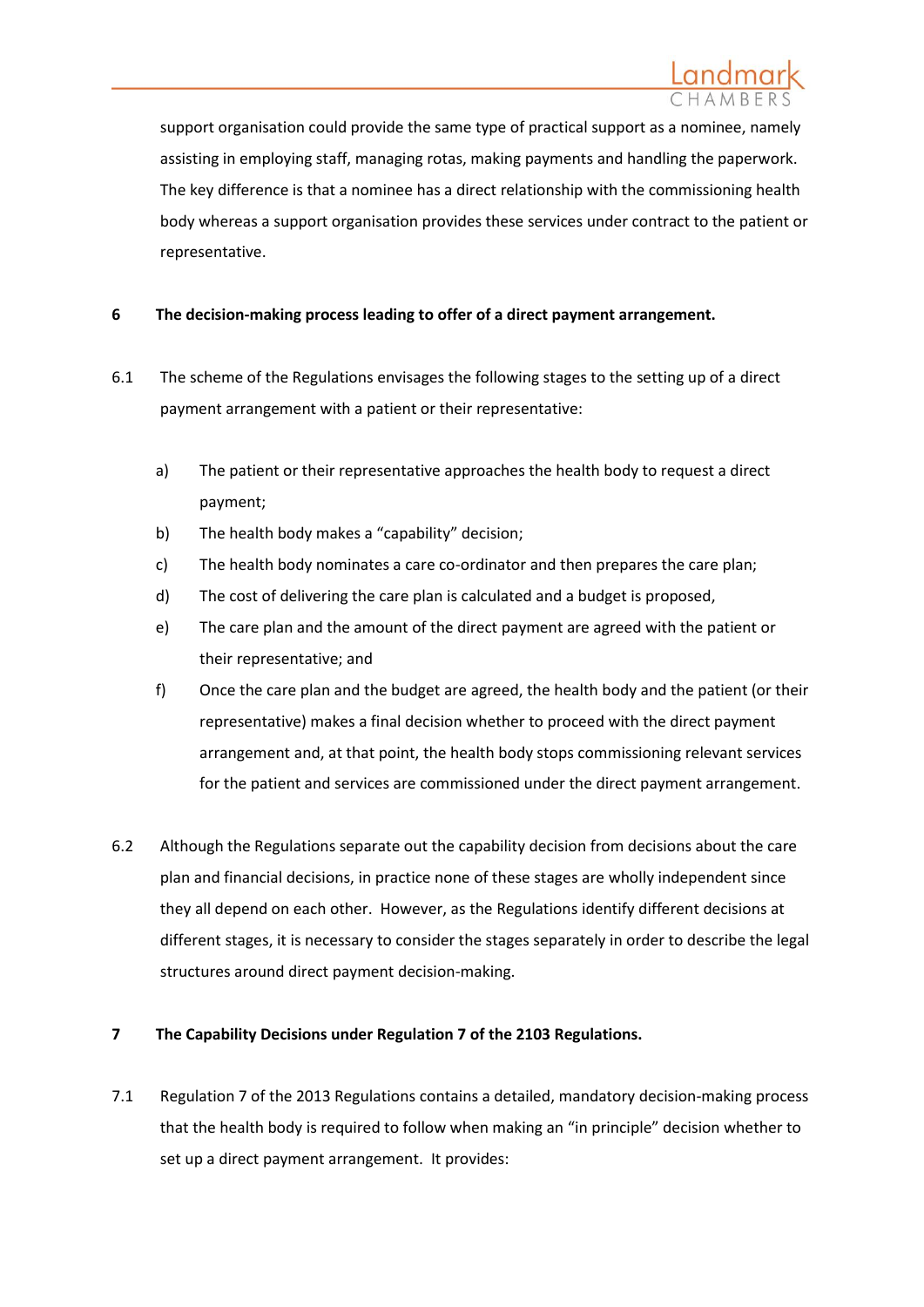

 $''(1)$  A health body must make any decision to make a direct payment to, or in respect of, a patient in accordance with this regulation.

- (2) Before deciding whether to make a direct payment to a patient, a health body-
	- (a) may consult the following persons—

(i) anyone identified by the patient as a person to be consulted for the purpose,

(ii) if the patient is a person aged 16 or over but under the age of 18, a person with parental responsibility for the patient,

(iii) the person primarily involved in the care of a patient,

(iv) any other person who provides care for the patient,

(v) any independent mental capacity advocate or independent mental health advocate appointed for the patient,

(vi) any health care professional or other professional person who provides health services to the patient,

(vii) any local authority social care team that is responsible for ensuring that the patient's social care needs are met, or

(viii) any other person who appears to a health body to be able to provide information of relevance;

- (b) may require the patient to provide information relating to  $-$ 
	- (i) the patient's state of health,

(ii) any health condition of the patient in respect of which a direct payment is contemplated, and

(iii) any bank, building society, post office or other account into which a direct payment may be made; and

(c) must be satisfied that the patient is capable of managing a direct payment by themselves or with the assistance that may be available to them.

(3) Before deciding whether to make a direct payment in respect of a patient to the representative of the patient, a health body may consult—

(a) the patient;

(b) any deputy appointed in respect of the patient by the Court of Protection under section 16(2)(b) of the 2005 Act (powers to appoint deputies) who lacks authority to make decisions on behalf of the patient in relation to matters in respect of which direct payments may be made;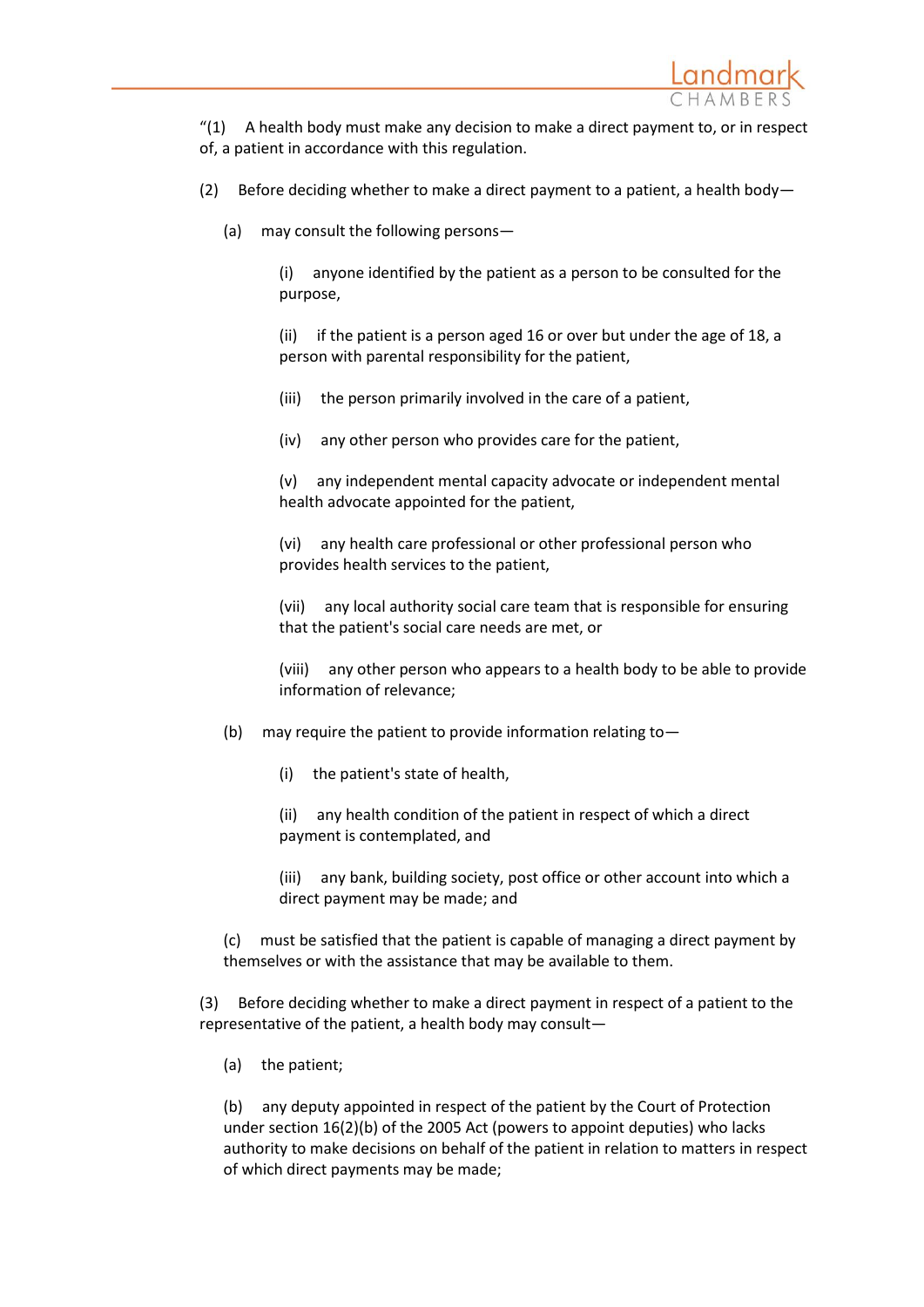

(c) any donee of a lasting power of attorney within the meaning of section 9 of the 2005 Act (lasting powers of attorney) in respect of the patient but who lacks authority to make decisions on behalf of the patient in relation to matters in respect of which direct payments may be made;

(d) the persons mentioned in paragraph (2)(a)(iii) to (viii); and

(e) anyone named by the patient, when the patient had capacity, as a person to be consulted for this purpose.

(4) Before deciding whether to make a direct payment in respect of a patient to the representative of the patient, a health body—

(a) may require the representative to provide information relating to any bank, building society, post office or other account into which the direct payment may be made; and

(b) must be satisfied that the representative is capable of managing a direct payment by themselves or with the assistance that may be available to them.

(5) When deciding whether to make a direct payment in respect of a patient to a representative, a health body may, in particular, consider—

(a) whether the patient has in the past, when the patient had capacity, expressed in writing, or by other means which are understandable, a wish for direct payments to be made to them or for their benefit;

(b) so far as reasonably ascertainable, the beliefs and values that would be likely to influence the patient's decision as to whether or not to consent to receive a direct payment if the patient had capacity; and

(c) any other factors that the patient would be likely to consider on the issue of whether to consent to receive a direct payment if the patient were able to do so, including the patient's wishes and feelings.

(6) Before deciding whether to make a direct payment in respect of a patient to a nominee, a health body may—

(a) consult the persons mentioned in paragraphs  $(2)(a)$  and  $(3)(a)$  to  $(c)$  and, where relevant, (e);

(b) require a patient with the necessary capacity or competence to provide information relating to the patient's state of health or any health condition in respect of which the direct payment is contemplated; and

(c) require the nominee to provide information relating to any bank, building society, post office or other account into which the direct payment may be made.

(7) Before deciding whether to make a direct payment in respect of a patient to a nominee, a health body must—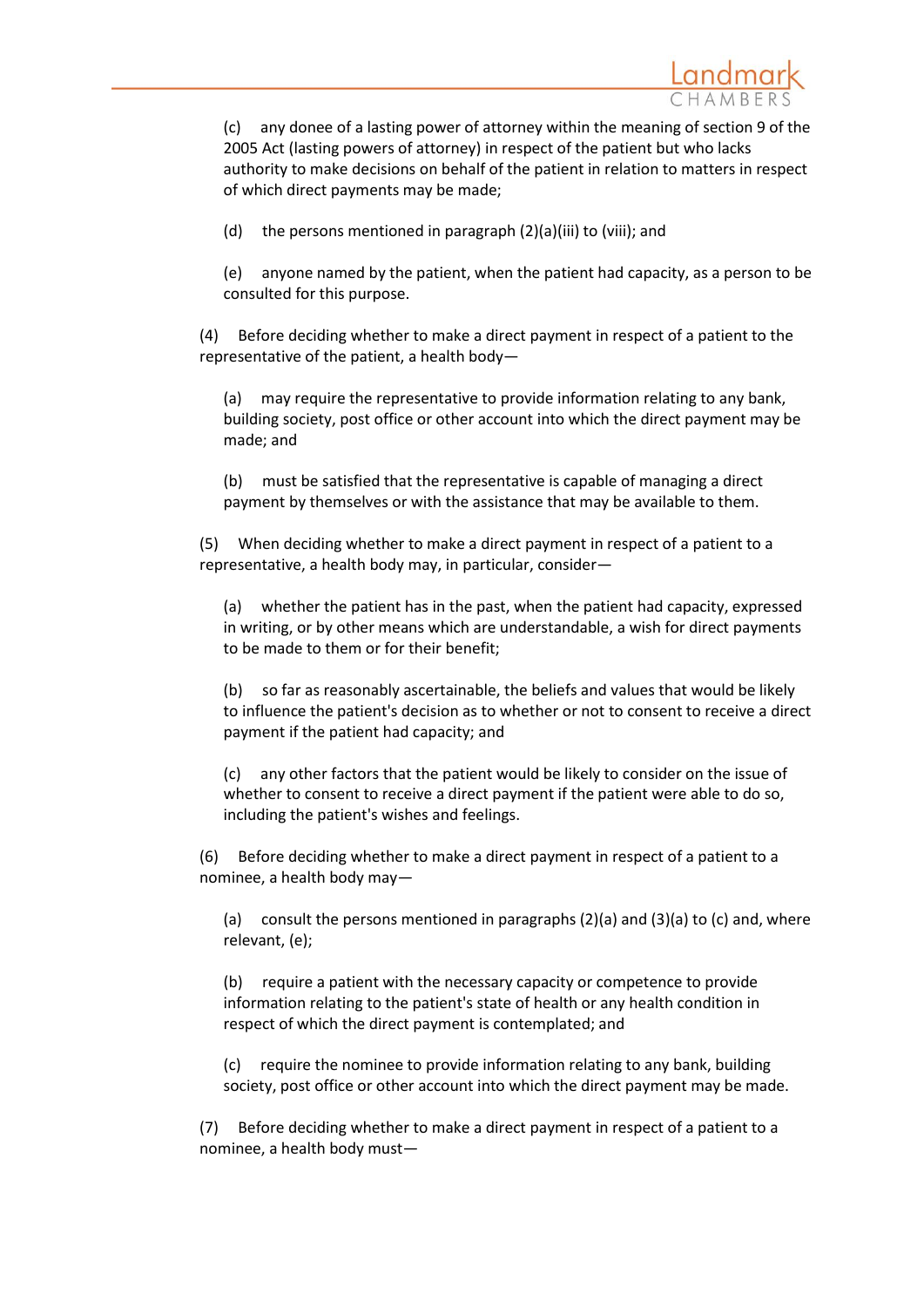

(a) be satisfied that the nominee is capable of managing a direct payment by themselves or with the assistance that may be available to them;

(b) where the nominee is an individual, require the nominee to apply for an enhanced criminal record certificate issued under [section 113B](https://www.lexisnexis.com/uk/legal/search/enhRunRemoteLink.do?A=0.9799673802197167&service=citation&langcountry=GB&backKey=20_T24988901089&linkInfo=F%23GB%23UK_ACTS%23num%251997_50a%25sect%25113B%25section%25113B%25&ersKey=23_T24988901088) of the Police Act 1997 including suitability information relating to vulnerable adults under section 113BB of that Act, unless the nominee is an individual living in the same household as the patient, a family member mentioned in paragraph (8) or a friend involved in the provision of the patient's care; and

(c) where the nominee is a body corporate or an unincorporated body of persons, require that the individual whom the nominee has decided will, on behalf of the nominee, have overall responsibility for the day-to-day management of the patient's direct payments, applies for an enhanced criminal record certificate issued under [section 113B](https://www.lexisnexis.com/uk/legal/search/enhRunRemoteLink.do?A=0.09006990944435667&service=citation&langcountry=GB&backKey=20_T24988901089&linkInfo=F%23GB%23UK_ACTS%23num%251997_50a%25sect%25113B%25section%25113B%25&ersKey=23_T24988901088) of the Police Act 1997 including suitability information relating to vulnerable adults under section 113BB of that Act.

- (8) The family members referred to in paragraph  $(7)(b)$  are -
	- (a) the spouse or civil partner of the patient;
	- (b) a person who lives with the patient as if their spouse or civil partner;
	- (c) a person who is the patient's—
		- (i) parent or parent-in-law,
		- (ii) son or daughter,
		- (iii) son-in-law or daughter-in law,
		- (iv) stepson or stepdaughter,
		- (v) brother or sister,
		- (vi) aunt or uncle, or
		- (vii) grandparent;
	- (d) the spouse or civil partner of any person specified in sub-paragraph (c); and

(e) a person who lives with any person specified in sub-paragraph (c) as if that person's spouse or civil partner.

(9) In deciding whether a patient, representative or nominee is capable of managing a direct payment, a health body may, in particular, consider whether—

(a) the patient, representative or nominee would be a suitable person to arrange with any person or body to provide, or assist in providing, any services secured by means of direct payments for the patient;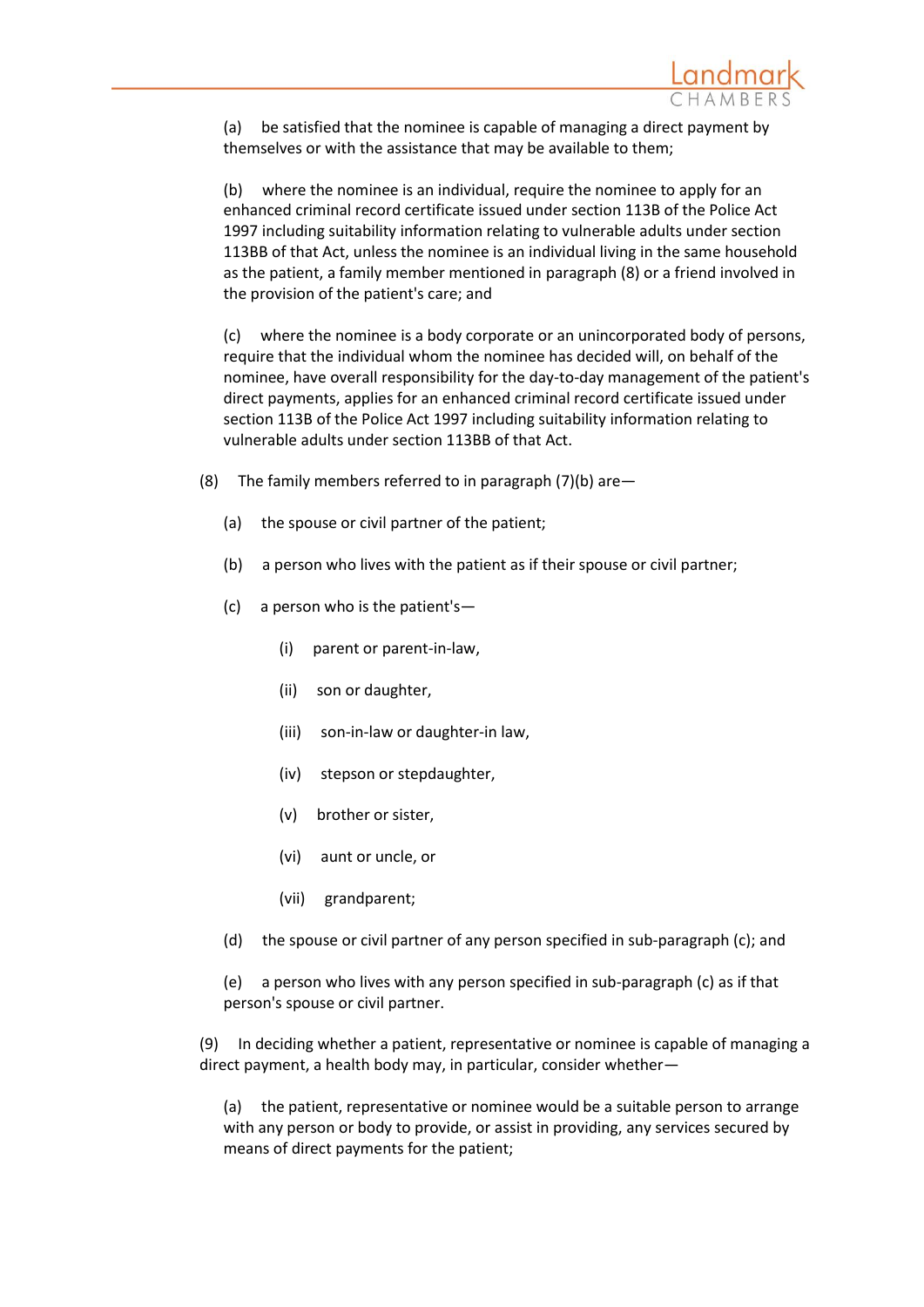(b) the patient, representative or nominee has not been able to manage a direct payment or a direct payment to secure relevant services for social care under the Community Care, Services for Carers and Children's Services (Direct Payments) (England) Regulations 2009; or

(c) the patient, representative or nominee is capable of taking all reasonable steps to prevent fraudulent use of the direct payment.

(10) If a health body considers making a direct payment to a patient in accordance with this regulation and decides not to make such a payment, they must inform the patient and any representative or nominee in writing of the decision, and state the reasons for the decision.

(11) Where a health body decides under paragraph (10) not to make a direct payment, a patient, representative or nominee may require the health body to reconsider the decision, and may provide evidence or relevant information for the health body to consider as part of that deliberation.

(12) A health body must inform the patient and any representative or nominee in writing of the decision on a re-consideration, and state the reasons for the decision.

(13) A health body may not be required to undertake more than one re-consideration following a decision under paragraph (10) in any six month period"

- 7.2 The wording of regulation 7 is not especially clear but it appears to set up a series of different decision-making processes, depending on whether the patient has capacity or is a child and whether a nominee is to be appointed or not. The structure is:
	- a) The decision-making process in Regulations 7(2) and 7(9) applies where the patient is over the age of 16 and has capacity;
	- b) The decision-making process in Regulations 7(3), 7(4), 7(5) and 7(9) applies where the patient is under the age of 16 and lacks capacity and a direct payment is being made to a representative;
	- c) The decision-making process in Regulations 7(6), 7(7) and 7(9) applies where it is proposed that a nominee is to be appointed (irrespective as to whether the patient is an adult or child and whether the patient has capacity or not).
- 7.3 The Regulation thus sets up a series steps and tests that a health body is required to follow when making this decision-making process as to whether to set up a direct payment arrangement for a particular patient. The decision-making processes are subtly different depending on whether the patient has capacity or not, and whether a nominee is to be appointed or not. The health body would be well advised to keep proper records of the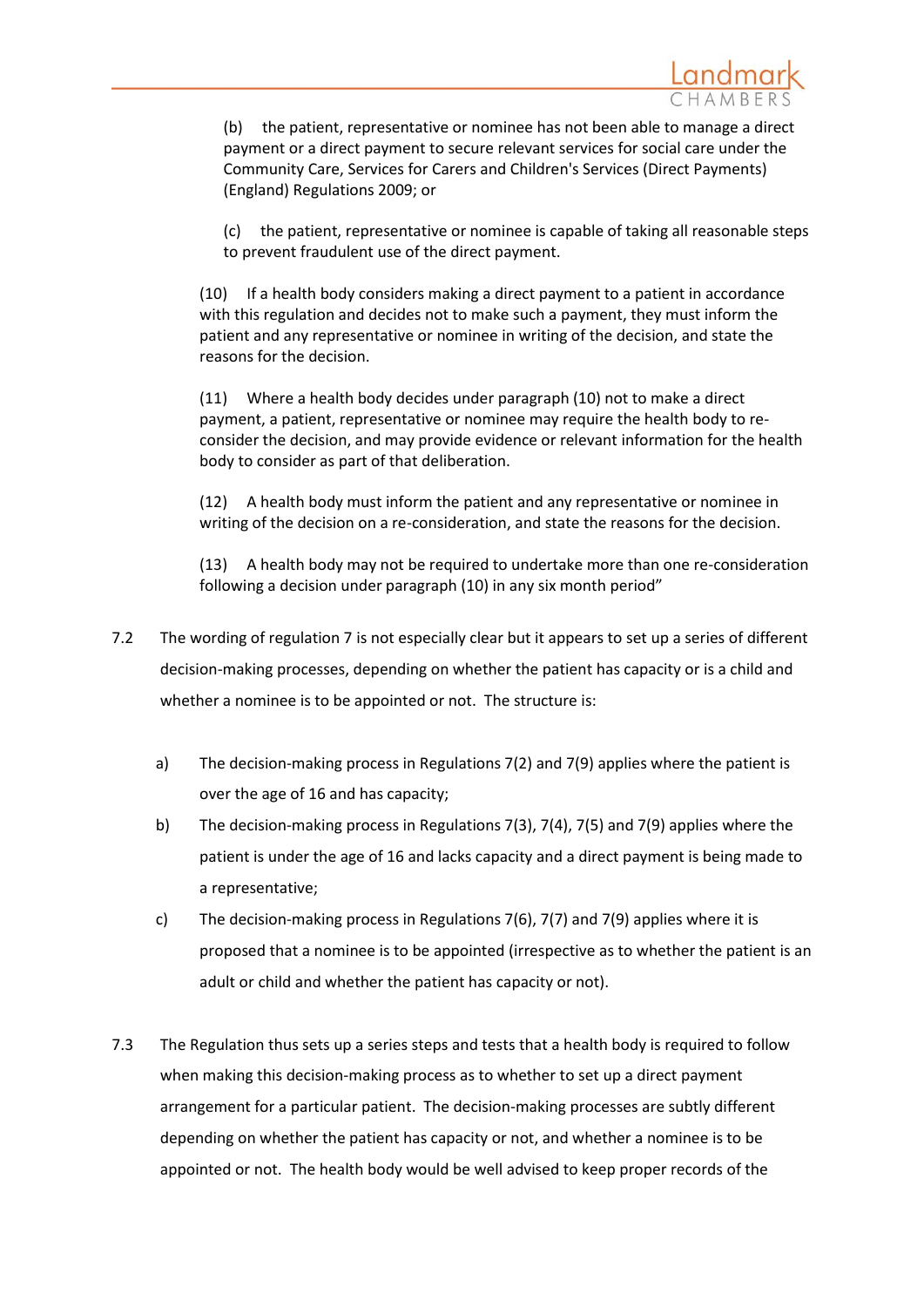

decision-making process in order to be able to demonstrate that it has followed the process properly and thus has made a lawful decision (particularly if the eventual decision is to refuse to set up a direct payment arrangement).

- 7.4 **The Regulation 7 decision where the patient has capacity:** The NHS body with power to set up a direct payment is the NHS commissioner, not the existing provider of NHS services to the patient. The commissioner will know the nature of the services commissioned for the patient but may well be unaware of all of the details of the patient's medical condition. Accordingly, where a patient makes a request for a direct payment, the step is for the health body to collect information about the patient's medical condition so that it can understand the nature of the services that would be included in any direct payment arrangement. Regulation 7(2)(b) provides that the health body may require the patient to provide information to the health body relating to:
	- a) the patient's state of health,
	- b) any health condition of the patient in respect of which a direct payment is contemplated.
- 7.5 There are further provisions about the provision of personal data relating to the patient in Regulation 12 which provides:

"Any information that must be provided under these Regulations to a health body must be—

(a) legible;

(b) accompanied by the relevant authorisation enabling the taking of copies or making of extracts, where appropriate;

(c) if so requested by a health body, accompanied by  $-$ 

(i) an explanation by the information provider of anything which has been provided, or

(ii) a statement to the best of the knowledge and belief of the information provider as to where information or evidence that the person has failed to provide is held"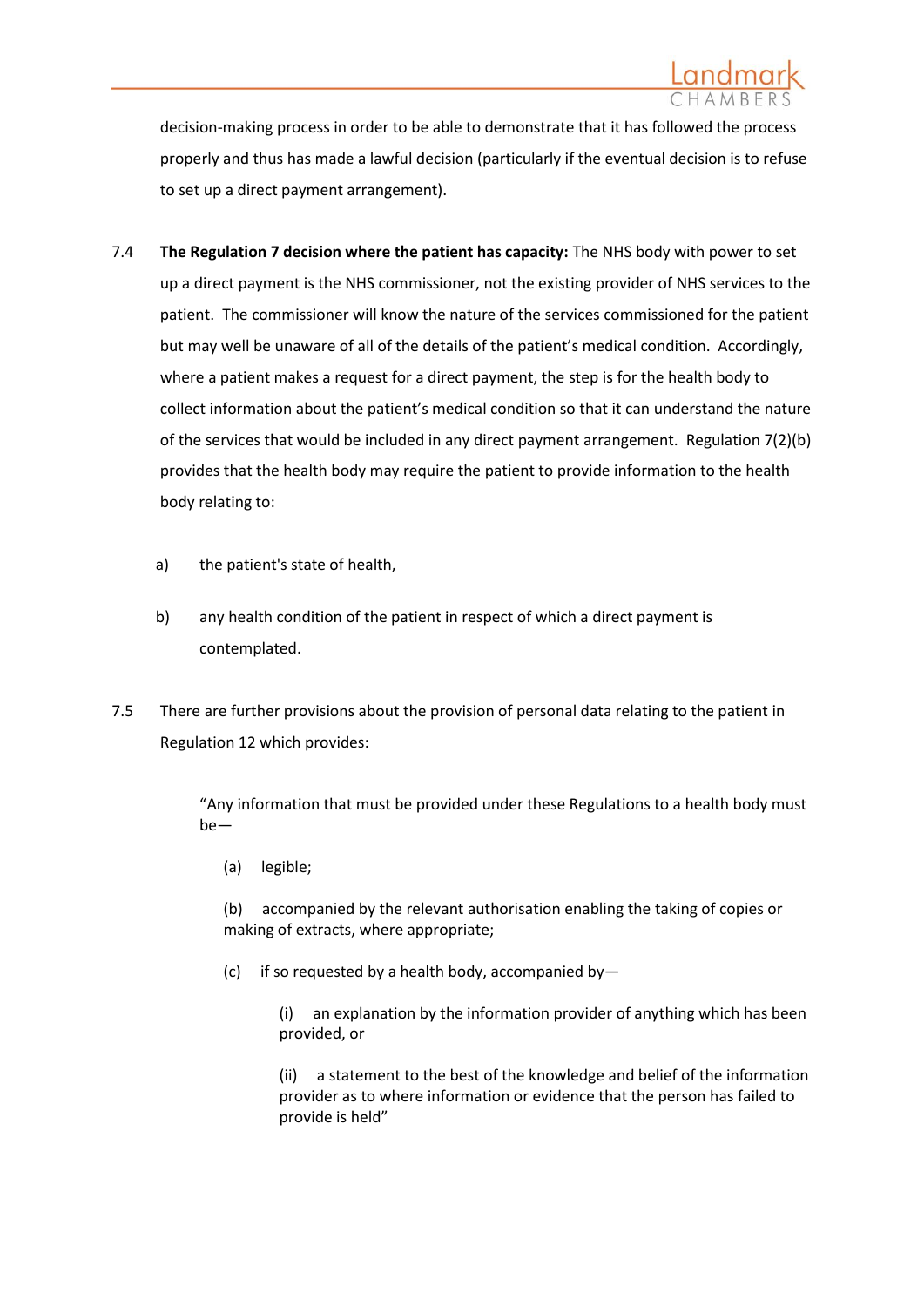- 7.6 Regulation 12 only applies where the patient has capacity to make decisions to release data to the health body. The Regulations provides that a patient with capacity who seeks a direct payment arrangement is required to provide any relevant information sought by the health body, even though this is sensitive personal data relating to the patient under the Data Protection Act 1998 ("DPA"). In practice, much of the information that the patient or their representative will be called on to provide will be held by whoever presently provides services to the patient. This could be a GP, an HS community trust, an NHS acute trust, a care home or a domiciliary care provider. Thus, if a capacitous patient wishes to set up a direct payment arrangement, the patient is required to authorise those holding information about him or her to provide all relevant information about the patient's medical condition to the health body that is thinking about setting up the direct payment.
- 7.7 Any information which is passed to the health body as a result of a request made under Regulation 7(3)(b) will be highly likely to be both "personal data" and "sensitive personal data" within the meaning of the DPA. Any data controller is entitled to rely on the explicit consent given by the patient to process the data by providing it to the health body. The health body is, in turn, entitled to use that data for the purpose of assisting it to make its own decisions about the direct payment. However health bodies are not, without more, entitled to share the data with any third party. The health body also needs to be careful to ensure that this data is not used for any other purpose because, in doing so, the health body may be contravening its obligations under the DPA.
- 7.8 It would be possible for the health body to seek "explicit consent" from the patient to the health body sharing data about the patient's condition a limited range of other persons outside the health body as part of this decision-making process but the health body probably cannot insist that such consent is provided. The conditions which must be satisfied before sensitive personal data can be shared are set out at Schedules 1 to 3 DPA. Unless the health body both has explicit consent (or satisfies one of the other criteria in Schedule 3 DPA) and acts both fairly and lawfully, it will be unlawful for the health body to divulge any details of the patient's medical condition to any third party.
- <span id="page-22-0"></span>7.9 **Information about a proposed bank account to be used for direct payments:** Regulation 7(2)(b)(iii) enables the health body to require the patient to provide information about any "any bank, building society, post office or other account into which a direct payment may be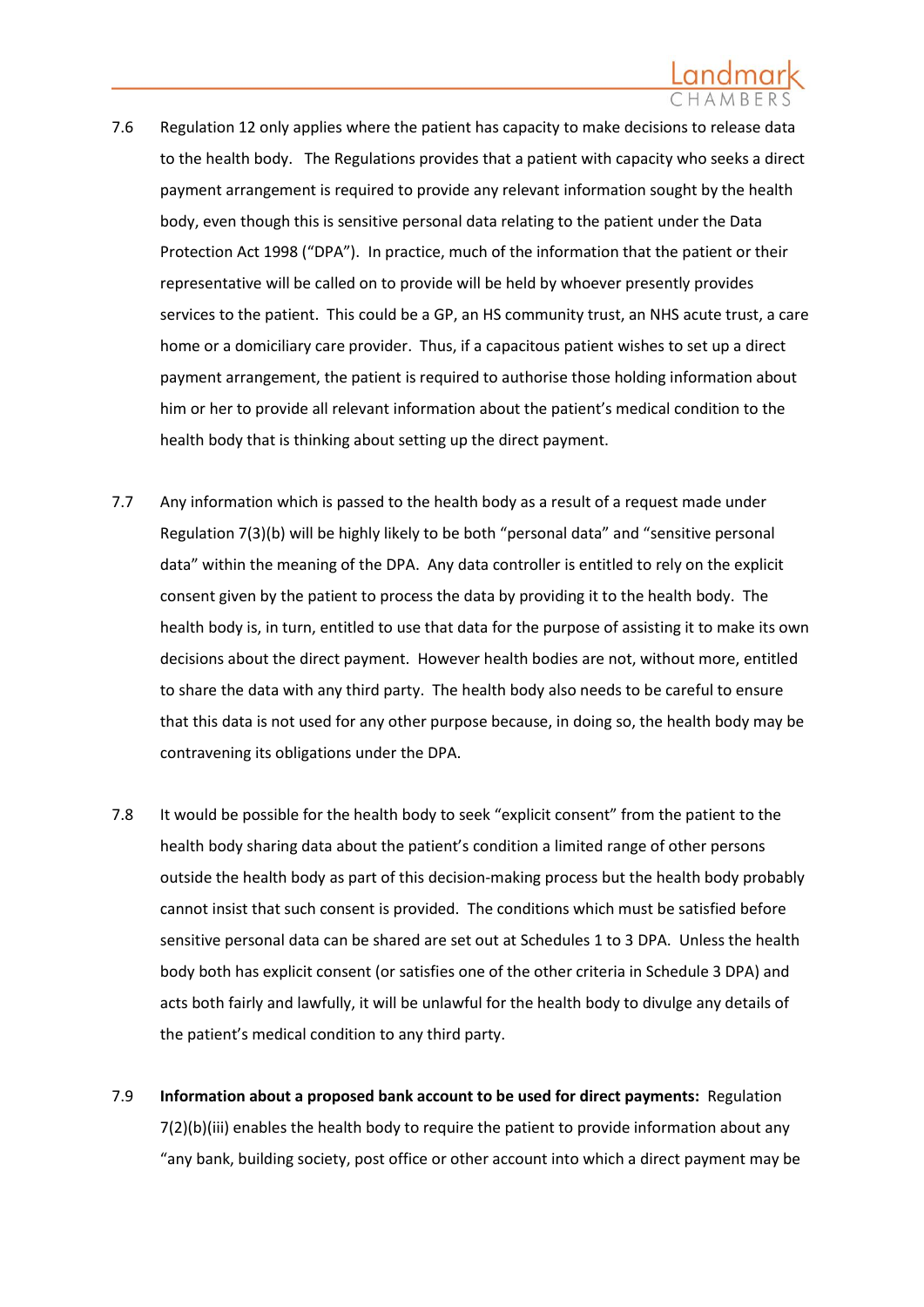

made". Any such bank account must comply with the provisions set out in Regulation 10 which provides:

 $''(1)$  Where a health body has decided to make direct payments to or in respect of a patient, a health body must only make the payments into an account approved by the health body for the benefit of the patient if they are satisfied that the requirements in paragraphs (2), (3) and (5) are met.

(2) The account mentioned at paragraph  $(1)$  must be capable of-

(a) providing for monies paid into the account to be held only for the purposes of securing services by means of—

- (i) direct payments under these Regulations,
- (ii) direct payments to secure relevant services for social care,
- (iii) payments made by the Independent Living Fund (2006), or
- (iv) other payments to secure relevant services for a disabled person; and

(b) being audited (by reference to statements setting out the source of monies deposited and the destination of monies withdrawn) by—

- (i) a health body, or
- (ii) anyone authorised in writing by a health body.
- (3) The account mentioned in paragraph  $(1)$  must be
	- (a) accessible only by named persons approved by a health body; and

(b) used only to hold monies paid into the account by way of the payments mentioned in paragraph (2)(a).

(4) A health body may require a patient, representative or nominee to provide the health body with access to information about an account into which a direct payment is, or may be made.

(5) A health body must ensure that an account mentioned in paragraph (1) is subject to arrangements or procedures that the health body considers adequate to—

(a) enable the monitoring and review mentioned in regulation  $14(1)(a)$  and  $(6)(c)$ to be carried out; and

(b) ensure that direct payments paid into it will be used only for services agreed in a patient's care plan.

(6) Paragraphs (1) to (5) do not apply where a patient is in receipt of a one-off direct payment"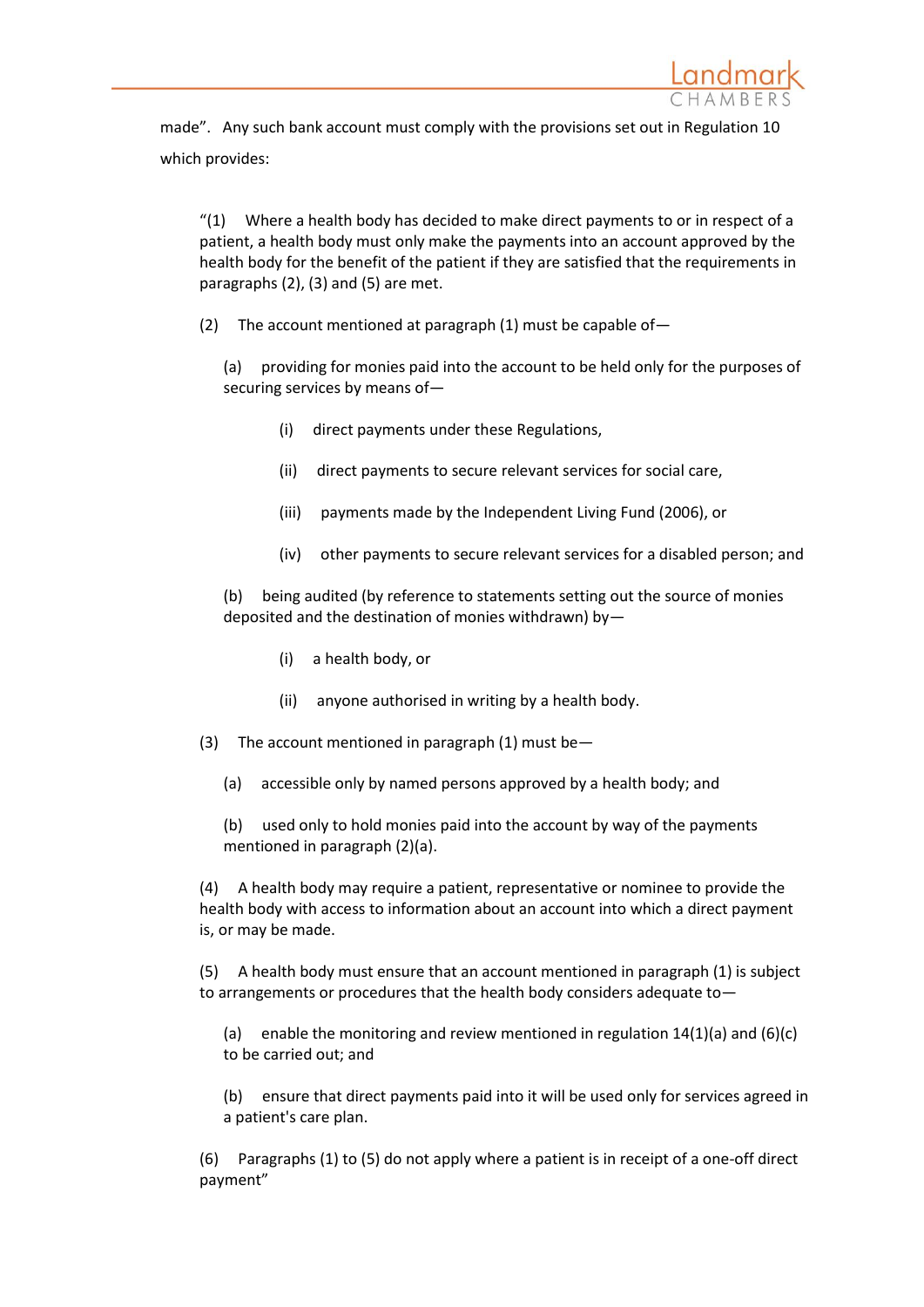- 7.10 The Regulations thus require a patient, their representative or any proposed nominee to set up a dedicated bank account to handle direct payments (and for the other purposes set out in Regulation  $10(2)(a)$ ). The bank account cannot be used for any other purpose and must be capable of being audited by the health body to ensure that the payments are used for their intended purposes. This bank account will exclusively handle public money and must be used solely to fund care services for the patient. Money paid under a direct payment becomes the property of the patient or representative once it is paid over by the health body, but the patient or representative comes under a series of statutory obligations in relation to the money. However the 2103 Regulations do not provide that the patient or their representative holds the money on trust for the purposes of the care plan. Thus any money paid over becomes the property of the patient or representative, albeit with the right of the health body to seek repayment in the circumstances set out below.
- 7.11 **Consultation by the health body**: The next step in setting up a direct payment for a patient with capacity is consultation with a series of individuals who may have legitimate perspectives on the wisdom of setting up a direct payment arrangement for a particular patient. The health body has a power (but not a duty) to consult those people listed in Regulation 7(2)(a). The categories of people who can be consulted is not closed because Regulation 7(2)(a)(viii) provides that the health body can consult "*any other person who appears to a health body to be able to provide information of relevance*". The purpose of the consultation is to assist the health body make a decision "*whether to make a direct payment*" and in particular to make the decision set out in Regulation 7(2)(c) namely whether "*the patient is capable of managing a direct payment by themselves or with the assistance that may be available to them*".
- 7.12 This consultation needs to be handled with care because, unless the health body has been provided with explicit consent by (or possibly on behalf of) the patient to disclose medical information about the patient to family members and others, the health body will have to be cautious about what information is disclosed about the patient to consultees during the consultation. The health body needs to disclose to consultees that the patient is seeking a direct payment and ask them whether, in their opinion, the patient (and any proposed representative) will be able to manage a direct payment and to invite the consultee to provide the health body with any information held by that person that may be relevant to the decisions that the health body has to take about setting up or operation of a direct payment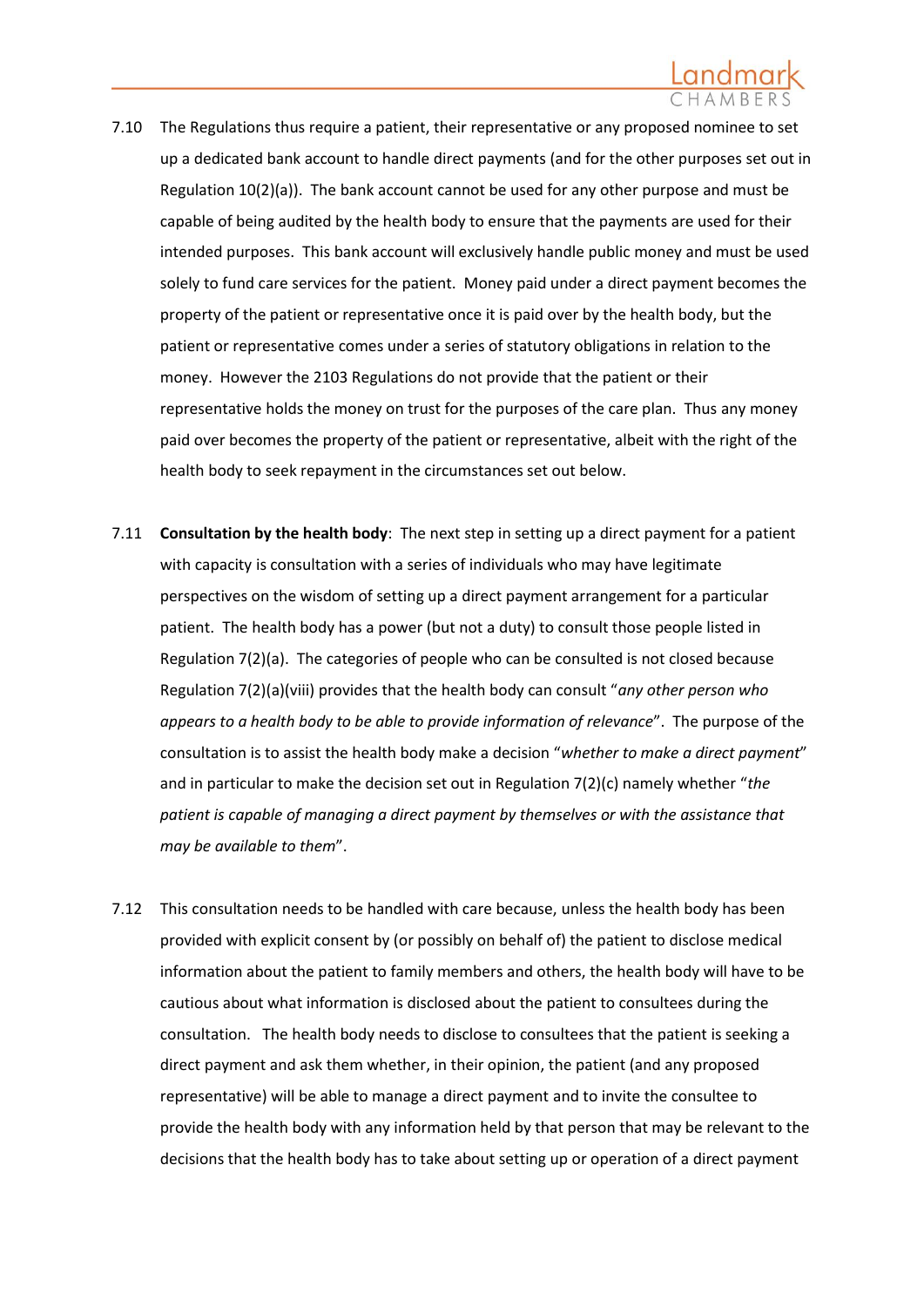

arrangement. However, as part of the process of seeking views, the health body must be careful to preserve the confidentiality in personal data relating to the patient. Those providing care to the patient may well know something about the patient's medical condition, but care must be taken not to disclose additional information relating to the patient's health as part of the consultation. There is no general right for family members to know the details of a medical condition suffered by another family member and, absent explicit consent, the health body may be acting in breach of its duty under the DPA if it makes disclosures as part of the consultation exercise.

- 7.13 The health body is not under an absolute duty to consult anyone listed in in Regulation 7(2)(a). But the existence of the power suggests that the health body ought carefully to consider carefully whether there is likely to be any benefit in seeking views from any person and, if so, ought to seek and record their views.
- 7.14 **Consideration of the proposed Care Plan with the patient:** The 2013 Regulations separate out the decision-making process as to whether a direct payment arrangement should be set up (Regulation 7) with Care Plan to be put in place once the direct payment is put in place (Regulation 8). In practice, it is difficult to see how the health body could properly follow the decision-making process under Regulation 7 unless it had started to develop a care plan and was thus able to discuss the risks of the direct payment arrangement with the patient. Until work on the care plan is commenced, the health body will not necessarily know whether the patient has the capacity to manage a direct payment arrangement. Both the health body and the patient need carefully to consider what would be involved in passing over responsibility for commissioning services to the patient. The statutory requirements relating to the Care Plan are set out below but, unless it becomes clear to the health body at an early stage that a direct payment arrangement is unsuitable, the Care Plan (including the discussion of the risks) will need to be developed and agreed with the patient before the Regulation 7 decision can be made. The health body will also need to agree the amount of direct payment with the patient (as to which see below) before any Regulation 7 decision can be made to go ahead with the direct payment arrangement .
- 7.15 **The capability question for a direct payment to a patient with capacity:** Once the health body has: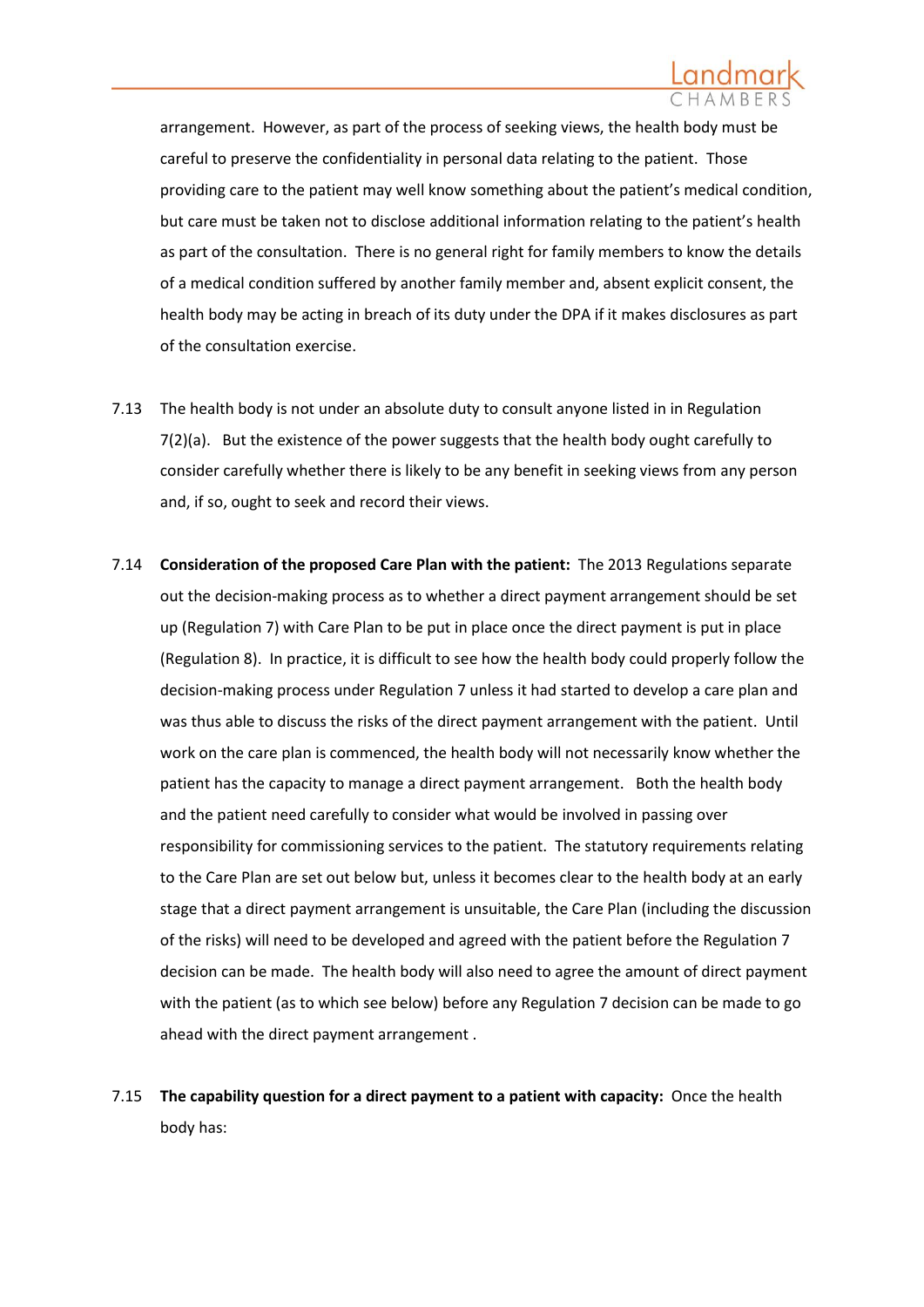

- a) collected relevant information about the capacitous patient,
- b) undertaken its consultations,
- c) developed a suitable care plan;
- d) discussed the risks and satisfied itself that the patient understands them and can take on those risks; and
- e) agreed the amount of the direct payment,

the health body has to address the question in Regulation  $7(2)(c)$ , namely whether it is satisfied that the patient is "*capable of managing a direct payment*". The health body can reach this view by looking at the patient's capacity together with the assistance that may be available to the patient.

- 7.16 At this stage of the decision-making process the health body also has the power (but not the duty) to address the additional factors in Regulation 7(9) as part of its overall assessment of the capability question. For a patient with capacity, these factors cover the following broad issues:
	- a) Whether the patient (with or without assistance from a nominee or support organisation depending on the proposal) has the capability to manage the contracts needed to deliver care to the patient. In particular, the health body will need to consider whether the patient, with or without a nominee, has the ability to become an employer of his or her own care workers, to manage the rotas, make the required payments including PAYE and pension sums, and generally act as an appropriate employer;
	- b) Whether the patient has been unable to manage a social care direct payment in the past and, if so, what is likely to be different this time?
	- c) Whether the patient is capable of taking all reasonable steps to prevent fraudulent use of the direct payment. Direct payment monies are taxpayers money which are passed to the patient under arrangements which impose a statutory requirement on the patient to use the money for a particular purpose. The relatively high level of autonomy which is provided for patients means that there can be a substantial risk of fraud, and thus proper processes need to be put in place to prevent fraud. The health body needs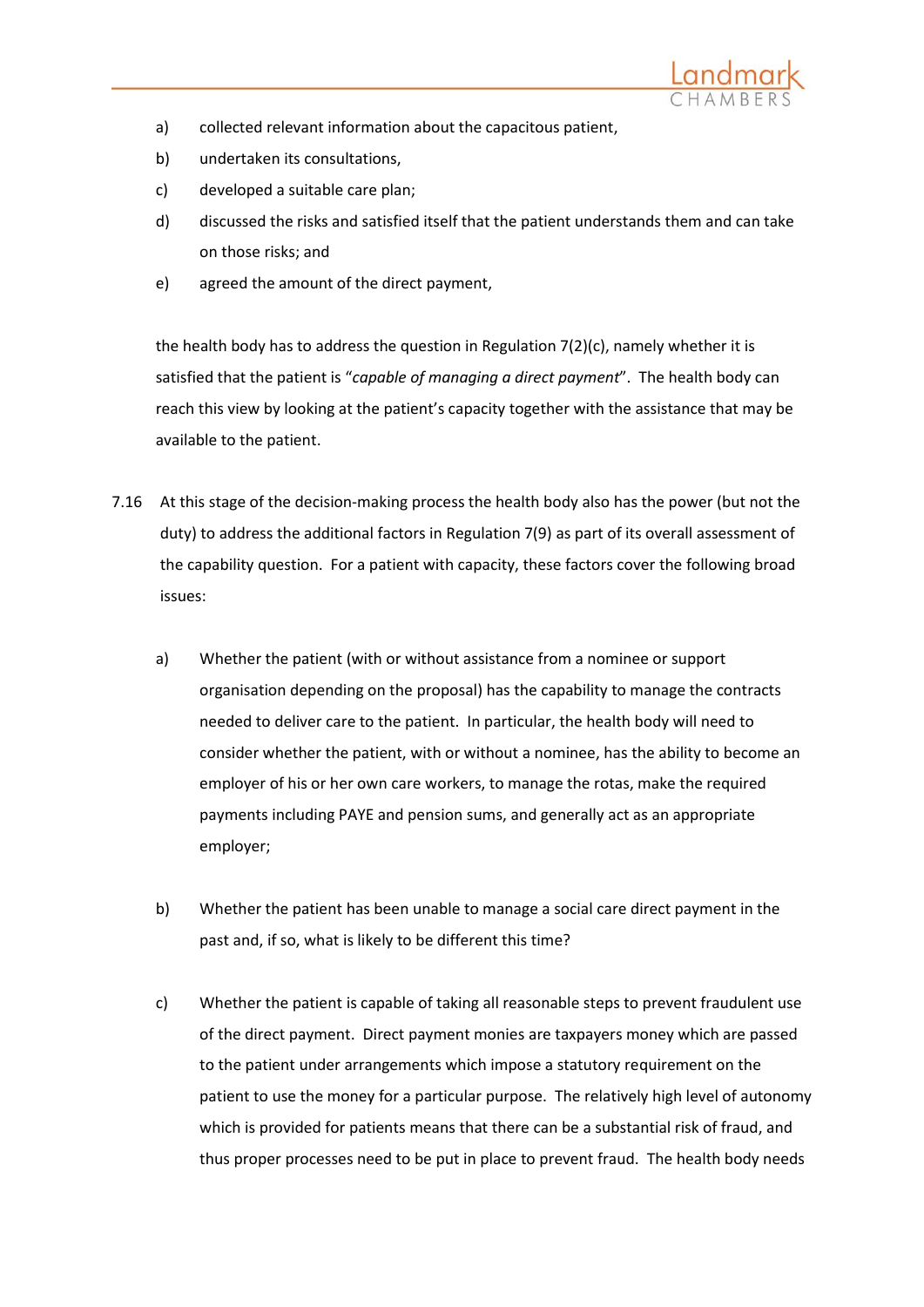

to ensure that it is satisfied that the patient is capable of taking all reasonable steps to prevent the money being used for fraudulent purposes before reaching the decision that the patient (with or without a nominee) is capable of managing a direct payment.

- 7.17 The health body therefore has to consider all of these factors as part of addressing the statutory test set up by Regulation 7(2)(c). It is essential for the decision maker to make a written record of the decision and the reasons for making this decision, whether the decision is to approve a direct payment or not.
- 7.18 If the health body decides that a patient with capacity is not capable of managing a direct payment by themselves, even with the assistance of such persons as the patient proposes (or someone else as a nominee that the health body proposes), that is the end of the decisionmaking process because no direct payment arrangement can lawfully be set up. The health body has no power to proceed to make a direct payment arrangement unless it is satisfied on the capability question. In making this decision, the health body has to take into account the information provided by the patient and on his or her behalf and the views expressed as part of its consultations. However, the health body has a wide margin for making a discretionary decision to decide whether it is or is not satisfied that the patient is capable of managing a direct payment by themselves or with the assistance of a nominee. A failure to give proper reasons would make the decision-making process unlawful: *R (Ermakov) v Westminster Council* [1966] 2 All ER 302 and *R (Oyston) v Parole Board & Ors* [2000] EWCA Crim 3552.
- 7.19 **The capability decision-making process for a child under the age of 16 or for a patient who lacks capacity**: The decision-making process in regulation 7(2) only relates to a decision to make a direct payment to a patient who is over the age of 16 and has capacity. If the patient is a child under the age of 16 or does not have capacity, the direct payment is made to either the representative or a nominee (if there is to be one) and not to the patient. The decisionmaking process the health body has to follow in this case leads up to the test in Regulation 7(4)(b) which is whether the health body is:

"satisfied that the representative is capable of managing a direct payment by themselves or with the assistance that may be available to them"

7.20 The stages to the process are similar to the stages for the patient with capacity, namely: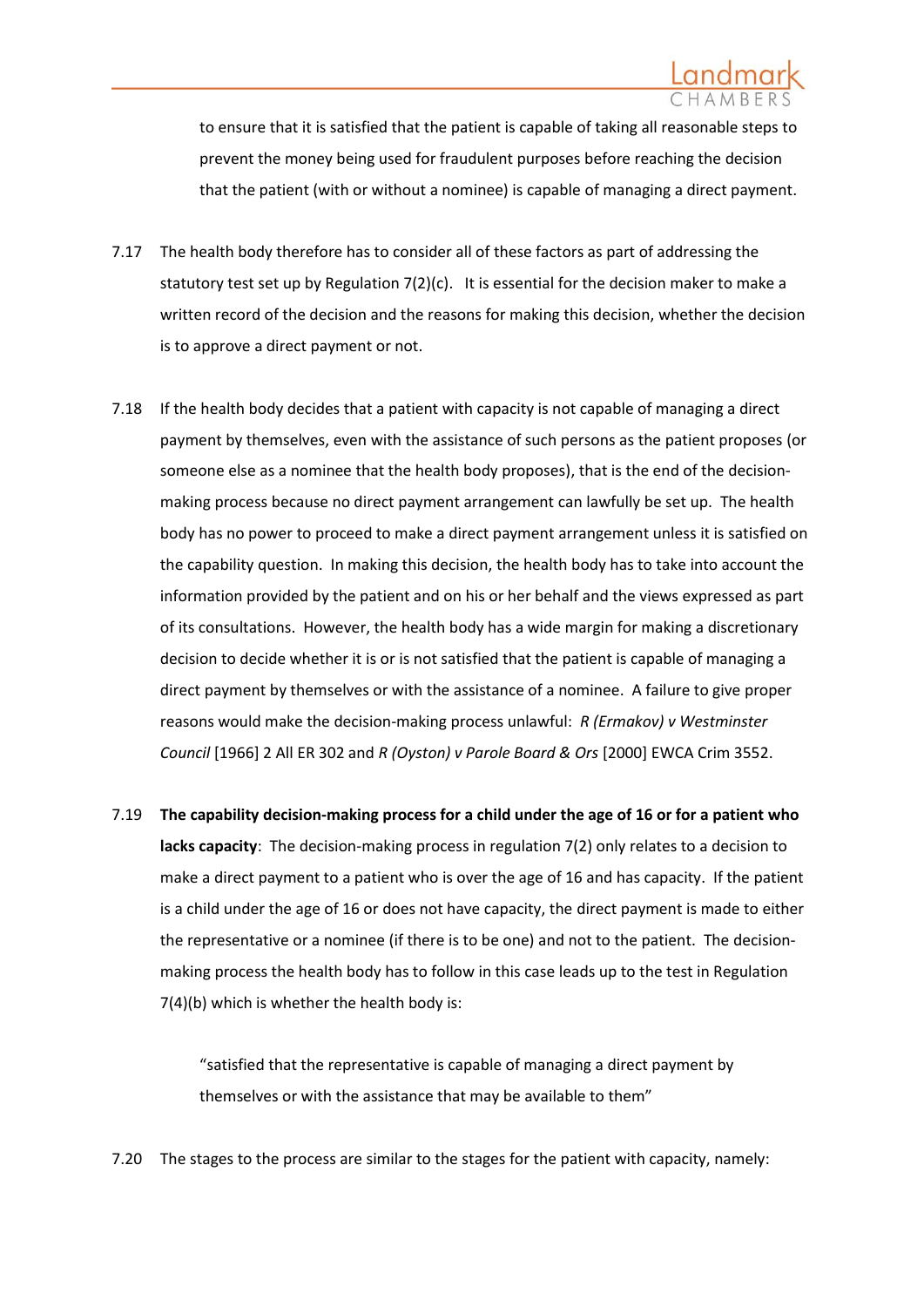

- a) Information gathering;
- b) Consultation;
- c) Development of the care plan and the risk;
- d) Financial proposals; and
- e) Capability decision, including by reference to the Regulation 7(9) factors.
- 7.21 **Information gathering**: Regulation 7 does not give the health body a specific power to require any third party to provide information to the health body about the patient's health conditions where the patient is under the age of 16 or lacks capacity. It follows that the proposed representative, nominee, or anyone else holding information about the patient, is under no legal duty to provide information to the health body in response to such a request. However, if the patient lacks capacity, any decision maker acting on behalf of the patient would be under a legal duty (pursuant to the MCA) to make disclosure decisions which are in the best interests of the patient. If a parent, care worker, doctor, nurse or any other person who held information about a patient was asked by a health body to provide information about a child patient or an adult who lacks capacity in order to assist a health body make a decision as to whether to set up a direct payment arrangement, that person would have to decide whether it was in the best interests of the patient to do so. If, for example, a CCG asked for relevant information about a young person with learning disabilities, it is hard to envisage any circumstances in which such a person would consider that it was not in the best interests of the patient not to provide the required information to the CCG. Provided appropriate confidentiality assurances were provided by the CCG, it would almost always be in the best interests of the patient to co-operate with the CCG in providing the information. If there was a dispute, that dispute could be referred to the High Court (for a child under the age of 16) or to the Court of Protection for adjudication.
- 7.22 **Consultation where a representative is proposed**: If it is proposed that a representative should be appointed, Regulation 7(3) provides a list of persons who the health body has a power to consult. Although the health body is not under an absolute duty to consult any of these individuals about the suitability and capability of the representative, the health body ought to do so if it considers that any of them may have information which will assist it in deciding if the suitability and capability of the representative. The list of people includes the patient. The procedural requirements of article 8 apply notwithstanding the patient has lost capacity and would almost certainly be breached if the health body did not consult a patient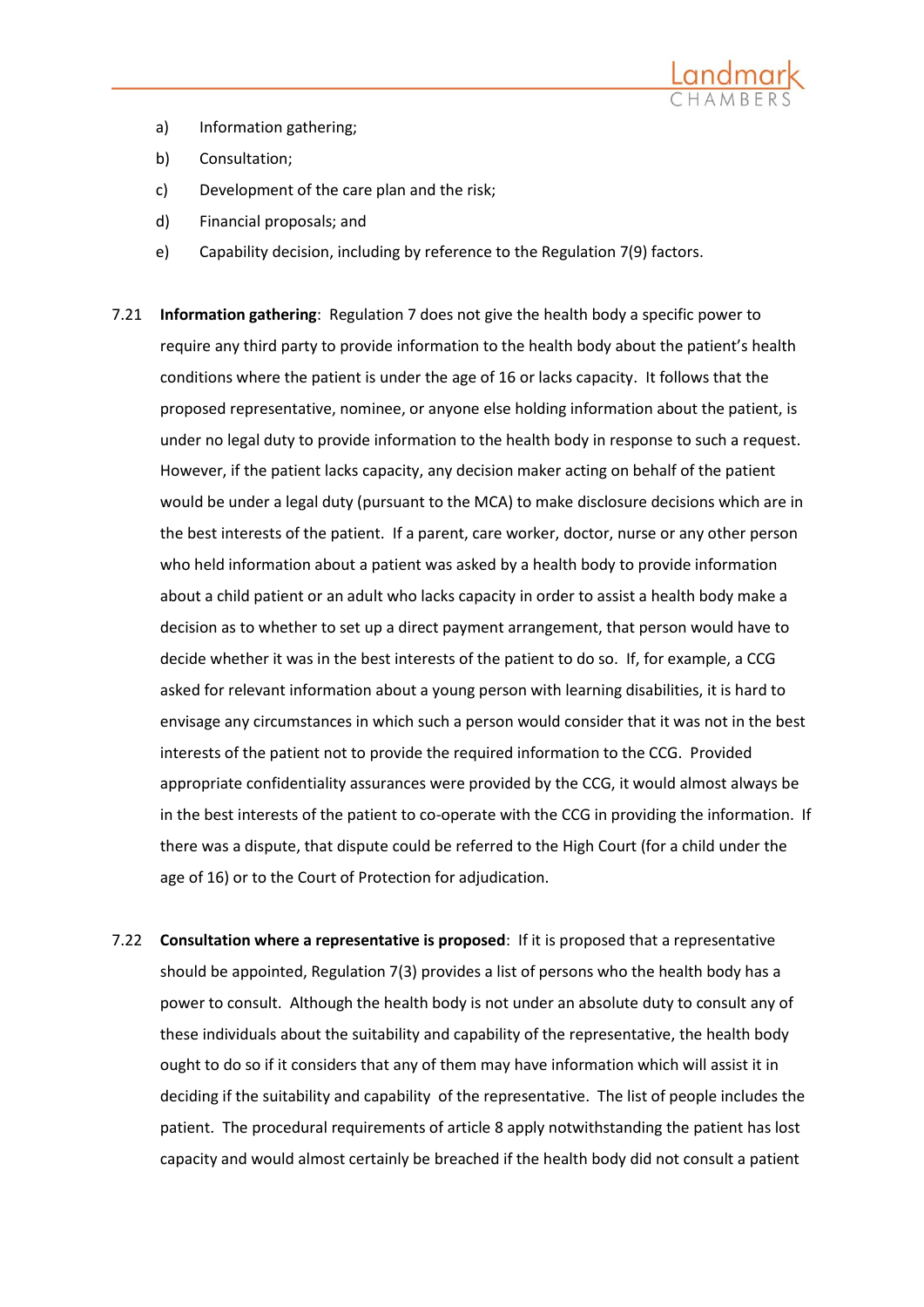who was capable of expressing a view on a change to their healthcare arrangements. The health body is not bound to act in accordance with any view expressed by a patient who lacks capacity, but is required to consider the patient's views as part of the decision-making process.

- 7.23 Regulation 7(4)(a) provides that the health body may require the representative to provide information relating to the bank account into which the direct payment will be made. The bank account must satisfy the Regulation 12 requirements (see paragraph [7.9](#page-22-0) above).
- 7.24 There are another set of considerations which a health body is encouraged to consider before deciding that a representative is capable of managing a direct payment arrangement in Regulation 7(5). These revolve around the past and present wishes and feelings of the patient, along with the beliefs and values of the patient. Where the health body is making the decision whether to set up a direct payment arrangement for a patient who lacks capacity or a child, the health body has to act in the best interests of the patient. Section 4 MCA sets up a specific decision-making process that has to be followed by any best interests decision maker, including the health body when it is making this decision for anyone over the age of 16. A similar process must be followed by a health body which is acting in the best interests of a child under the age of 16. The factors set out in Regulation 7(5) are all factors that, where appropriate on the facts of an individual case, the health body needs to take into account in order to follow the section 4 MCA process.

# 7.25 **The capability question where a direct payment is proposed to be made to a representative:** Once the health body has:

- a) collected relevant information about the representative;
- b) undertaken its consultations about the representative,
- c) developed a suitable care plan in conjunction with the representative;
- d) discussed the risks and satisfied itself that the representative understands them and can take on those risks; and
- e) agreed the amount of the direct payment with the representative,

the health body has to address the question in Regulation 7(4)(b), namely whether it is satisfied that the representative is "capable of managing a direct payment". The health body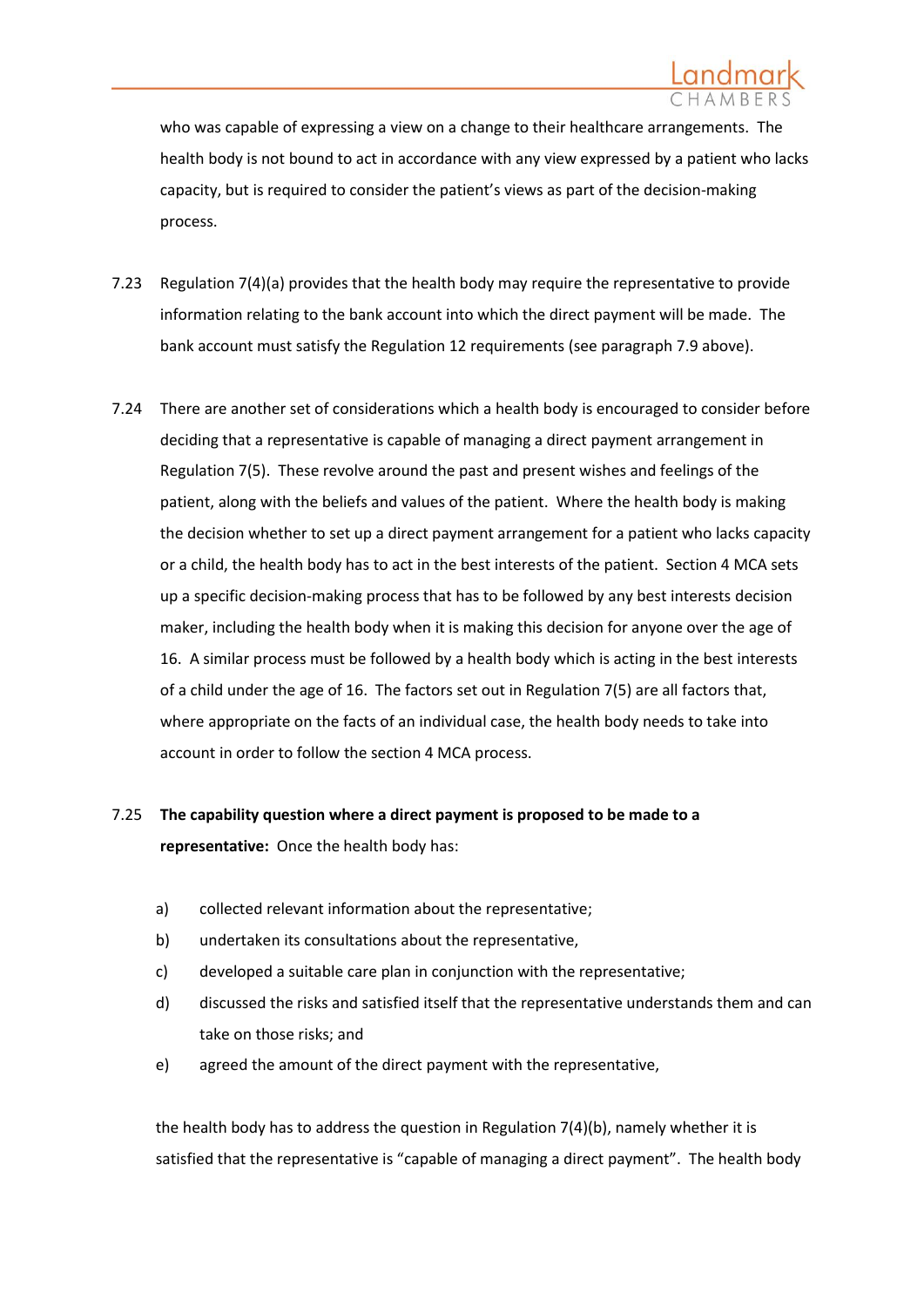

can reach this view by looking at the representative's capacity, together with the assistance that may be available to the representative.

- 7.26 At this stage of the decision-making process the health body also has the power (but not the duty) to address the additional factors in Regulation 7(9) as part of its overall assessment of the capability question. For a child patient or a patient who lacks capacity, these factors cover the following broad issues:
	- a) Whether the representative (with or without assistance from a nominee or support organisation depending on the proposal) has the capability to manage the contracts needed to deliver care to the patient. In particular does the representative have the ability to become an employer of any care workers needed for the patient, to manage the rotas, make the required payments including PAYE and pension sums, and generally act as an appropriate employer;
	- b) Whether the representative has been unable to manage a social care direct payment in the past and, if so, what is likely to be different this time?
	- c) Whether the representative is capable of taking all reasonable steps to prevent fraudulent use of the direct payment.
- 7.27 The health body has to consider all of these factors as part of addressing the statutory test set up by Regulation 7(4)(b) concerning the capacity of the representative. It is thus essential for the decision maker to make a written record of the decision and the reasons for making this decision.
- 7.28 If the health body decides that a representative is not capable of managing a direct payment by themselves or with the assistance of such persons as the representative proposes, that is the end of the decision-making process because no direct payment arrangement can lawfully be set up. The health body must provide the patient and the representative with reasons for any decision to refuse to provide a direct payment.
- 7.29 **The capability test where a nominee is proposed**: A nominee can be proposed both in cases where the adult patient has capacity and, for a child or patient who lacks capacity, where a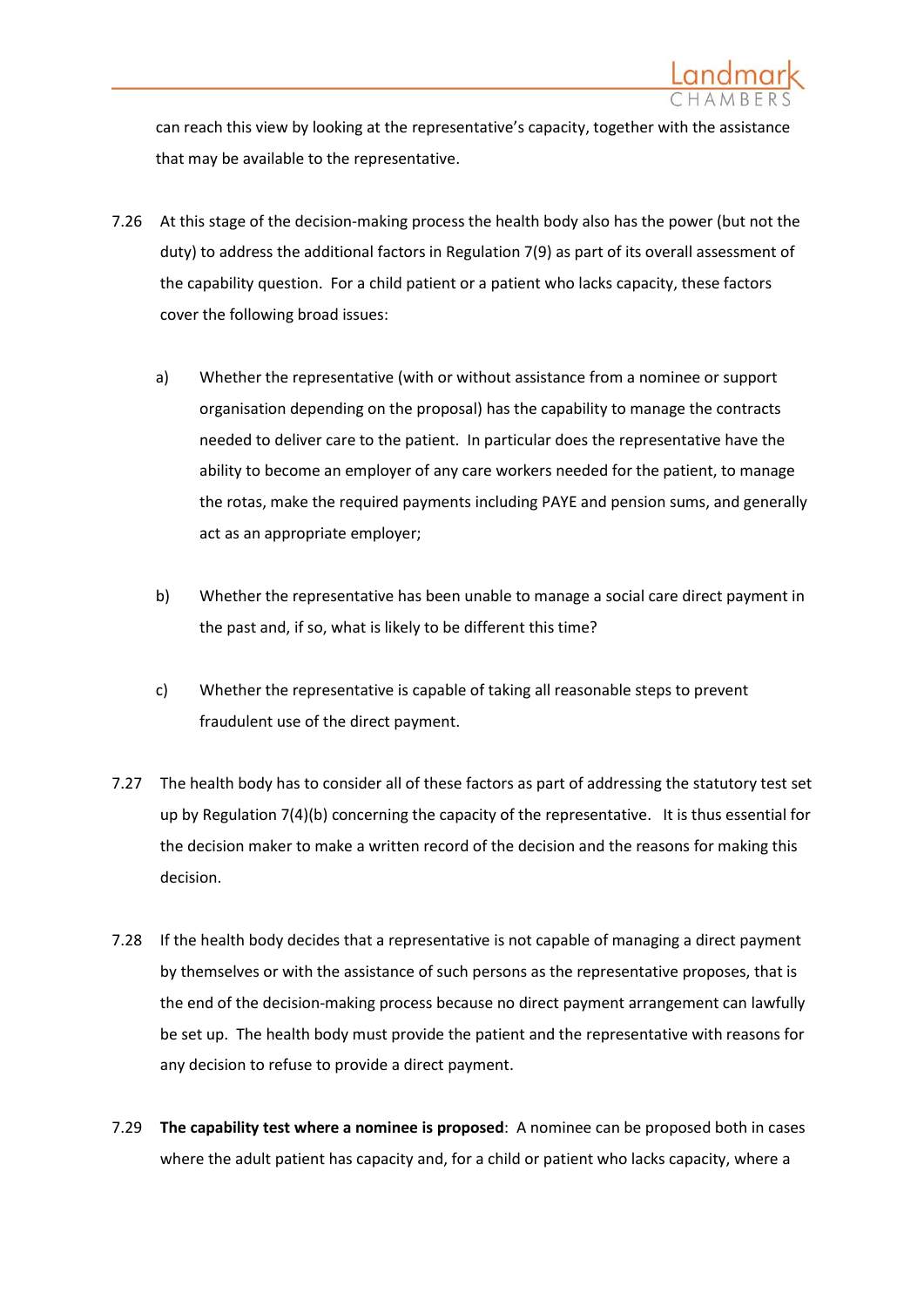

representative is appointed. Regulation 7 provides for steps to be taken leading up to an additional capacity test for the nominee. The test is in Regulation 7(7)(a) namely that the health body is:

"satisfied that the nominee is capable of managing a direct payment by themselves or with the assistance that may be available to them"

- 7.30 The structure of the obligations is similar to the previous cases. It involves:
	- a) Consultation with all the persons who can be consulted where a patient has capacity (i.e. those listed in Regulation 7(2)(a));
	- b) Consultation with extra persons who have to be consulted where a representative is being considered (i.e. those listed in Regulation 7(3)(a) to (c));
	- c) Provision of information about the proposed bank account to check that it satisfies Regulation 12.
- 7.31 Regulation 7(6)(b) provides that a health body can:

"require a patient with the necessary capacity or competence to provide information relating to the patient's state of health or any health condition in respect of which the direct payment is contemplated"

7.32 This is a slightly strangely worded provision since it contemplates a category of patients who do not have capacity to provide information about their own health conditions to a health body but who have the "competence" to do so. This may refer to individuals with borderline or fluctuating capacity, but is difficult to understand what the draftsman of the Regulations had in mind. A health body already has the right to seek this information from a patient with capacity under Regulation 7(2)(b) and so this additional power appears to adds nothing. However, if the patient does not have capacity, the patient is not a lawful decision maker to decide whether to pass over this information. It is therefore unclear what this Regulation adds to the existing powers for the health body.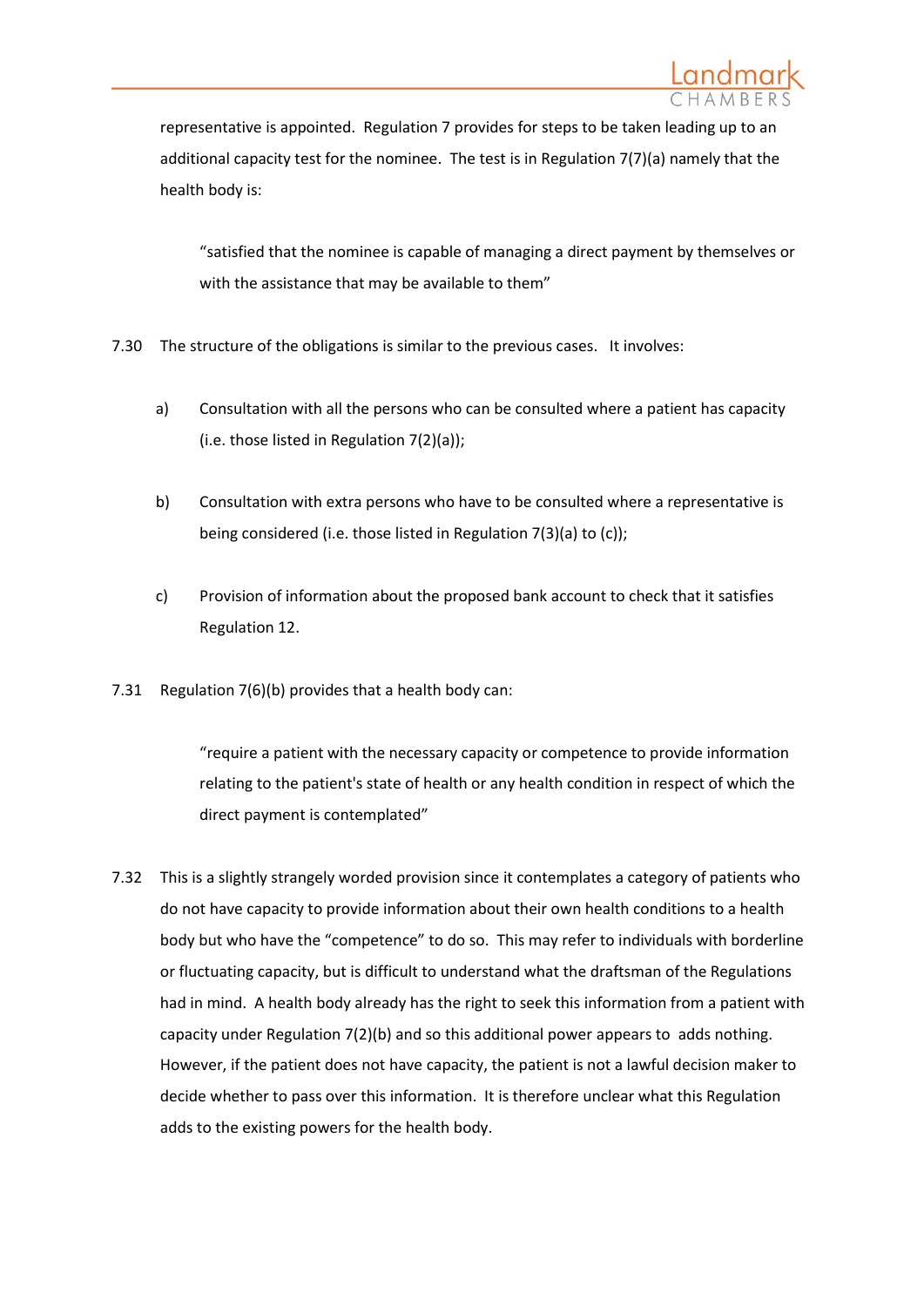

- 7.33 Regulation 7(7) provides that a where a nominee is an individual, he or she must have to apply for an enhanced criminal record certificate issued, including suitability information relating to vulnerable adults. There is an exception to this requirement where a nominee is an individual living in the same household as the patient, a family member of the patient or a "friend" involved in the provision of the patient's care. The term "friend" is not defined but is presumably intended to differentiate an informal carer who had a relationship with the patient before the direct payment was set up from someone a who is brought in to act as a nominee in order to help manage the direct payment arrangement (and is probably paid for doing so). If the nominee is a company then Regulation 7(7)(b) requires the individual with "overall responsibility for the day-to-day management of the patient's direct payments" to be approved.
- 7.34 If the health body decides not to approve the nominee and hence not to go ahead with a direct payment arrangement, the patient, any proposed representative and any proposed nominee must be informed and reasons for the decision must be given: see Regulation 7(10).

### **8 The Care Plan and the care Plan Co-ordinator.**

8.1 Regulation 7(3) provides that the health body has to appoint a person to be a care coordinator whose functions are described above (see paragraph [5.12](#page-14-0) above). Regulation 8(4) provides that the care plan must specify the following:

> "(a) the health needs to be met by services secured by means of direct payments, and the health outcomes intended to be achieved through the provision of the services;

(b) the services to be secured by means of direct payments that the health body considers necessary to meet the health needs of the patient;

(c) the amount to be paid by way direct payments, and the intervals at which monies are to be paid;

(d) the name of the person who is the care co-ordinator in respect of the patient;

(e) who is to be responsible for monitoring each health condition of the patient in respect of which direct payments may be made;

(f) the anticipated date of the first review mentioned in regulation 14(2)(a) (monitoring and review of direct payments) and how it is intended to be carried out; and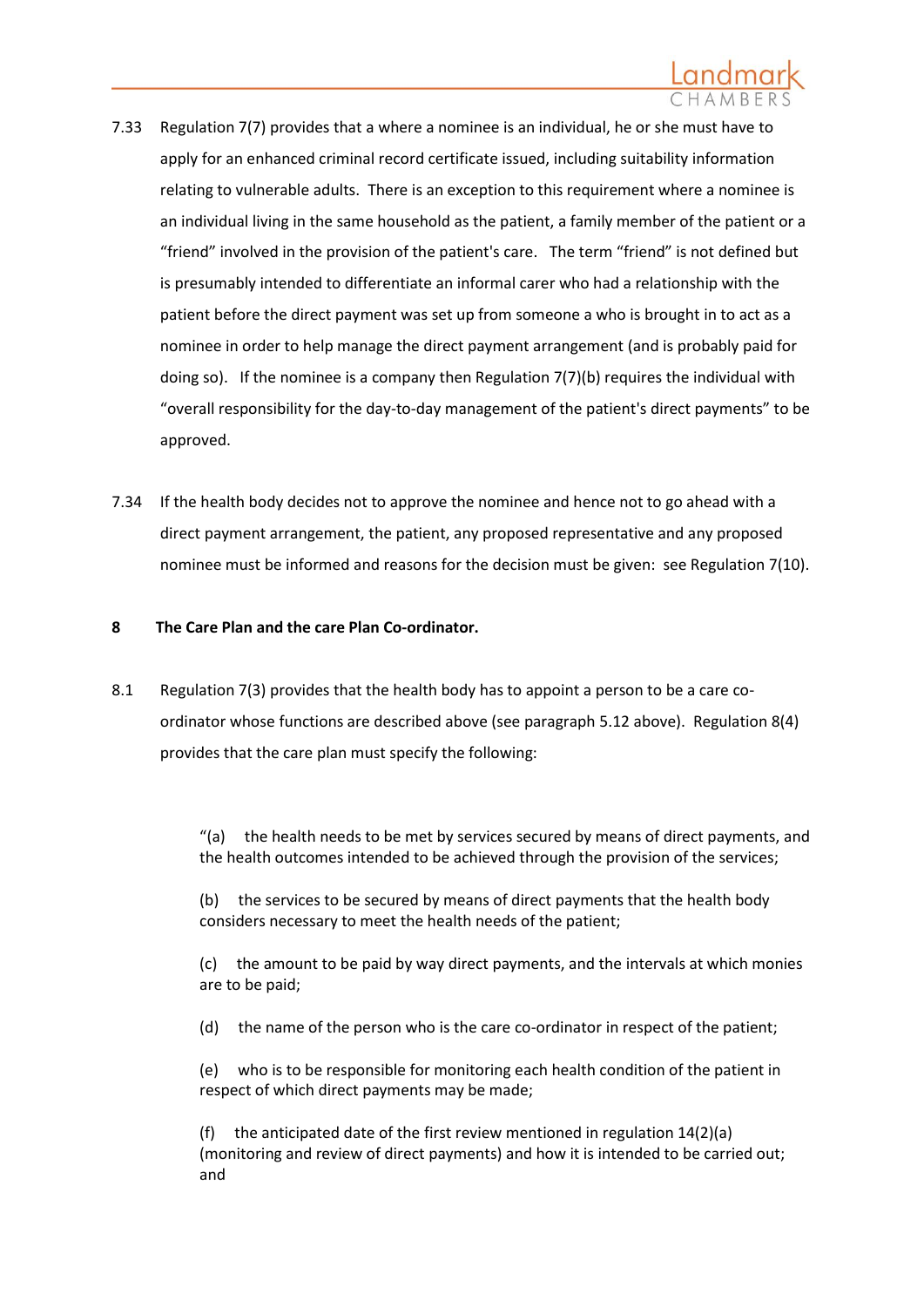

(g) the period of notice that is to apply if, following a review under regulation 14(2)(a), a health body decides to reduce the amount of the direct payments or to stop making the direct payments.

8.2 The Guidance explains the role of the care plan as follows:

### "**5.1 Care Planning**

89) The care plan is at the heart of a personal health budget. Drawing up of a care plan should involve a series of discussions between the person receiving the care, their nominee or representative, their care coordinator … and the appropriate health and social care professionals involved in the individual's care. The personal health budget toolkit includes information and examples that provide CCGs with additional information on care planning.

90) Wherever possible, CCGs should work with local authorities and other healthcare providers to ensure that the person has a single plan covering their health and wellbeing needs across both the NHS and social care. This could include all the services and support provided, whether traditionally commissioned or through notional or third party budgets, as well as direct payments. For children with special educational needs and disabilities, who have a single education, health and care plan, this could also include their educational needs.

91) The regulations and thus the use of the term 'care plan' in this guidance only applies to that part of a person's care plan related to services purchased by direct payments for healthcare, although the principles are applicable to all ways of managing a personal health budget.

92) The care plan is an agreement between the CCG and the person receiving direct payments, and includes responsibilities on both sides. It is therefore vital that people are supported throughout the care planning process. This will help ensure that they are able to make informed decisions in their best interests, and that they do not find the process overly burdensome or overwhelming. This support could take many forms - it may be from their healthcare professional, but some people may prefer an independent person to guide them through the process and liaise with the relevant parties. As with each aspect of personal health budgets, the best approach is to enable choice and not assume that the same option suits everyone. The personal health budget toolkit contains information and examples which will help CCGs and others consider the best ways for supporting their local population.

93) As a result of the care planning discussion, the care plan should clearly set out the health needs that the direct payment is to address. These may be reasonably broad, but it should be clear to both the CCG and the people involved what the direct payments are meant to achieve.

94) Having set out the health needs, the care plan should also set out the outcomes that are intended to be achieved. These may relate to both health and 'wellbeing' outcomes.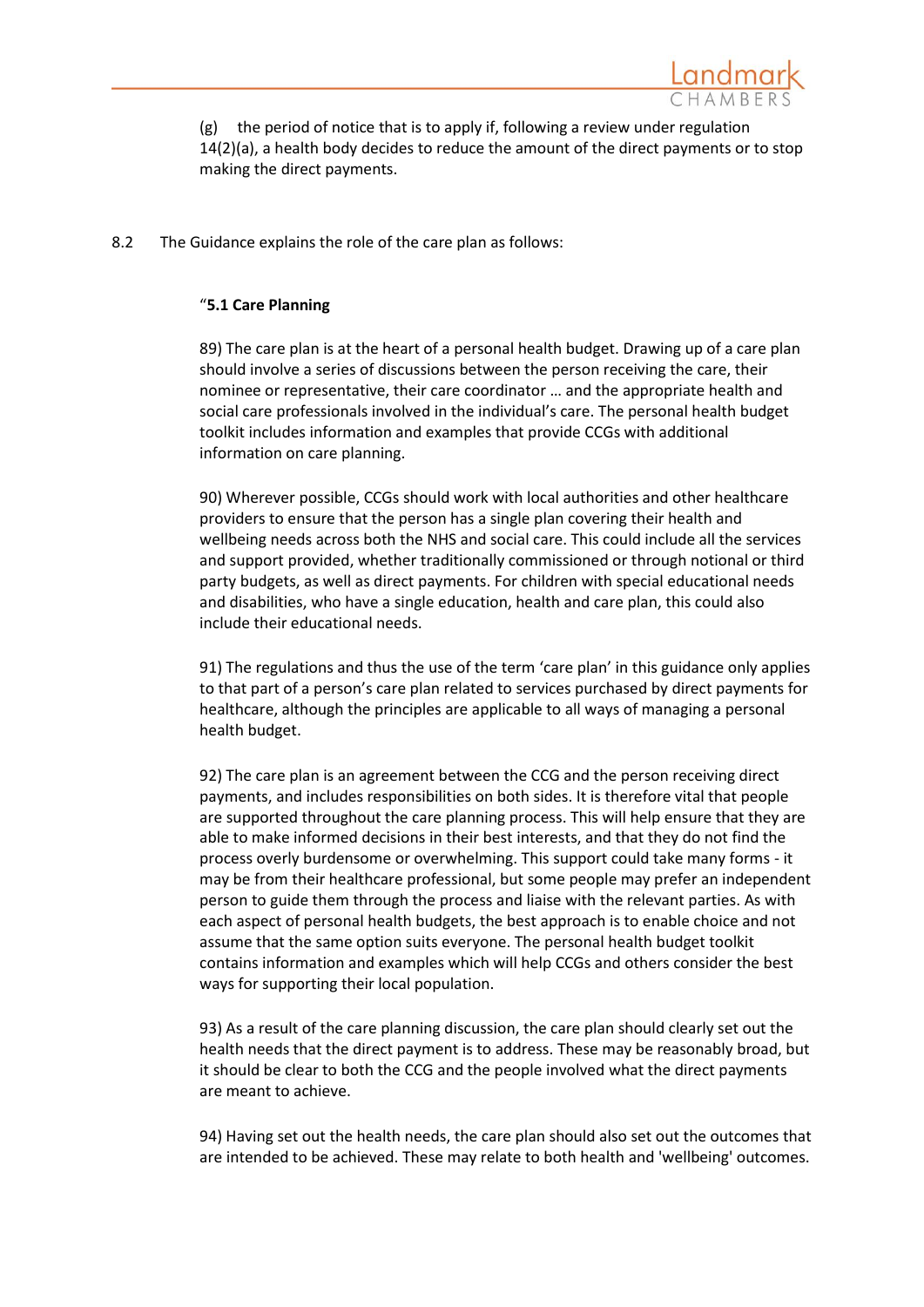

CCGs have broad powers to address people's health and wellbeing needs, and a good care plan should address people's needs holistically.

95) Having set out the health needs and the intended outcomes, the care plan must specify the services to be secured by the direct payment in order to achieve these. This should be done in such a way to enable the CCG to be satisfied that the health needs and identified outcomes are likely to be met.

96) The CCG must make arrangements for the person, their representative or nominee to obtain information, advice or support in connection with the direct payments. These arrangements should be specified in the care plan and could be a service for which direct payments may be made"

- 8.3 The NHS England published materials include a useful handbook<sup>7</sup> on care planning for people with long-term conditions.
- 8.4 There is no requirement that a care plan has to propose funding for every service that a disabled person might have a need or which the patient may find helpful. The primary duty on NHS bodies is to provide services to meet the "*reasonable requirements*" of a patient: see section 3(1) of the NHS Act 2006. The courts have repeatedly said that NHS commissioners are entitled to take the available budget into account in deciding what services it is reasonable for the NHS to provide. More details on this subject are set out in the chapter on commissioning and priority setting. However health bodies should be careful to ensure that the care planning process provides patients with an equivalent level of service under a direct payment as can be secured by services that are directly commissioned. Any marked differential in levels of service could give rise to indirect discrimination claims.
- 8.5 Regulation 8 provides that the services described in the care plan should be those which the health body "considers necessary to meet the health needs of the patient". The reference in Regulation 8 to "health needs" must mean the same as "reasonable requirements" in section 3(1) NHS Act.

### 9 **Setting the budget for direct payments.**

-

9.1 Having described the services to be provided in the care plan, the health body then has to set the budget. Regulation 13 of the 2013 Regulations provides:

<sup>&</sup>lt;sup>7</sup> See<https://www.england.nhs.uk/wp-content/uploads/2016/04/core-info-care-support-planning-1.pdf>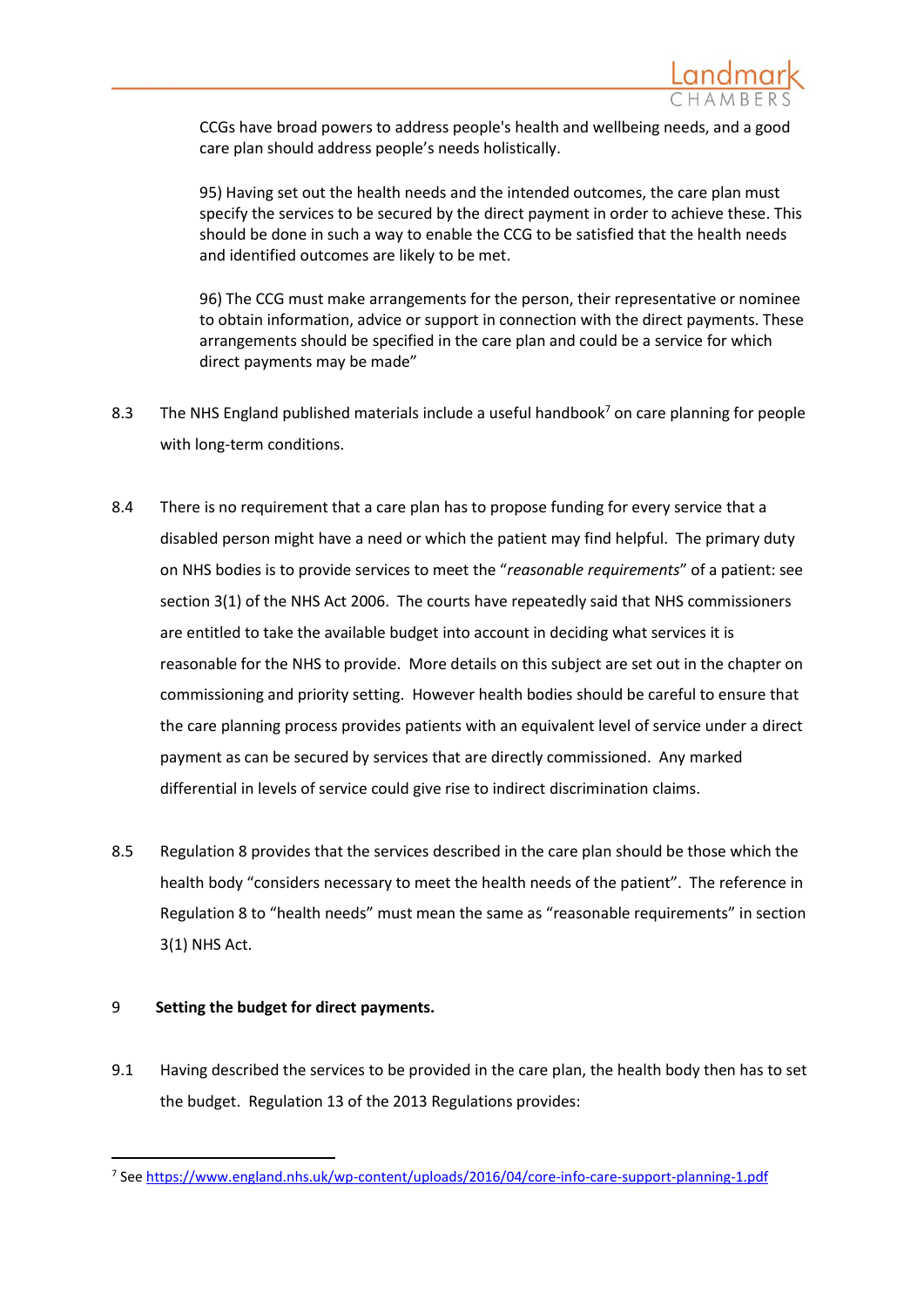

 $"13.$  -(1) A health body must ensure that the amount of the direct payments paid to or in respect of a patient is sufficient to provide for the full cost of each of the services specified in the care plan.

(2) Where a health body is notified, or becomes aware, that the state of health of the patient has changed significantly, but in the view of the health body a review mentioned in regulation 14 is not necessary, the health body must be satisfied that the amount of the direct payments continues to be sufficient in accordance with paragraph (1).

(3) A health body may at any time increase or reduce the amount of the direct payments if satisfied that the new amount is sufficient in accordance with paragraph  $(1).$ 

(4) A health body may reduce the amount paid by way of direct payments by an amount not exceeding the amount due in respect of a period for which payment falls to be made where—

- (a) direct payments have been accumulated and remain unused; and
- (b) the health body considers that it is reasonable to offset the monies accumulated against the outstanding amount to be paid for that period.

(5) Where a health body decides to reduce the amount of the direct payments, the health body must provide reasonable notice in writing to the patient, representative or nominee stating the reasons for the decision"

- 9.2 The 2013 Regulations thus impose a requirement that the direct payment must be sufficient to meet the cost of all of the services set out in the care plan. This means that the CCG must satisfy itself that the patient, or those making decisions on behalf of the patient, is provided with sufficient money so that he or she will actually be able to purchase services to meet the needs set out in the care plan. Thus, by way of example, if the care plan includes the cost of a carer or a nurse for 20 hours per week, the health body needs to be satisfied that the direct payment will meet the full cost of employing one or more staff to provide those services. The direct payment will thus need to cover:
	- a) Wages;
	- b) National insurance payments;
	- c) Pension payments;
	- d) Recruitment costs;
	- e) Training costs;
	- f) Insurance costs;
	- g) Any consumables that the member of staff will use;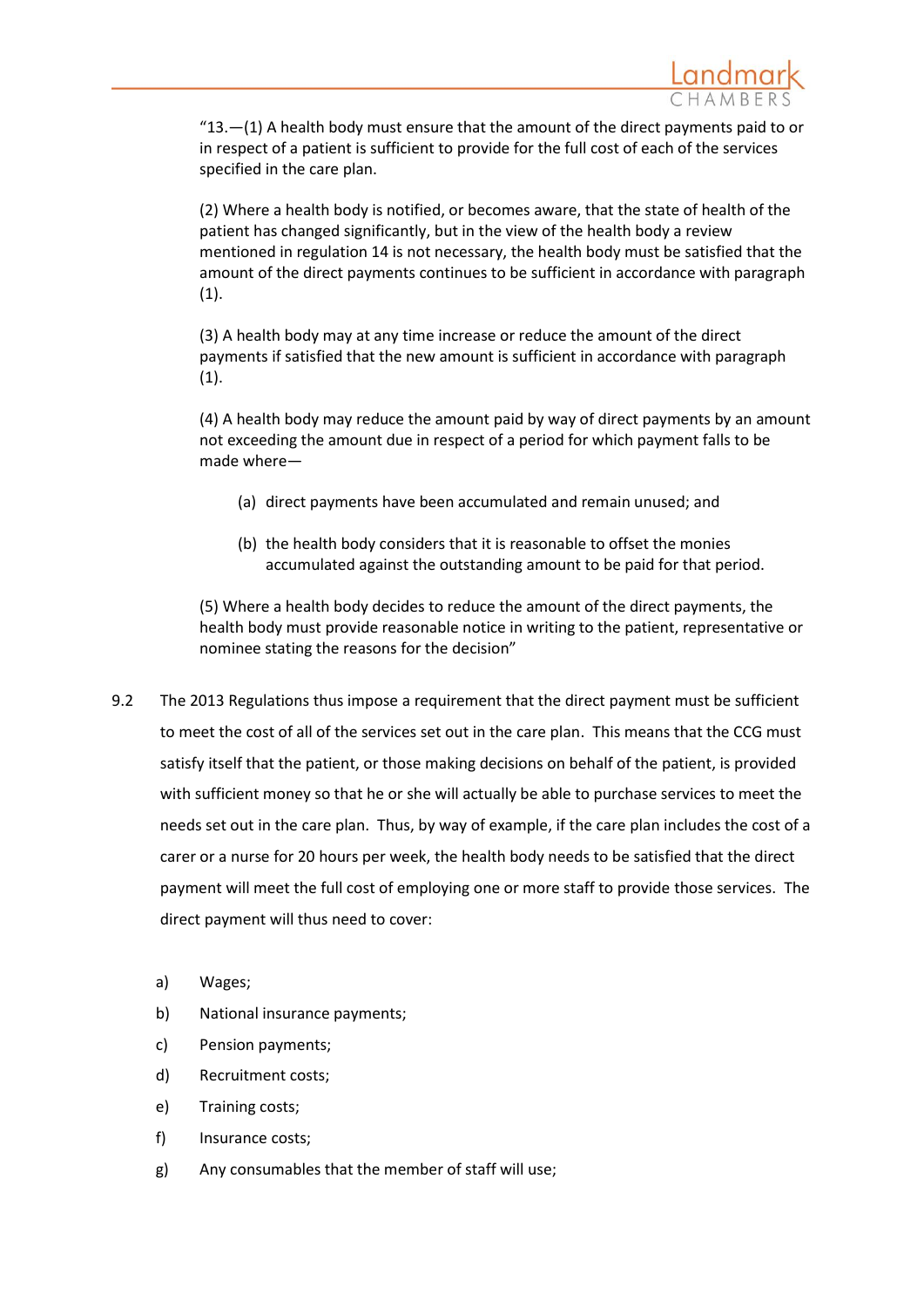

- h) The administration of costs associated with employing staff; and
- i) Any other employment costs that will arise in a particular case.
- 9.3 The breath of the costs that must be included in the budgeting is set out in the Guidance which provides:

"117) Direct payments must be set at a level sufficient to cover the full cost of each of the services agreed in the care plan.

118) When calculating the budget, CCGs should ensure that they recognise the additional 'hidden' costs. For example, if someone is employing an assistant, they must ensure that there is sufficient funding available to cover the additional necessary costs of employment such as tax, National Insurance, training and development, pension contributions, any necessary insurance such as public liability, emergency cover and so on.

119) Direct payments must cover the full cost of the care agreed in the care plan. However, they do not circumvent existing Government policy around additional private care. In no circumstances should the budget be set at a level where someone is expected to pay for care privately in order to meet their agreed health needs. If someone wishes to purchase additional care privately, they may do so, so long as it is additional to their assessed needs, and it is a separate episode of care, with clearly separate lines of clinical accountability and governance.

120) If the amount of a direct payment is not set at a suitable level, it must be reviewed and adjusted.

121) CCGs may wish to consider including a contingency fund in the direct payment, either for the individual or as part of a collective risk pool, to ensure that the budget is available to fully fund the care plan.

122) The personal health budget toolkit contains two budget setting documents which set out the learning from the pilot programme - one focuses on budget setting in NHS Continuing Healthcare and the other explores different methods used by pilot sites to set budgets beyond NHS Continuing Healthcare"

9.4 There is limited publicly accessible guidance on how health bodies should set budgets. In November 2012 the Department of Health published "Personal Health Budgets Guide - How to set budgets – early learning"<sup>8</sup>. However, the Guidance is of marginal benefit as it only describes a series of methods that different PCTs developed within the pilot without providing enough details to be of any real benefit to either patients or commissioners.

<sup>1</sup> 8 See

[http://www.personalhealthbudgets.england.nhs.uk/\\_library/Resources/Personalhealthbudgets/Toolkit/HowP](http://www.personalhealthbudgets.england.nhs.uk/_library/Resources/Personalhealthbudgets/Toolkit/HowPHBwork/SettingBudget/Phb_guide_HowToSetBudgets.pdf) [HBwork/SettingBudget/Phb\\_guide\\_HowToSetBudgets.pdf](http://www.personalhealthbudgets.england.nhs.uk/_library/Resources/Personalhealthbudgets/Toolkit/HowPHBwork/SettingBudget/Phb_guide_HowToSetBudgets.pdf)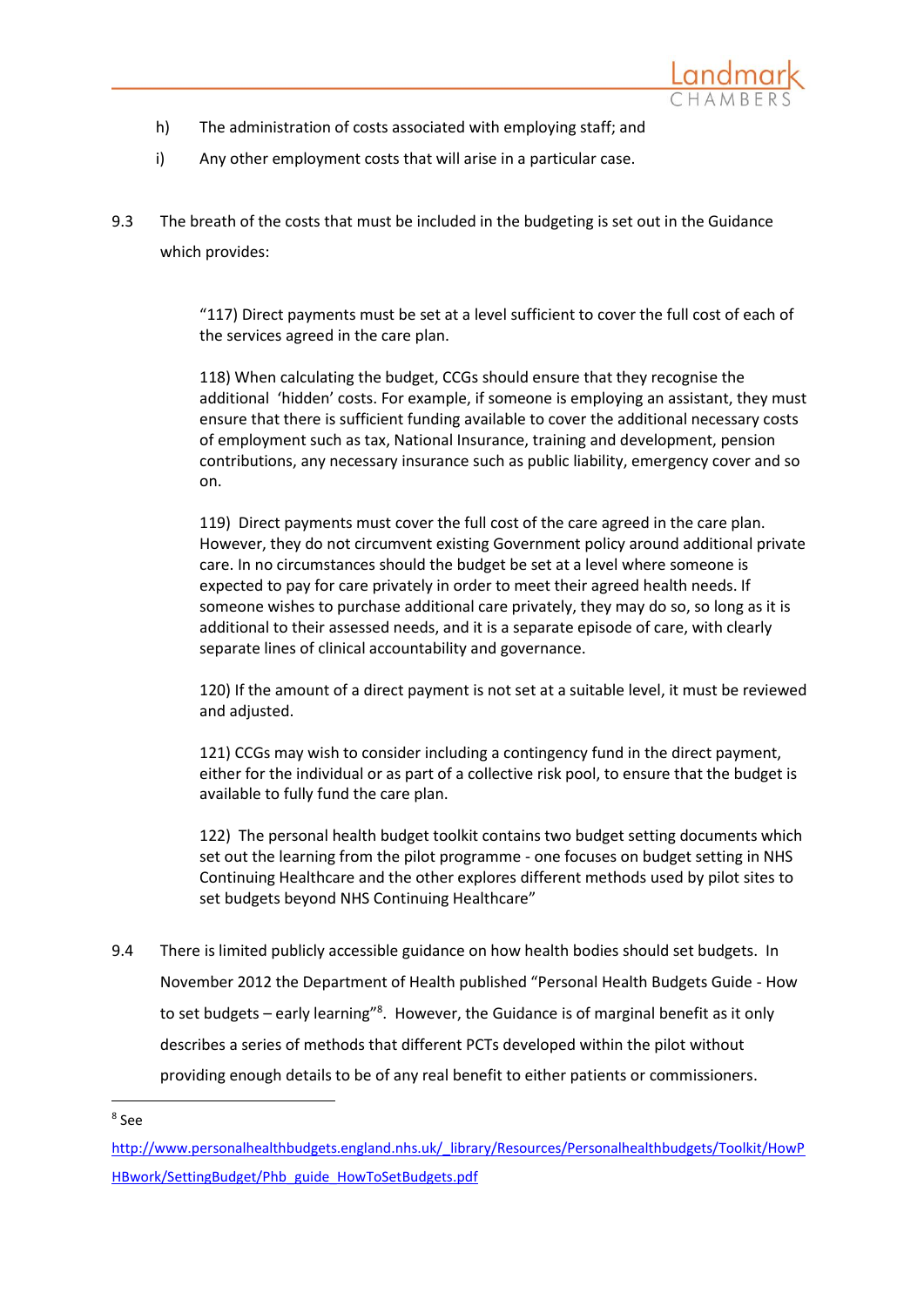

9.5 Some CCGs and local authorities have developed "Resource Allocation Systems" ("RAS") for setting the amounts of a direct payment. An RAS can be a useful tool for a CCG to work out the cost of the direct payment, provided the figures used to populate the RAS are realistic. Hence, for example, if a patient has a need for 20 hours of carer support at home, the care plan may suggest that the patient employs one or more carers to fulfil this role. The RAS can be helpful in setting the likely cost of employing a suitably trained carer and calculating the additional costs needed on top of wages. However, these costs need to be realistic costs that reflect the true costs employing the relevant service. The RAS cannot be moderated to reflect the amount of money that the health body is prepared to make available to support a service or the amount it considers it can afford.

### **10 The operation of a Direct Payment Arrangement.**

10.1 Once a direct payment arrangement has been set up, payments will be made to the nominated bank account. Those payments must be used by the patient to purchase goods and services, as set out in the care plan. This is set out in Regulation 11(1) of the 2013 Regulations which provides:

"A patient, representative or nominee must—

(a) use the direct payments to procure services specified in the care plan; (b) only use the direct payments in accordance with the patient's care plan, in particular, to secure the provision of the whole of the services specified in the care plan"

10.2 There are 2 duties imposed by this Regulation, the first is a positive duty and the second is a prohibition. The positive duty is under a combination of Regulation  $11(1)(a)$  and the second half of the wording of Regulation 11(1)(b). This wording requires the patient or representative to use the money provided by the NHS to "*procure services specified in the care plan*" and to "*secure the provision of the whole of the services so specified*". Even though the patient is a consultee concerning the care plan, responsibility for writing the care plan lies on the health body, not the patient. However once the care plan is written, the Regulations require the patient (or representative) to agree that he or she will procure services precisely in accordance with the care plan. Thus, if the care plan states that the patient will have 20 hours care worker support a week, the patient or representative takes on a legal duty to procure 20 hours care support for the patient every week. The normal rule in healthcare is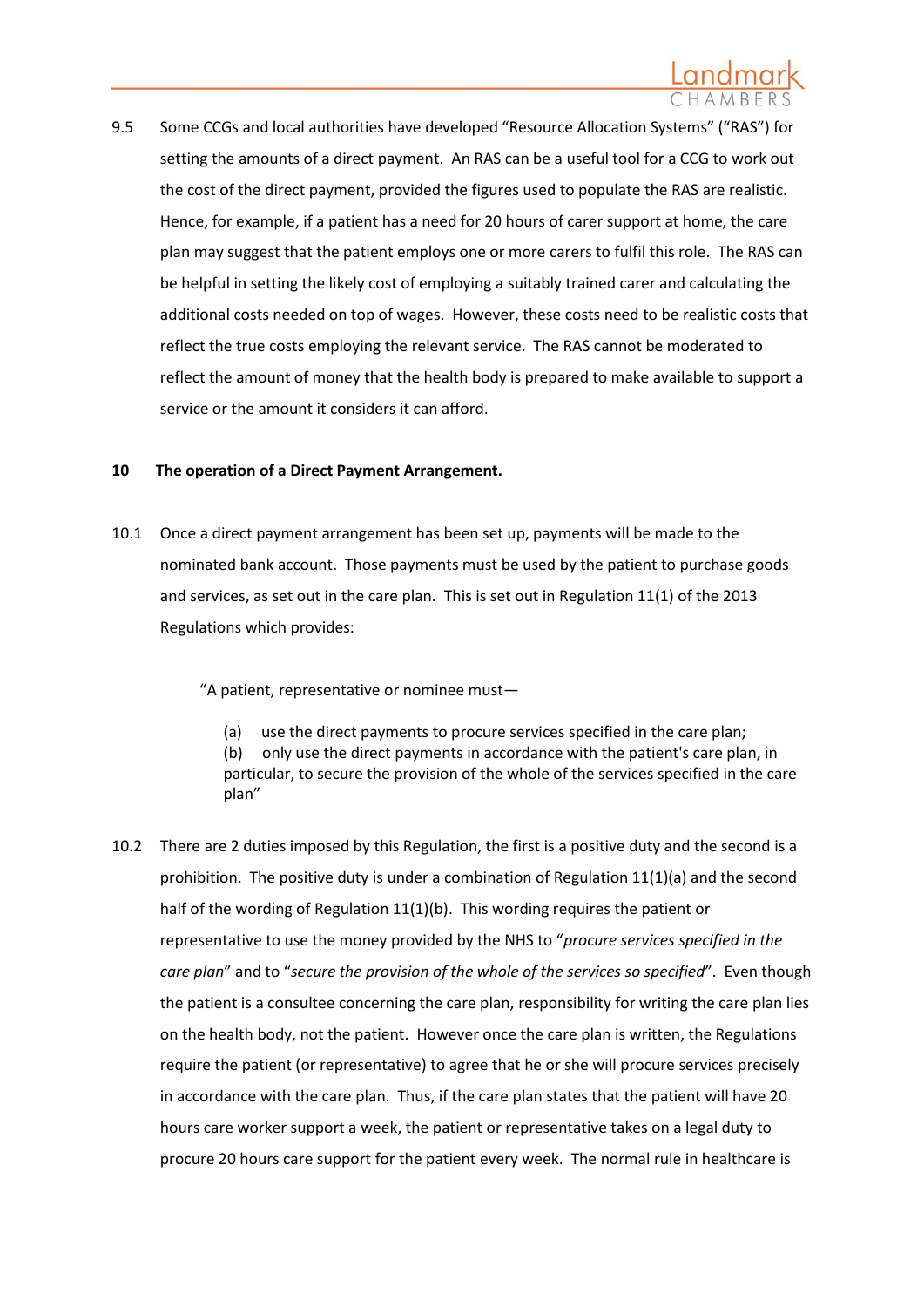that the NHS has the duty to offer services to an NHS patient, but the patient has the right to accept or refuse the services. However, it is different for a patient who signs up to a direct payment arrangement because the Regulations impose a positive duty on the patient (or the representative) to accept the whole range of services set out in the care plan.

- 10.3 The second part of the Regulation 11(1) duty is a negative duty. The patient agrees that he or she will only use the direct payment money for procuring services in accordance with the care plan. This constitutes a legal bar on using the money provided by direct payment to fund any form of care for the patient or any benefit for the patient which is not set out in the care plan. This Regulation removes any freedom for patients or their representative to use direct payment money in the way the patient or the representative considers most beneficial for the individual patient, save to the extent that these decisions are supported by the health body as part of the care plan. The wording of this Regulation thus cuts across the freedom that a direct payment is supposed to give to the patient.
- 10.4 In practice, patients have a greater degree of freedom than the 2013 Regulations suggest because CCGs appear not to enforce their rights to re-charge patients if direct payment monies are used to procure services which are of benefit to the patient but are not precisely in accordance with the care plan. However, the strict legal position under the 2013 Regulations is that a tight legal duty is imposed on the patient or representative to use the money provided to procure all of services set out in the plan and not to use a single penny to procure any other type of service.
- 10.5 The remainder of Regulation 11 of the 2013 Regulations covers a variety of requirements to ensure that direct payment money is used appropriately. These are:
	- a) Regulation 11(2)(a)(i) requires any provider who is carrying out a "regulated activity" under the Regulation 3 and Schedule 1 of the Health and Social Care Act 2008 (Regulated Activities) Regulations 2014 is required to be registered with the Care Quality Commission. This provision does not apply to individual care staff who are employed by the patient but will apply where staff are employed by a domiciliary care agency. It is the agency which carries out the regulated activity and thus needs to be registered;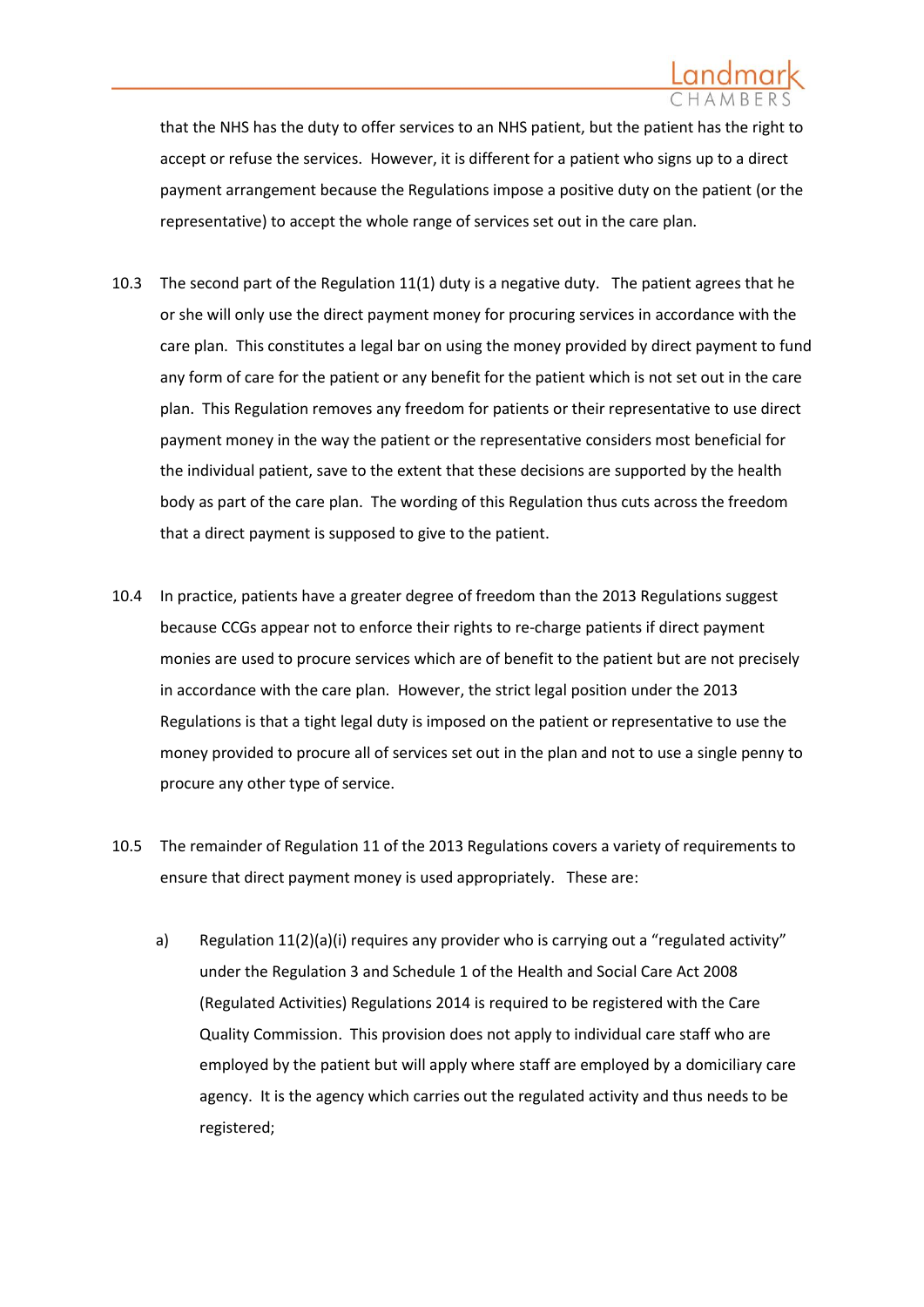

- b) Regulation 11(2)(a)(ii) provides that the patient must ascertain that any individual providing services to the patient is registered with the relevant professional body. Hence, for example, the patient must check to ensure that any nurses employed or engaged in providing services must be registered with the Nursing and Midwifery Council and physiotherapists are registered with the Health and Care Professions Council;
- c) Regulation 11(2)(a)(iii) is about professional indemnity insurance. It requires the patient to find out whether a provider is under a legal duty to maintain appropriate professional indemnity insurance.
- 10.6 Regulation 11(3) allows the patient or a representative to ask the health body to carry out the checks required under Regulation 11(2). Hence, in the usual case, the patient can ask the CCG to find out the regulatory status of an provider and whether any provider has appropriate insurance.

### 11 **Monitoring and reporting on changes in the health of the patient.**

- 11.1 The care plan is only appropriate for a patient if it is up to date. A patient who has an improving, fluctuating or deteriorating condition may well find that the support set out in a care plan becomes out of date because it either provides too much or, more likely, too little support as the patient's medical condition changes. The health body has a duty under Regulation 14 of the 2103 Regulations to monitor the making of direct payments and the "*health conditions of the patient in respect of which direct payments are made*". In addition to the duty of regular monitoring, the health body has a duty to conduct a review at appropriate intervals which must be at least:
	- a) Within the first 3 months after the direct payment arrangement is set up; and
	- b) Annually thereafter (see Regulation 14(2)).
- 11.2 A patient can request a review and, if a request is made, the health body has a duty to consider whether to carry out a review: see Regulation 14(7). The health body is not required to carry out a review on every occasion on which a request is made. However, if the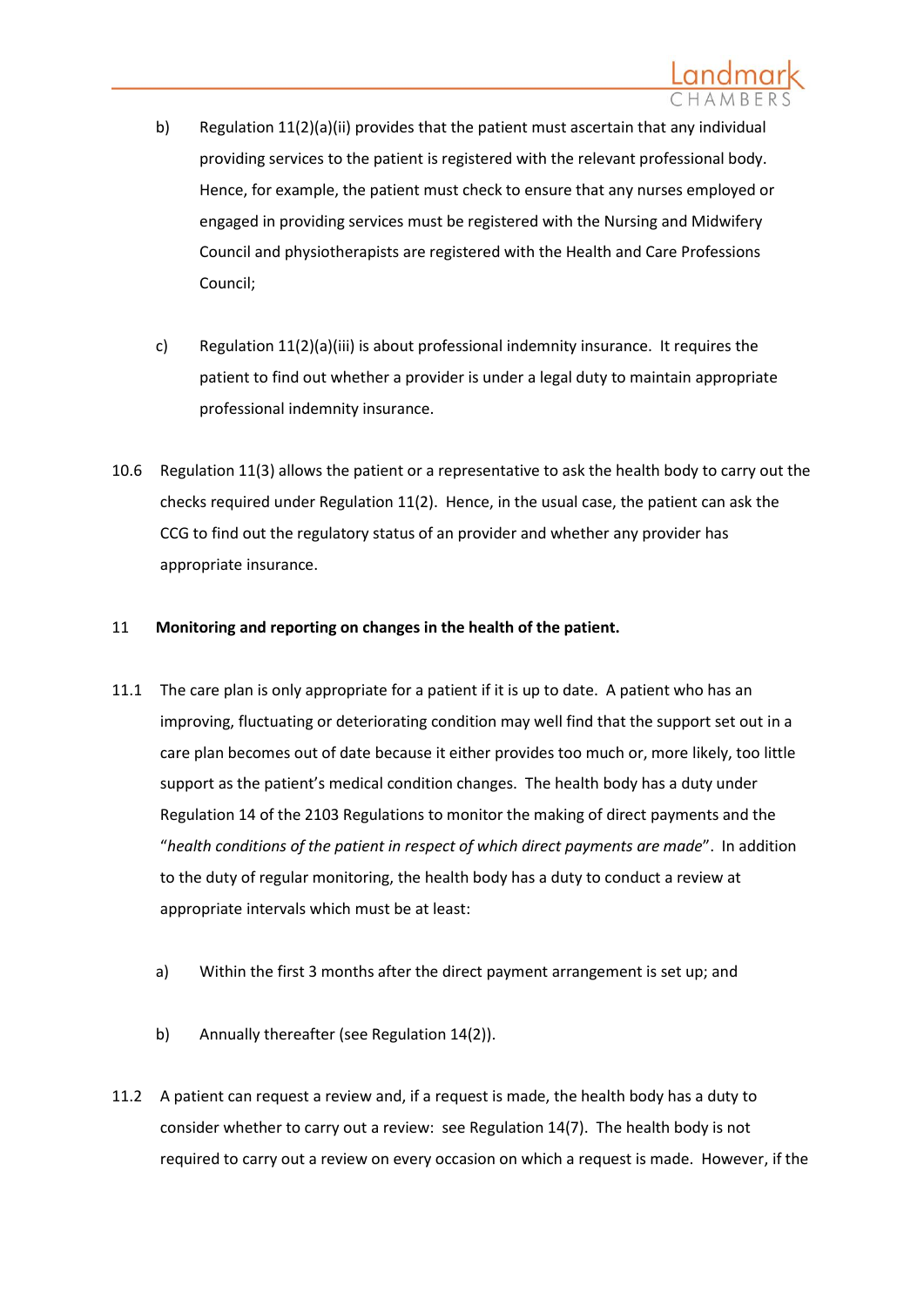patient or a representative provides information which suggests that the direct payment is insufficient to purchase sufficient services to meet the patient's reasonable needs, the health body probably has a duty to carry out a review in order to determine whether the care plan and budget properly meets the patient's reasonable needs.

- 11.3 The relevant information about the patient will be held by the patient and those caring for him and not by the CCG or NHS England. Although this is patient sensitive personal data and is legally confidential information, the patient has a duty to provide any information that the health body requests about:
	- a) the state of health or any condition of the patient in respect of which the direct payment is made; or
	- b) the health outcomes expected from the provision of any service: see Regulation 11(4).
- 11.4 There is a specific duty to consider carrying out a review if the health body becomes aware that the state of health of the patient has changed significantly: see Regulation 14(3). A health body is not required to carry out a review on every occasion where there is a significant change, but has a duty to consider whether to do so. In contrast, there is a duty to carry out a review if the health body "becomes aware" that the direct payments have not been sufficient to secure the services specified in the care plan: see Regulation 14(4). This duty may arise where the patient's health means that he or she has a greater need for services. However it can also arise if the health body is aware that local factors mean that the patient cannot, in practice, purchase the services he or she needs for the sum of money provided by direct payments. Hence, if the care plan and budget is based on a cost of employing a care worker for £X per hour, but the local market conditions mean that care workers cannot be employed on a secure basis at a cost of less than £Y per hour, the health body has the duty to carry out a review and will be obliged to increase the budget to meet the real cost of employing a care worker.
- 11.5 Regulation 14(5) sets out the matters that the health body is required to consider as part of a review. As part of every review the health body must: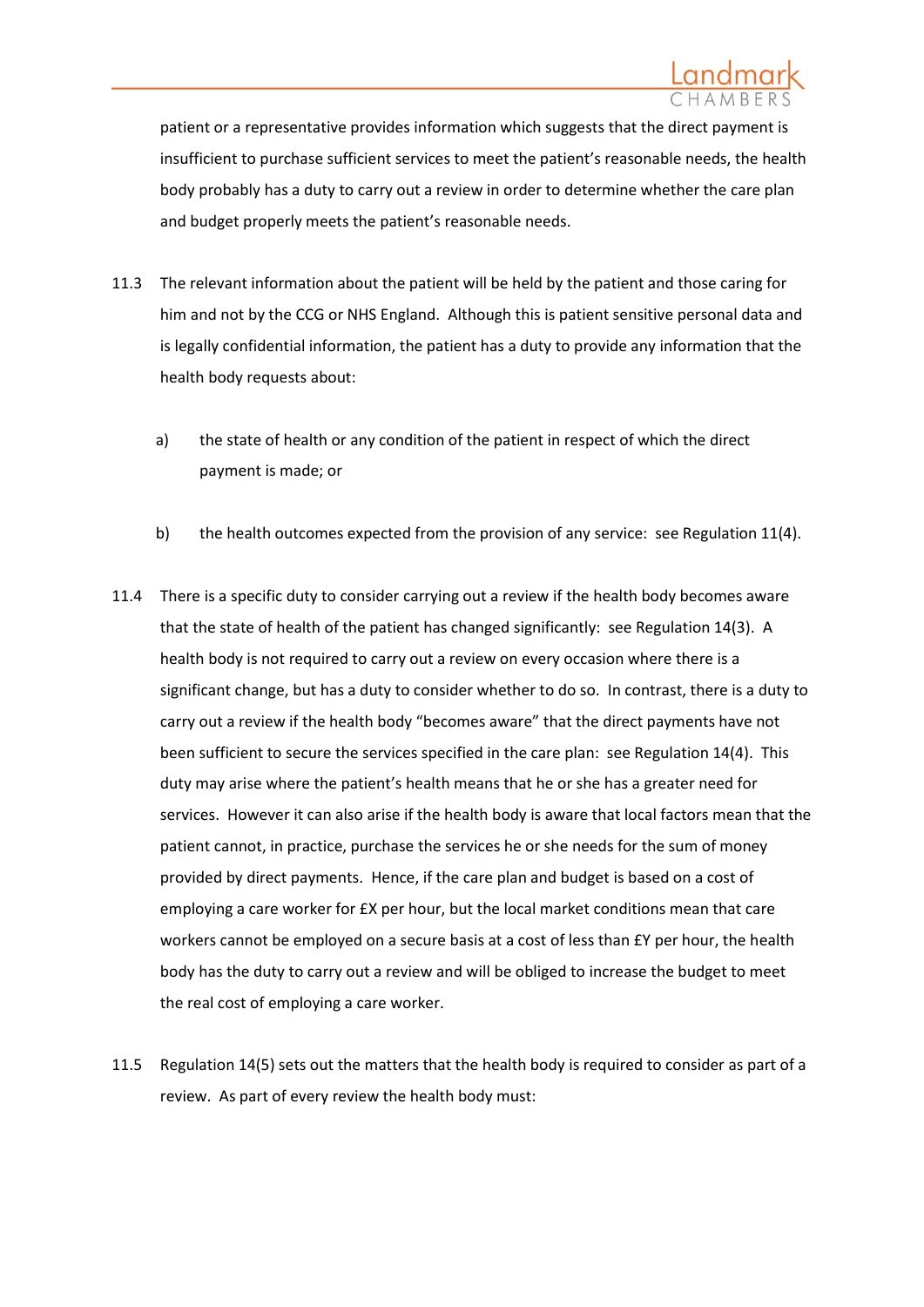

- (a) review the care plan to establish whether it continues to provide appropriately for the health needs of the patient;
- (b) consider whether the direct payments have been used effectively;
- (c) consider whether the amount of the direct payments paid to or in respect of the patient is sufficient to provide for the full cost of each of the services specified in the care plan; and
- (d) consider whether the patient, representative or nominee has complied with the obligations imposed on them by or under regulation 11.
- 11.6 Regulation 14(6) sets out a series of steps that health body may take as part of a review (but which are not required to be part of every review). These steps are:

"(a) re-assess the health needs of the patient for services to be secured by way of direct payments;

(b) consult any of the persons mentioned in regulation 7(2)(a) or (3)(a) to (c) or, where relevant, (e) (consultation by a health body in relation to a decision to make a direct payment to or in respect of a patient);

(c) review receipts, bank statements or other information relating to the use of the direct payments;

(d) consider whether the direct payments have been effectively managed, including whether any provider of services secured by means of the direct payments—

(i) if carrying on a regulated activity, is registered as a service provider in respect of that activity with the Care Quality Commission,

(ii) has complied with any obligation that the provider has to be registered as a member of a profession regulated by a body mentioned in section 25(3) of the 2002 Act, or

(iii) operates under insurance or indemnity cover which is proportionate to the risks involved in providing the service and otherwise appropriate in relation to the services provided to the patient"

11.7 The actions that a health body can take following a review are set out in Regulation 14(8) as follows: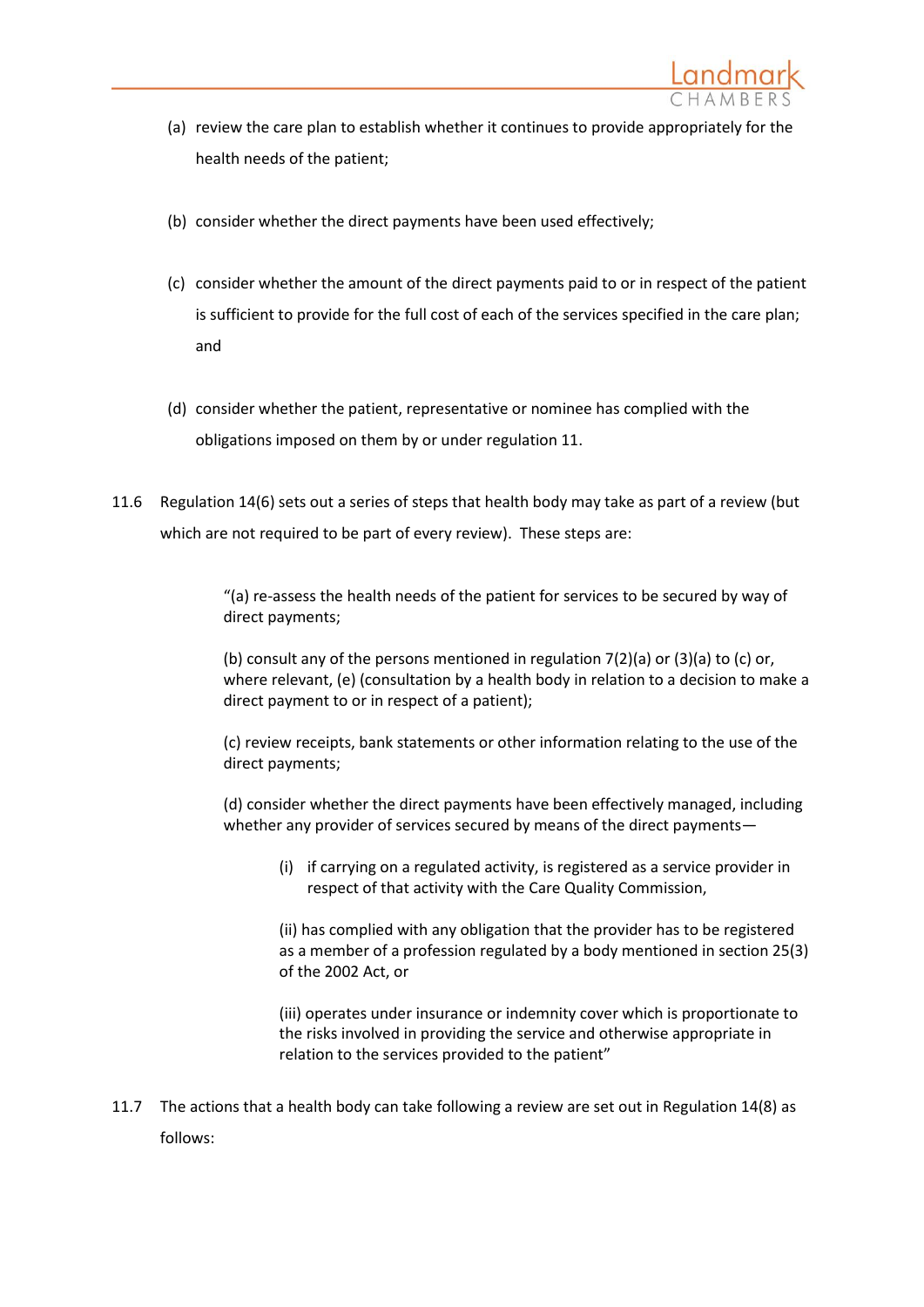

"(8) Following a review, a health body may, having regard to the purposes of the care plan and the consultations and enquiries under regulation 7—

- (a) amend the care plan;
- (b) substitute the patient for the nominee or representative of the patient, or substitute a representative or nominee for the patient, as the person to whom the direct payments are made;
- (c) increase, maintain or reduce the amount of the direct payments;
- (d) impose on the patient, representative or nominee either or both of the following conditions in connection with the making of direct payments—
	- (i) the recipient, whether the patient, their representative or their nominee, must not secure a service from a particular person, or
	- (ii) the patient, their representative or their nominee must provide information that the health body considers necessary other than as described at regulation 7(2)(b), (4)(a) or (6)(c) (information that can be required in relation to a decision to make a direct payment) or regulation 11(4), (7) or (8)(b) (conditions relating to information that are to be complied with by the patient, representative or nominee); or
- (e) take other action that the health body considers appropriate"
- 11.8 The health body has wide powers to act following a review. These powers include making changes to the care plan, changes to the amount of direct payments and changing the decision maker. The health body could decide that a particular care worker or agency should not be employed and paid for under direct payments including, for example, a family member who appears to be failing to provide appropriate care to the patient. The final general power allows the health body to take such other action in relation to the direct payment arrangement as the health body considers appropriate.
- 11.9 There are, however, probably three restrictions on the types of action that a health body can take under this Regulation. First, there are specific conditions under Regulation 17 that must be satisfied before the health body can take the decision to stop the direct payments. Hence, any decision to stop the direct payments altogether ought to be exercising the powers under Regulation 17 and not by the exercise of the general power under Regulation 14(8)(e). Secondly, the range of actions that the health body can lawfully take under Regulation 14(8)(e) is limited to actions of the same kind as the actions listed in Regulations 14(8)(a) to (d) as a result of the *ejusdem generis* rule. Thirdly, the health body can only use this power to take actions which promote the overall purpose of the health service and the management of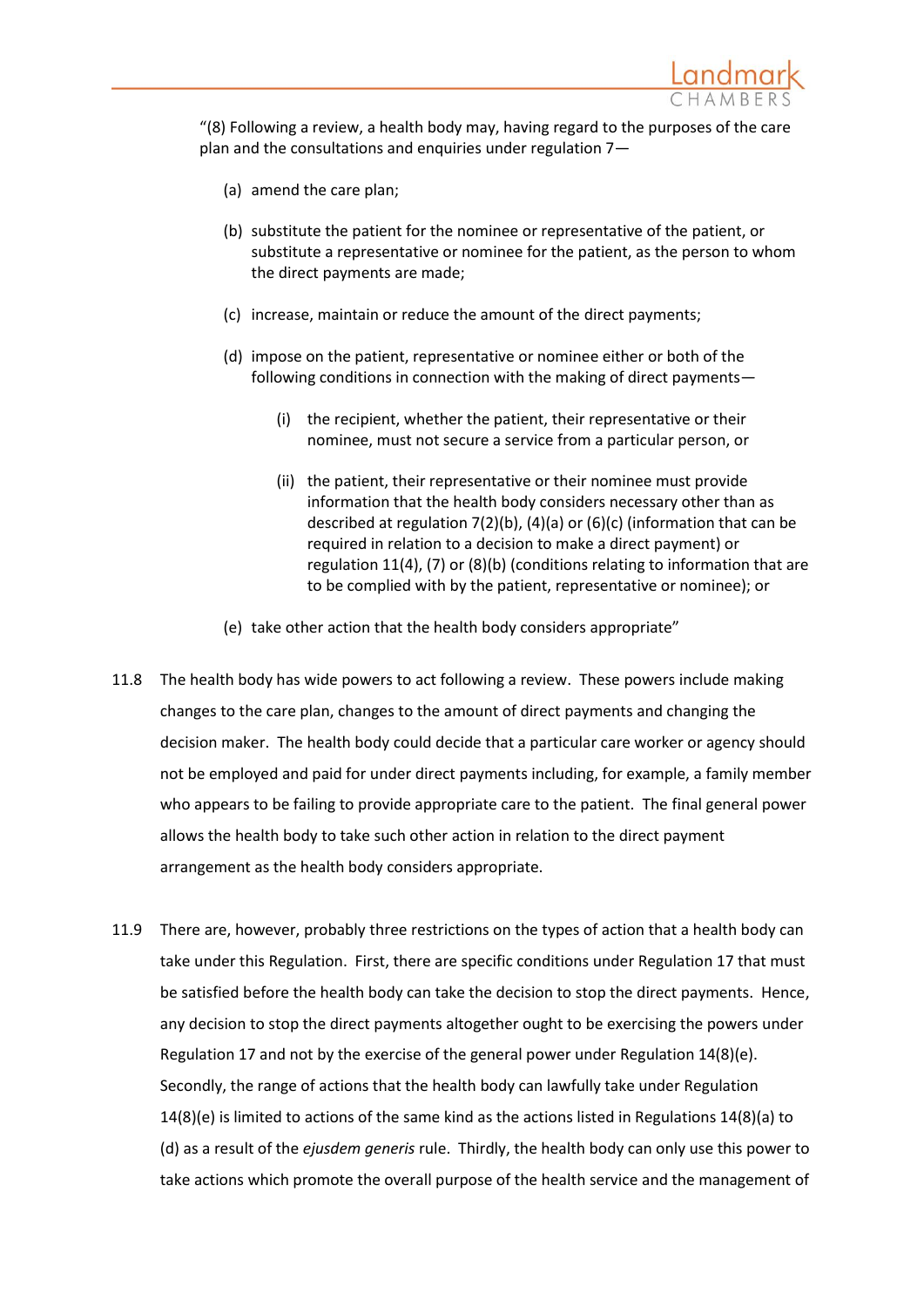direct payments in particular, and must respect the human rights of the patient. Hence if, for example, the health body considers that the patient's health would be likely to improve significantly if the patient consented to have a particular surgical operation or agreed to take a particular pharmaceutical drug, the powers under Regulation 14(8) could not be used to require the patient to undergo that procedure even if the result would be an improvement in the patient's health and hence a reduction in the level of the direct payment.

- <span id="page-43-0"></span>11.10 If the health body decides to stop the direct payments after a review (by exercising the Regulation 17 powers) or to reduce the direct payments, the health body is required to give the patient or a representative written reasons for its decision: see Regulation 14(9). The patient can respond to the decision to stop or reduce direct payments by requiring the health body to carry out a further review: see Regulation 14(10). Although there is no express requirement in the 2013 Regulations to have any such review carried out by a different person to the original decision maker, there is a strong argument that the duty to carry out a "review" could only be validly discharged in practice by having a different decision maker looking at the case. Thus, when asked to review a decision, health bodies will protect their own positions by setting up systems to ensure that any review under the 2013 Regulations is carried out by someone other than the original decision maker.
- 11.11 The health body must give reasons for the outcome of a further review (see Regulation 14(11)) but if that review decides to uphold the decision, there is no right for the patient to request a third review (see Regulation 14(12).

### **12 Decisions to reduce or stop direct payments**

12.1 A direct payment arrangement may seem a good idea to a patient or those who care for a patient but these arrangements do not always work out well in practice. The patient or the representative takes on considerable administrative responsibilities and some patients find that the burdens of taking on the arrangements do not justify the benefits that the arrangements provide. Equally, a health body has to ensure that the public money which is provided under a direct payment arrangement is being used properly and that there is a sufficient level of accountability in the arrangements. The health body also needs to be confident that appropriate clinical governance is being maintained, particularly where the decisions are being made for the patient by a representative. Hence a decision to terminate a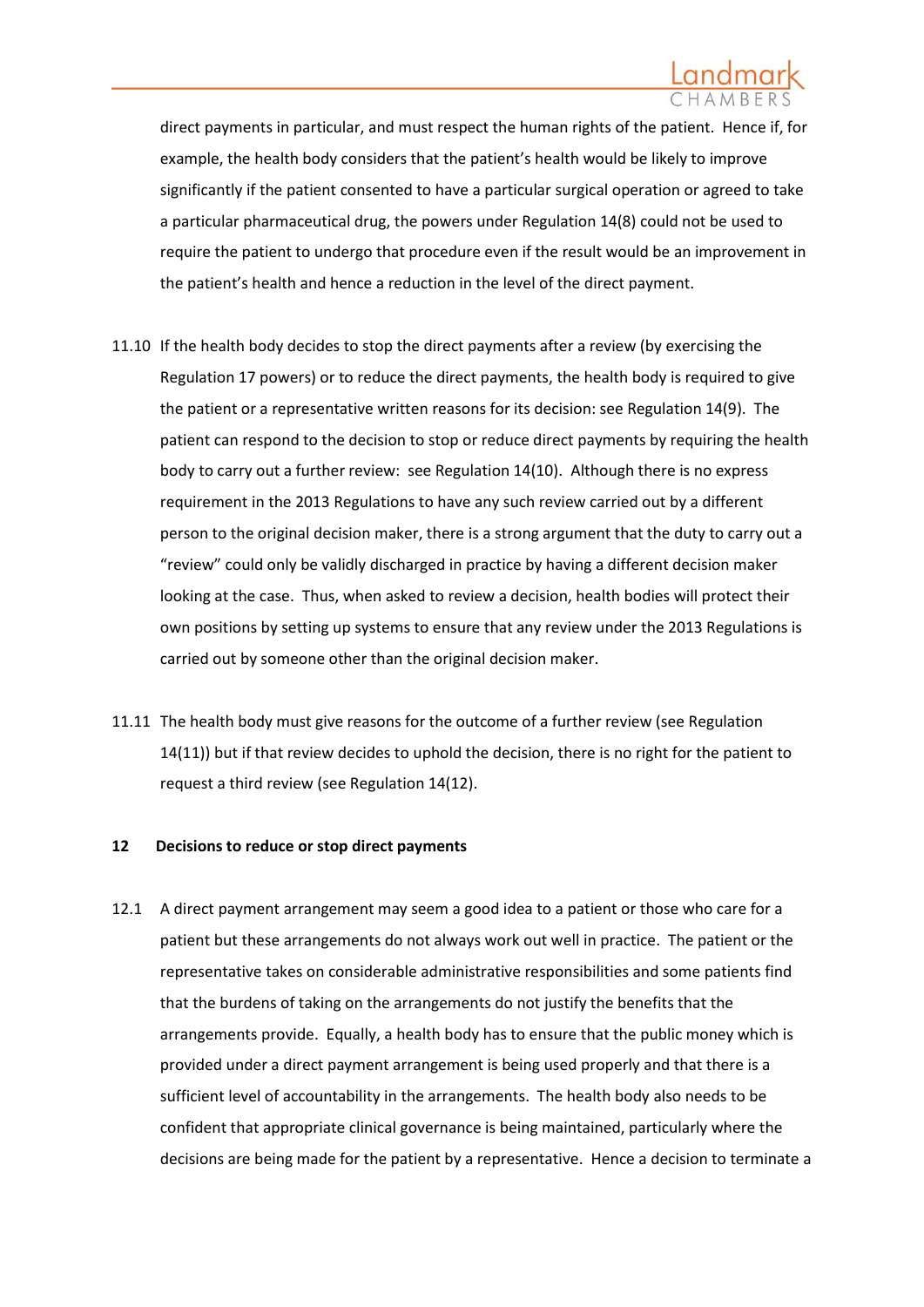

direct payment arrangement can come from either the patient (or representative) or the health body.

12.2 The health body has the power to reduce the direct payment if the circumstances come within under Regulation 13(4) of the 2013 Regulations. This provides:

> "A health body may reduce the amount paid by way of direct payments by an amount not exceeding the amount due in respect of a period for which payment falls to be made where—

- (a) direct payments have been accumulated and remain unused; and
- (b) the health body considers that it is reasonable to offset the monies accumulated against the outstanding amount to be paid for that period"

Where a health body decides to reduce the direct payment for a period it must give a written notice to the patient or representative setting out its reasons for taking this decision.

- 12.3 The health body has powers to stop a direct payment arrangement under Regulation 17. Regulation 17(1) provides that the health body must stop the direct payment arrangement if:
	- a) The patient (other than a child under the age of 16) has capacity and withdraws his or her consent to the direct payment arrangement;
	- b) The representative withdraws consent and there is no other representative who can consent to replace the existing representative;
	- c) The child reaches the age of 16 and does not consent to the direct payment arrangement continuing (see Regulation 4(4)(b) and Regulation 17(1)(c)); or
	- d) The patient lacked capacity when the direct payment arrangement was set up but has now regained capacity and not consent to the direct payment arrangement continuing (see Regulation 5(8)(b) and Regulation 17(1)(c)).
- 12.4 Regulation 17 does not specifically provide that a health body is required to stop a direct payment arrangement if the patient comes within the categories of persons who cannot have a direct payment, as listed in the Schedule to the Regulations. However Regulation 3(3)(c)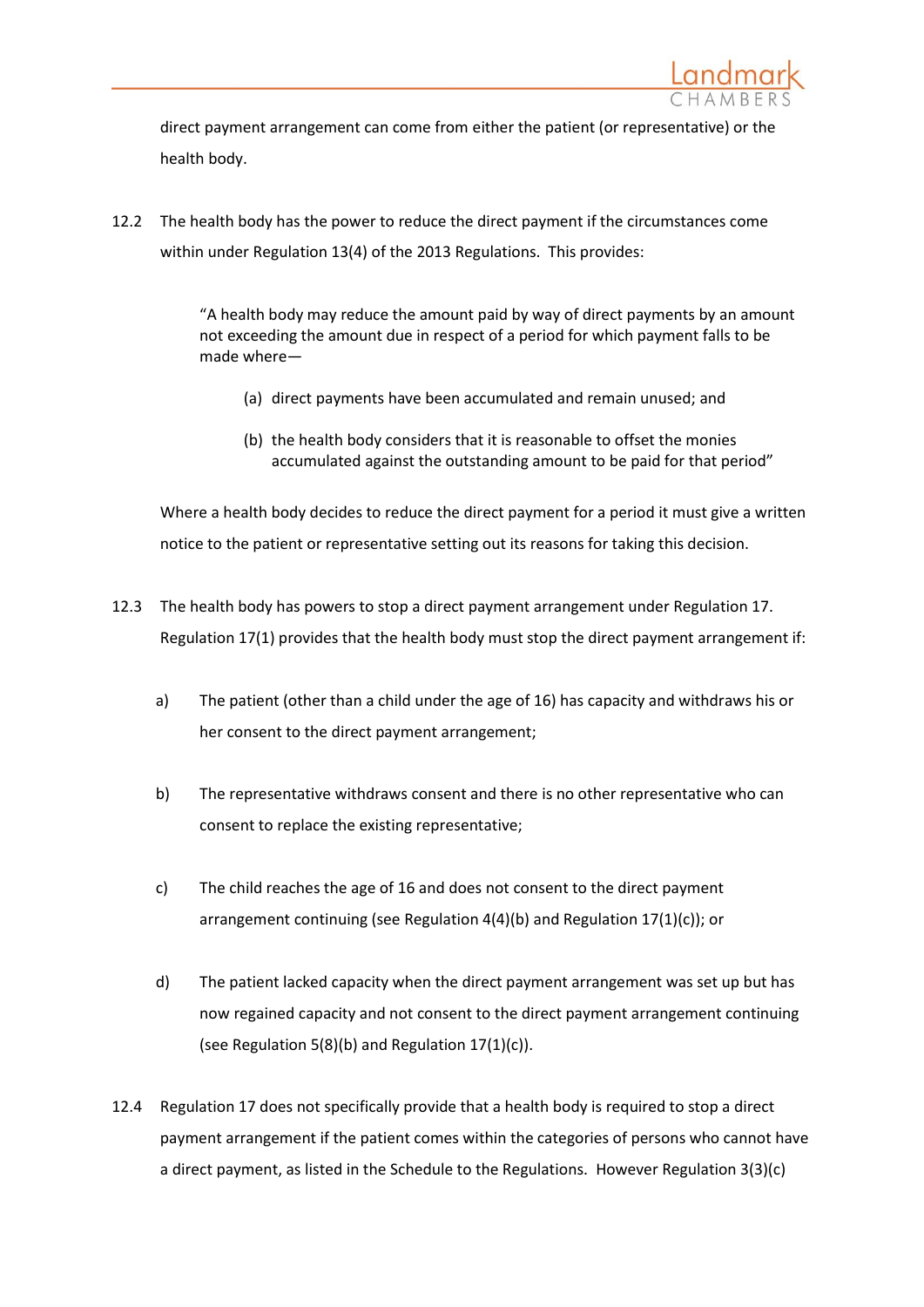

provides that direct payments may not be made to a person who is within the category of persons set out in the Schedule (see paragraph [2](#page-4-0) above for details of the excluded persons). Thus, once a person comes within the category of persons in the Schedule the health body has no vires to continue the direct payment arrangement and must cancel it. The health body is also required to cease to operate a direct payment arrangement with a representative who comes within the terms of the Schedule because there is no vires to continue to operate direct payments with that person as a representative: see Regulation  $4(1)(b)$  and  $5(1)(b)$ .

12.5 Regulation 17(2) gives a health body a general power to stop the direct payment arrangement and sets out a number of circumstances in which a health body may wish to consider whether to do so. It provides:

> "A health body may stop making direct payments if satisfied that it is appropriate to do so and in particular if—

- (a) a person in respect of whom a direct payment is made is not a patient;
- (b) the health body does not consider that the representative or nominee is a suitable person to receive direct payments in respect of the patient;
- (c) the nominee does not agree to receive the direct payments in respect of the patient;
- (d) the person who has nominated the nominee pursuant to regulation 6(1) (nominated person) has withdrawn the nomination;
- (e) the direct payments have been used otherwise than for a service specified in the care plan;
- (f) the health body considers that theft, fraud or another offence may have occurred in connection with the direct payments;
- (g) the health body considers that the health needs of the patient cannot be, or are not being, met by services secured by means of direct payments; or
- (h) the patient has died"
- 12.6 The health body has a duty to give reasons to the patient or their representative when a direct payment arrangement is stopped: see Regulation 17(3). Notice must be given to the personal representative if the patient dies, although it is not clear to whom notice must be given if the patient dies intestate and no personal representative is appointed. The patient or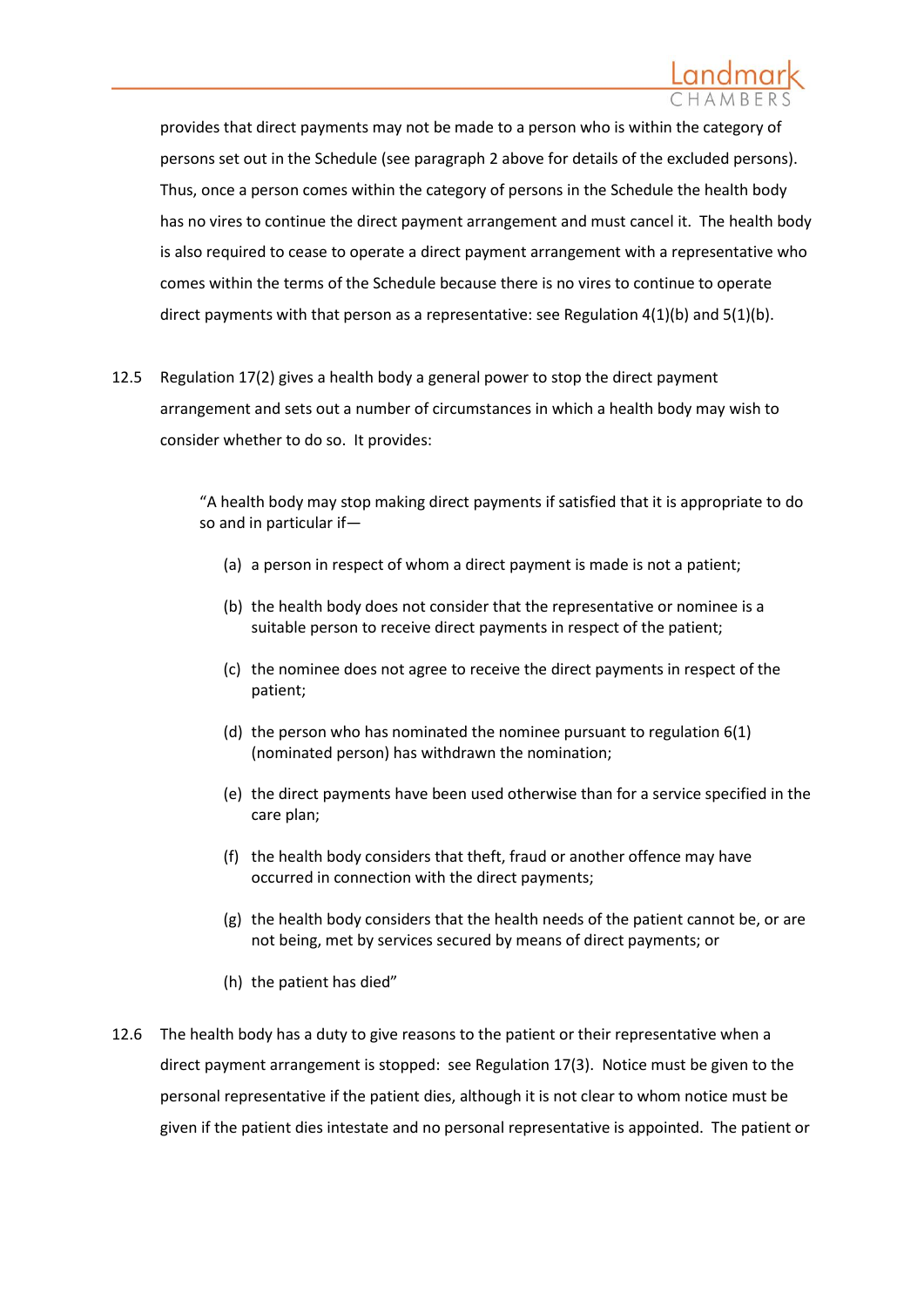

representative has the same rights to seek a reconsideration as when payments are reduced (see paragrap[h 11.10](#page-43-0) above).

12.7 When a decision is taken to stop payments, the health body is required to give "reasonable notice" before the decision takes effect: see Regulation 17(8). The period of notice will depend on the circumstances and the reasons for the decision to stop the direct payments. However the Guidance notes as follows:

> "In some cases, it may be necessary to stop the direct payment immediately, for example if fraud or theft has occurred. In these cases, 'reasonable notice' may include immediate termination of the direct payment. In these circumstances, the CCG should endeavor (*sic*) to protect public money as far as possible, whilst being mindful that they are still under a duty to provide healthcare if the individual requires it. No person should ever be denied the care they need. Where possible, CCGs should also endeavour to continue to provide a personalised service and maintain a continuity of care. For example, an independent user trust could be established to manage the budget or the CCG could directly commission the services agreed in the care plan"

12.8 Regulations 17(9) and (10) execute a formal assignment of contractual and employment liabilities from the patient to the health body at the point that a direct payment arrangement is brought to an end. These Regulations provide:

> "(9) Any right or liability of the patient, personal representatives, representative or nominee in respect of or to a third party, acquired or incurred in respect of a service secured by means of a direct payment, shall transfer to a health body when the health body stops making direct payments pursuant to paragraph (1) or (2).

> (10) The transfer of any liability under paragraph (9) is binding on the third party, even though, apart from this paragraph, it would have required the consent or concurrence of that party"

12.9 Thus any person who is employed by the patient under a direct payment becomes an employee of the health body at the point that a direct payment arrangement ceases. Equally any contracts to which the patient was a party transfer to the health body. Unwinding a direct payment arrangement could thus give rise to some difficult decisions for health bodies because, for example, a health body would need to consider whether there was any suitable alternative employment available for an employee before making a care worker redundant. That could lead to a duty on the health body to offer an employee work to support another patient before an employee could be fairly dismissed. Equally, the health body is required to take over the contractual liability liable under contracts with domiciliary care agencies or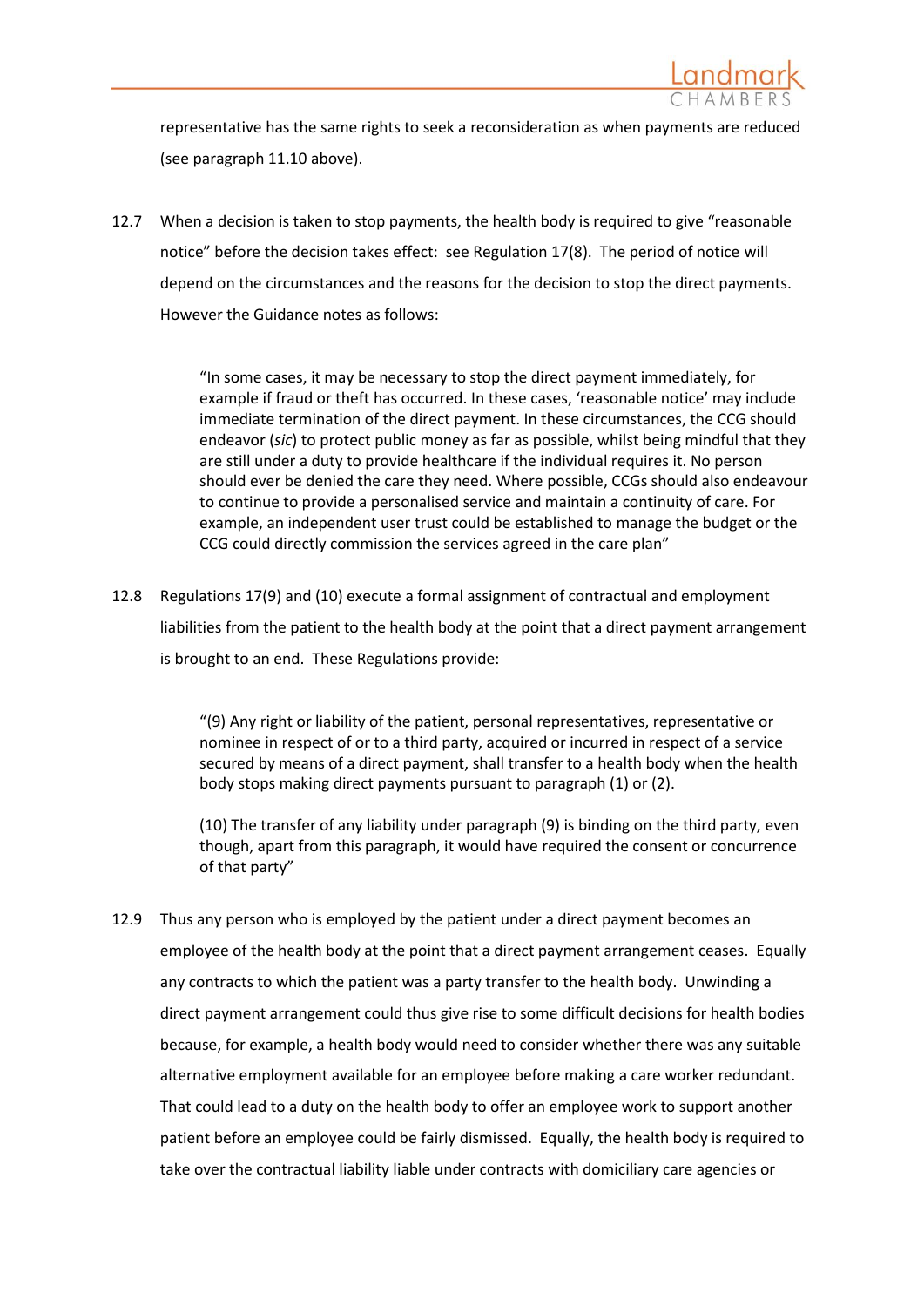

other providers even though the health body never signed up to those contracts in the first place.

- 12.10 It is slightly strange that the health body only has a power but not a duty to stop the direct payment arrangement if the patient dies. The death of the patient will, of course, mean that the patient no longer has any health needs and thus has no need for services. However unwinding the employment and support arrangements which had been set up for the patient may incur some costs and take some time. The health body probably has a power but not a duty to bring the direct payment arrangement to an immediate end so as to allow it to continue the arrangement with a representative for a short period so as to allow contracts to be terminated and employees to be made redundant whilst the direct payment arrangement remains operative. That would prevent any contractual or employment liabilities being transferred to the health body. However, save to the extent needed to wind up the arrangements, the health body has no vires to continue the arrangement after the death of the patient and so should terminate the arrangements as quickly as possible.
- 12.11 One of the main circumstances in which a direct payment in practice is stopped in practice is when a patient with a chronic condition moves from his or her home into full-time care in a hospital, care home or other institution. In such a case, the justification for the direct payment no longer exists and the direct payment arrangement will usually come to an end (as opposed to being used to pay the care home fees

### **13 When can a health body seek repayment of direct payments?**

13.1 The Regulations give wide powers to the health body to seek repayment of monies which have been paid to a patient or their representative. There is a general power in Regulation 15(1) to seek repayment in the following terms:

> "A health body may require that part or all of a direct payment must be repaid to the health body, if satisfied that it is appropriate to require repayment having regard in particular to whether—

- (a) the care plan has changed substantially;
- (b) the patient's circumstances have changed substantially;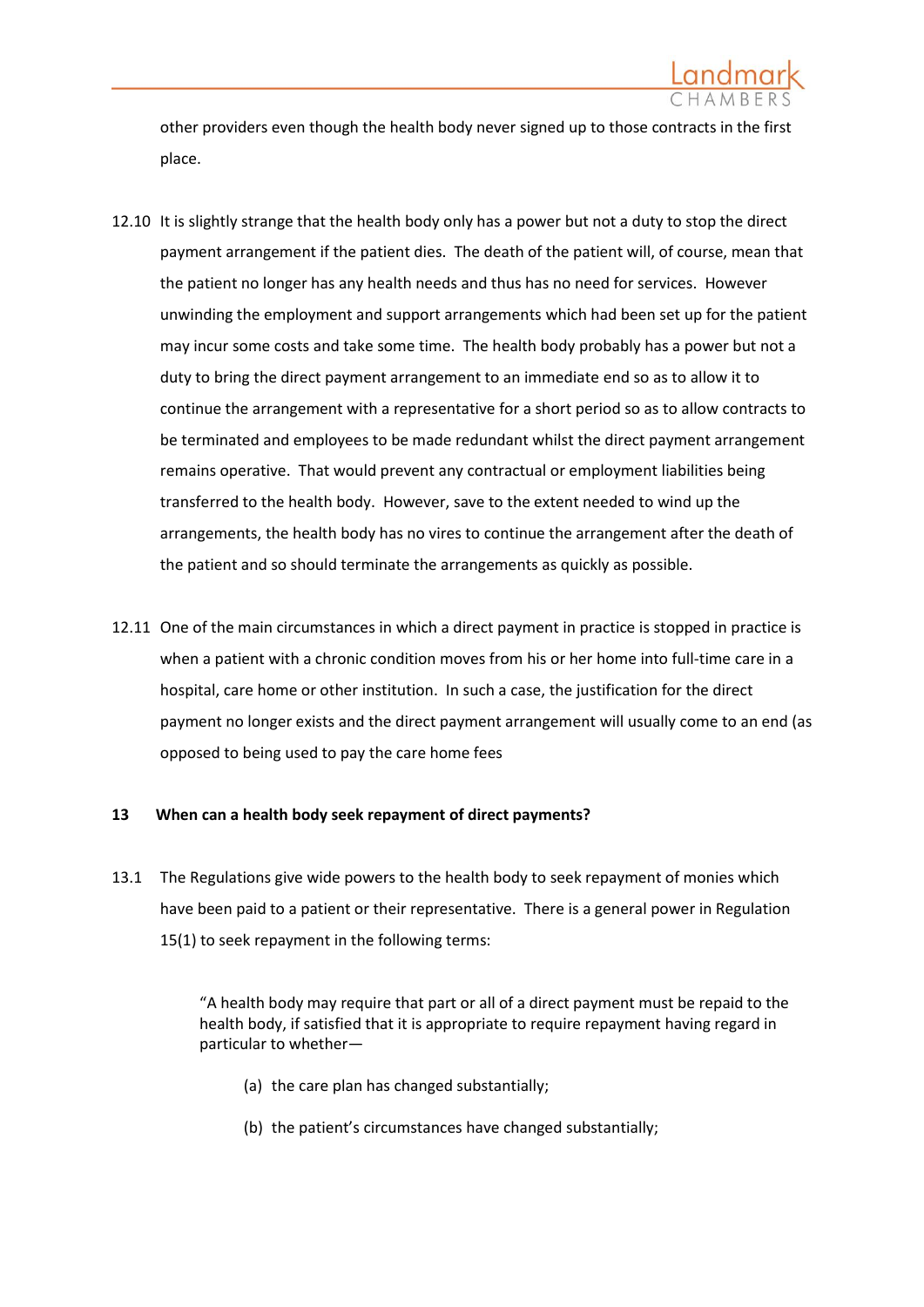

- (c) a substantial proportion of the direct payments received by a patient, representative or nominee have not been used to secure services specified in the care plan and have accumulated;
- (d) the direct payments have been used otherwise than for a service specified in the care plan;
- (e) theft, fraud or another offence may have occurred in connection with the direct payments; or
- (f) the patient has died"
- 13.2 These wide powers appear to give the health body the right to make the decision that money should be repaid even the direct payment money has been used to employ care workers to provide services to the patient in accordance with the care plan. The only absolute condition that needs to be satisfied before a repayment claim can be made is that the health body is satisfied that it is "appropriate" that all or part of a direct payment should be repaid. However the Guidance suggests this power should be used more sparingly. At paragraphs 138 to 141 it states:

"138) CCGs should be aware that genuine errors can occur. The power to reclaim direct payments should not be used to penalise people for making mistakes or when the individual has been the victim of fraud.

139) If a substantial amount of money accumulates in the individual's account due to an underspend for any reason, the CCG should consider whether it is appropriate to reclaim that money. In some circumstances, it may be more appropriate to simply reduce subsequent direct payments, factoring in the existing surplus. CCGs should also assess the reasons for the build up of the surplus as part of the review process – either the individual is not receiving the care they need or too much money was allocated.

140) When reclaiming money from someone with a representative or nominee, the CCG should approach the person holding the money, rather than the individual receiving care. The CCG should also ensure that, as far as possible, the person receiving care is also aware of their intention, and the reasons for this.

141) When reclaiming money from the estate of someone who has died, the CCG must approach the personal representatives of the individual to seek repayment. They should do so sensitively, and may wish to leave a period of grace to allow the executors of the will to ensure the estate is in order. The CCG should bear in mind that if the person, their representative or nominee was an employer, their employees will have employment rights, which may include a paid period of notice or redundancy payment"

13.3 This seems sensible guidance, with the possible exception of the guidance in paragraph 141 which does not appear to have taken account of the effect of the transfer of rights and liabilities under Regulation 17(9). Employees of the patient become employees of the health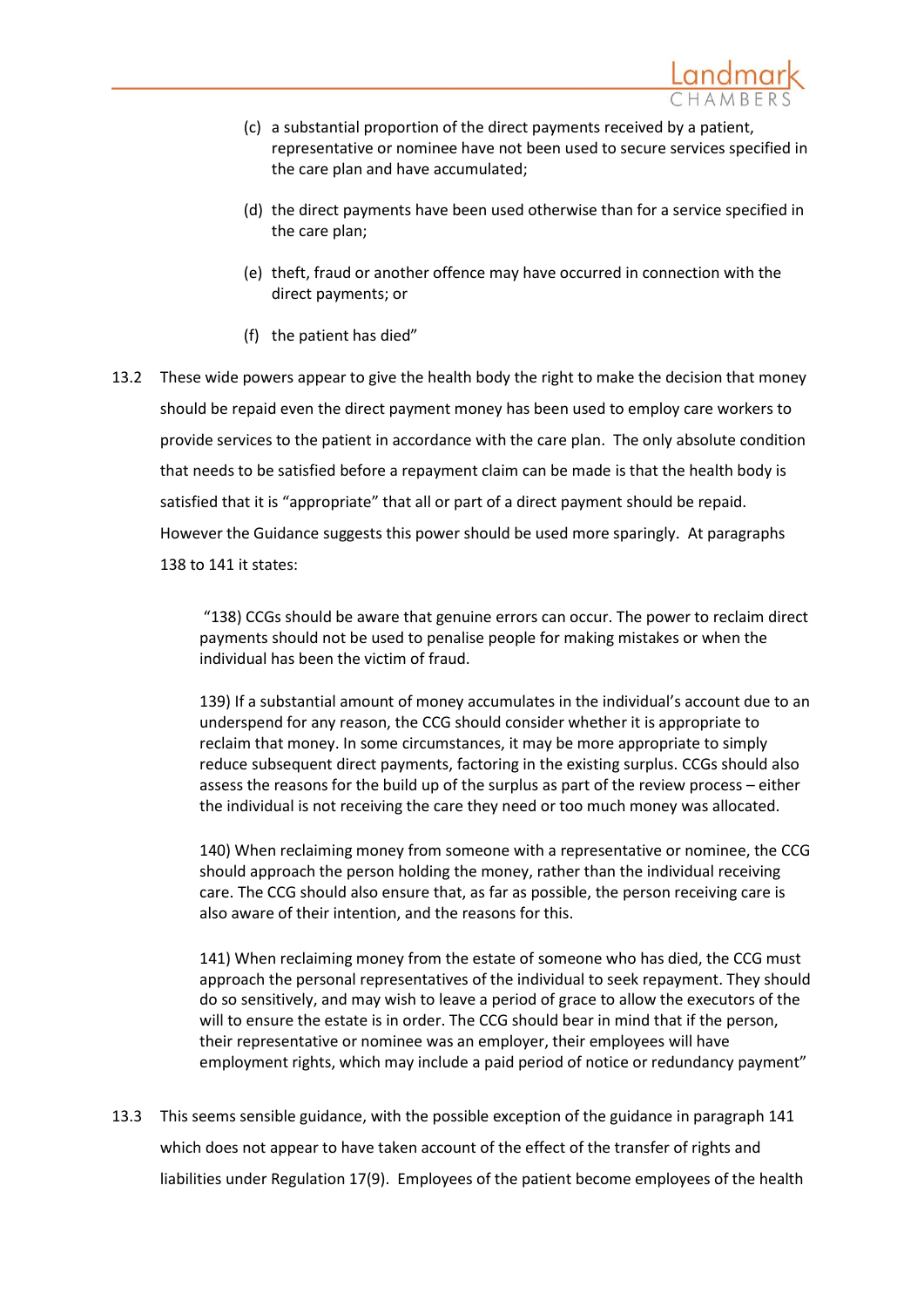

body on the stopping of the direct payment arrangement and thus, following the stopping of a direct payment arrangement, any redundancy notices should be given by the health body and not the patient's estate (unless the health body continues the direct payment to the extent necessary to allow the estate to wind up these arrangements).

13.4 A health body must comply with the procedural requirements set out at Regulation 15(2) of the 2013 Regulations when making a decision to seek repayment. This Regulation provides:

> "Where a health body decides under paragraph (1) that a sum must be repaid, the health body must give reasonable notice in writing to the patient and any representative or nominee, stating—

- (a) the reasons for the decision;
- (b) the amount to be repaid;
- (c) the time within which the sum must be repaid; and
- (d) the person who must repay"
- 13.5 The person who is required to make the repayment is entitled to ask for a review under Regulation 15 in the same way as a review can be sought if the amount of the direct payment is reduced or the direct payment is stopped. A health body should arrange for the decision maker who conducts the review to be a different person to the original decision maker or there is probably no proper compliance with the duty to carry out a review.
- 13.6 The Regulations give an express power to the health body to waive any requirement that a sum be repaid: see Regulation 15(7). This power can only be exercised after a decision has been made to seek repayment (whether communicated to the patient or not). Hence, if a patient or representative asks the health body to exercise this power, the health body has a duty to do so and must consider whether to waive a repayment or not to do so. If the health body informs the patient or a representative that it has made a decision to waive a repayment, it would face considerable legal difficulties in attempting to reverse that decision because the statement that the repayment claim was being waived may well have given rise to a legitimate expectation that no repayment would be sought, and that legitimate expectation could be enforced by the patient or representative.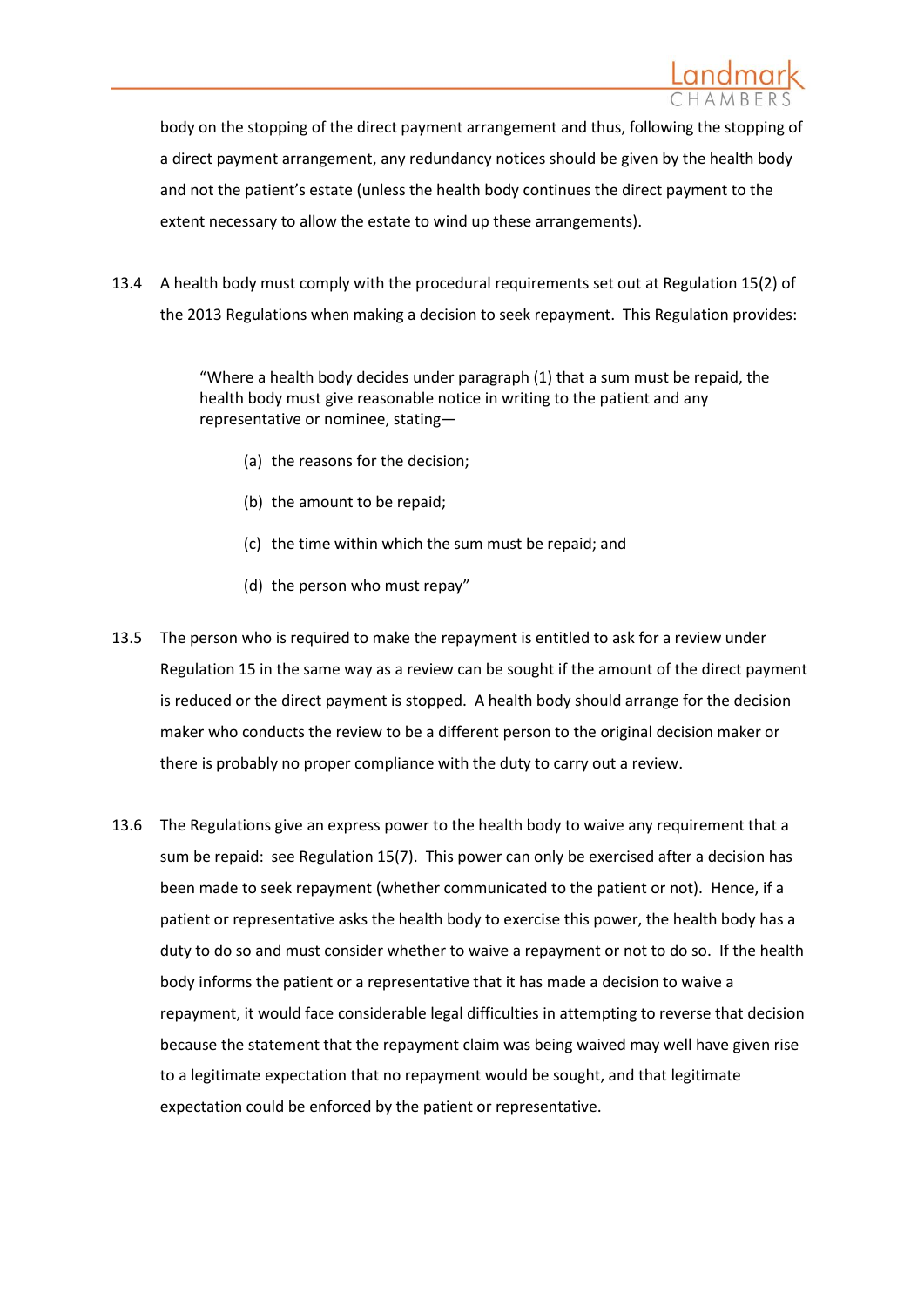

13.7 Where monies are owing by the patient or representative, and the health body considers that there may have been theft, fraud or any other criminal offence, it is entitled to take summary proceedings to enforce this right to collect monies it has decided to reclaim. This right is set out at Regulation 16 of the 2013 Regulations which provides:

> "(1) Where a sum must be repaid to a health body pursuant to regulation 15 and the reasons for the decision to require repayment is that theft, fraud or another offence may have occurred in connection with a direct payment, that sum may be recovered summarily as a civil debt.

(2) Paragraph (1) does not affect any other method of recovery"

- 13.8 It follows that there are 2 different means open to a health body which seeks to recover monies paid under a direct payment arrangement. First, if the reason for the repayment demand is that there may have been "theft, fraud or another offence", the health body has the right to recover the sum summarily. It is not necessary for the health body to provide that there has, fact been, any theft, fraud or another offence. It is only necessary for the health body to show:
	- a) there may have been theft, fraud or another offence; and
	- b) this was the reason why the health body made the decision to issue a recovery notice.
- 13.9 The procedure for summary recovery is set out at section 58(1) of the Magistrates Court Act 1980 which provides:

"A magistrates' court shall have power to make an order on complaint for the payment of any money recoverable summarily as a civil debt"

- 13.10 Once the Magistrates Court have made an order that the health body recovers a specified sum, the sum is payable pursuant to the terms of the order made by the Magistrates Court. Once the order is made there are a variety of enforcement methods available to the health body.
- 13.11 In any case where the reason for the repayment demand is not there may have been theft, fraud or another offence, or where the health body elects not to use the summary procedure route, the health body has the right to issue debt proceedings in the County Court. Although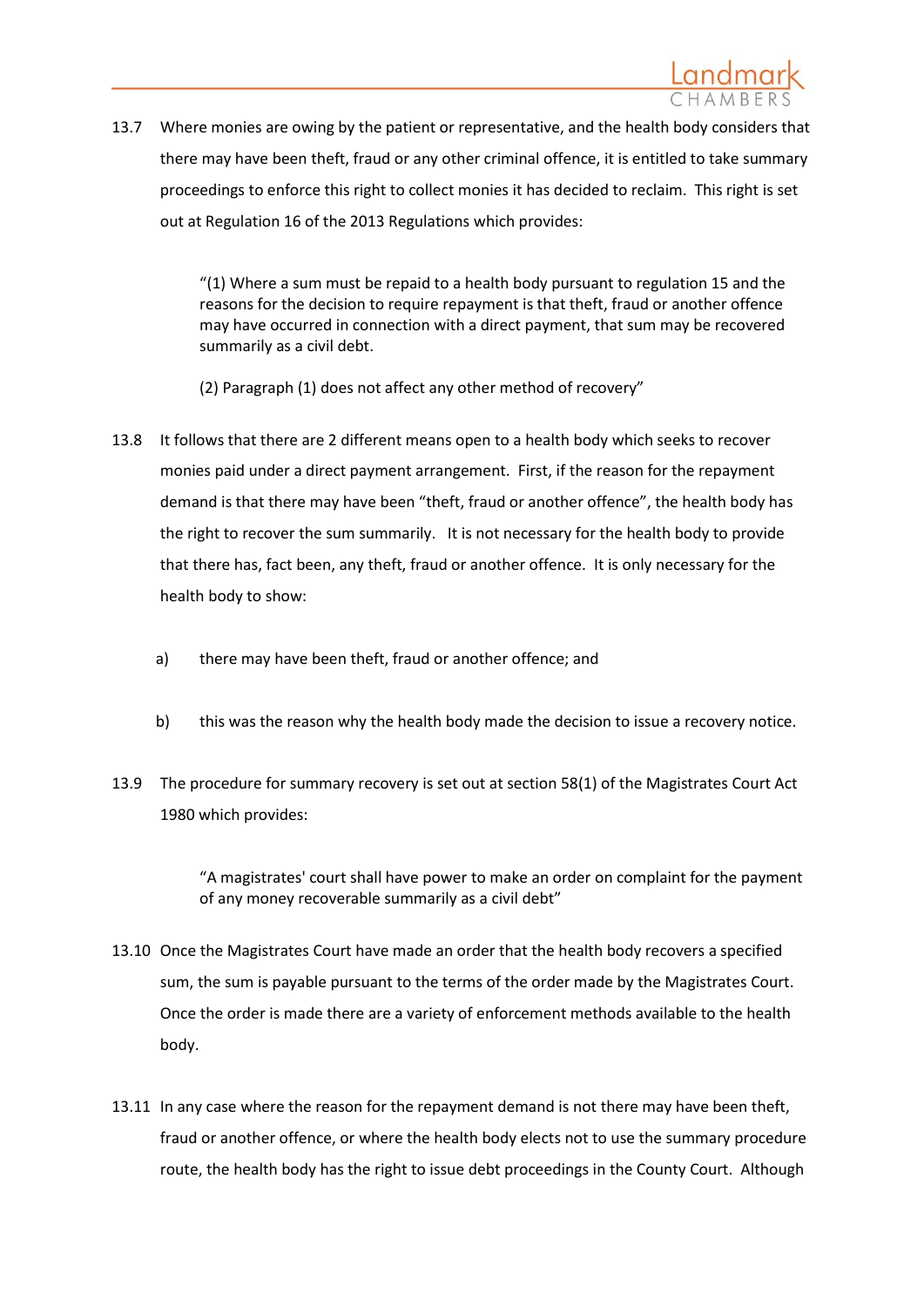

this is untested territory, it is probable that a person against whom proceedings are issued has the right to challenge the lawfulness of the decision (on public law grounds) to require the repayment. Hence there could be a "judicial review" trial of the reasonableness or other alleged unlawfulness of the decision to impose the payment in the County Court: see *[Wandsworth LBC v Winder \(No 1\)](http://www.logiclaw.co.uk/Acts/caselaw/Wandsworth.html)* [1984] UKHL 2.

# <span id="page-51-0"></span>**14 Direct Payments rules for patients in receipt of NHS Continuing Healthcare or Continuing Care for Children**

- 14.1 The categories of patients who are eligible for NHS Continuing Healthcare or Continuing Care for Children are discussed elsewhere. However, there are special rules relating to direct payments and the management of budgets for any patients who are eligible for NHS Continuing Healthcare or Continuing Care for Children. There are subtle legal differences between the direct payment rights for patients who are eligible for NHS Continuing Healthcare or Continuing Care for Children and the legal rights of all other patients. It is too early to tell whether these will make any difference in practice but it seems unlikely that they will have any real impact.
- 14.2 The rules for eligible for patients who are eligible for NHS Continuing Healthcare or Continuing Care for Children are set out in Regulation 32B of the 2012 Regulations. This Regulation, which took effect from 1 April 2014, provides:

" $(1)$  A relevant body must ensure that it is able to arrange for the provision of a relevant health service to an eligible person by means of a personal health budget which is managed in accordance with paragraph (2).

- (2) A personal health budget must be managed in at least one of the following ways—
	- (a) the making of a direct payment;

(b) the application of the personal health budget by the relevant body in accordance with the outcome of discussions with the eligible person or that person's representative as to how best to secure the provision of the relevant health service to the person; or

(c) the transfer of the personal health budget by a relevant body to a person who applies the money in accordance with the outcome of discussions with the eligible person or that person's representative as to how best, with the agreement of the relevant body, to secure the provision of the relevant health service to the eligible person.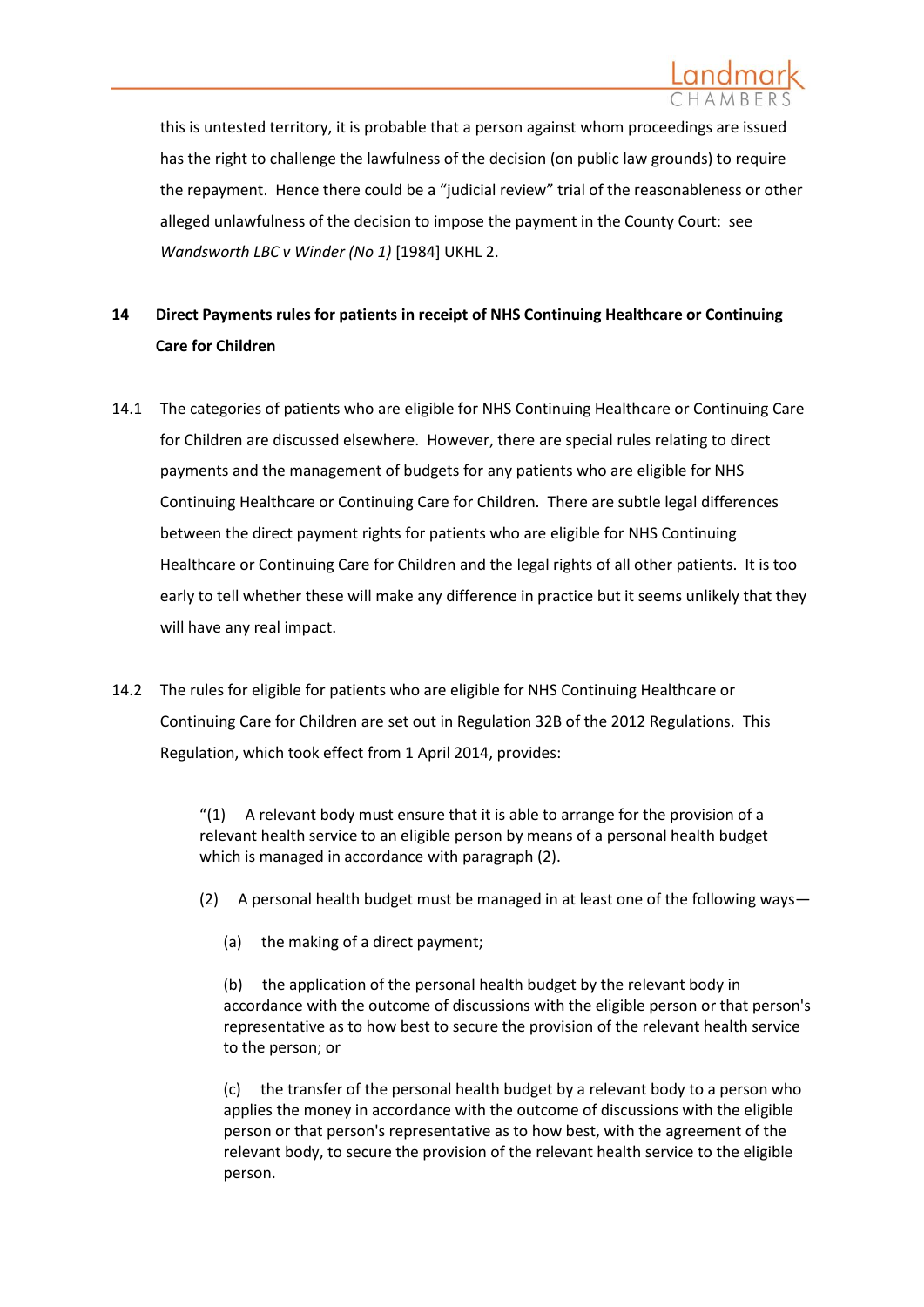

(3) A relevant body must—

(a) publicise and promote the availability of personal health budgets to eligible persons and their representatives; and

(b) provide information, advice and other support to eligible persons and their representatives to assist them in deciding whether to request a personal health budget in respect of a relevant health service.

(4) A relevant body must—

(a) give due consideration to a request made by or on behalf of an eligible person for a personal health budget;

(b) decide whether it is appropriate in the circumstances of the eligible person's case to arrange for the provision of the relevant health service to that person by means of a personal health budget; and

(c) if it decides that it would be appropriate, decide which of the ways mentioned in paragraph (2) would be the most appropriate way in which to manage the personal health budget.

(5) A relevant body must make arrangements for eligible persons for whom a personal health budget has been arranged, and their representatives, to obtain information, advice and other support in connection with the management of the personal health budget.

(6) The duty in paragraph (5) does not apply in relation to any part of a personal health budget to which regulation 9 of the National Health Service (Direct Payments) Regulations 2013 (information, advice and other support) applies.

(7) If a relevant body decides to refuse a request for a personal health budget made by or on behalf of an eligible person, it must provide that person and their representatives with the reasons for that decision in writing.

(8) On receipt of written reasons in accordance with paragraph (7), an eligible person or a person acting on the eligible person's behalf may require a relevant body to undertake a review of the decision and may provide evidence or information for the relevant body to consider as part of that review.

(9) A relevant body must inform the eligible person or their representatives in writing of the decision following a review, and state the reasons for the decision.

(10) A relevant body may not be required to undertake more than one review following a decision under paragraph (7) in any six month period".

14.3 In September 2014, NHS England issued guidance about Regulation 32B of the 2012 Regulations called "*Guidance on the "right to have" a Personal Health Budget in Adult NHS*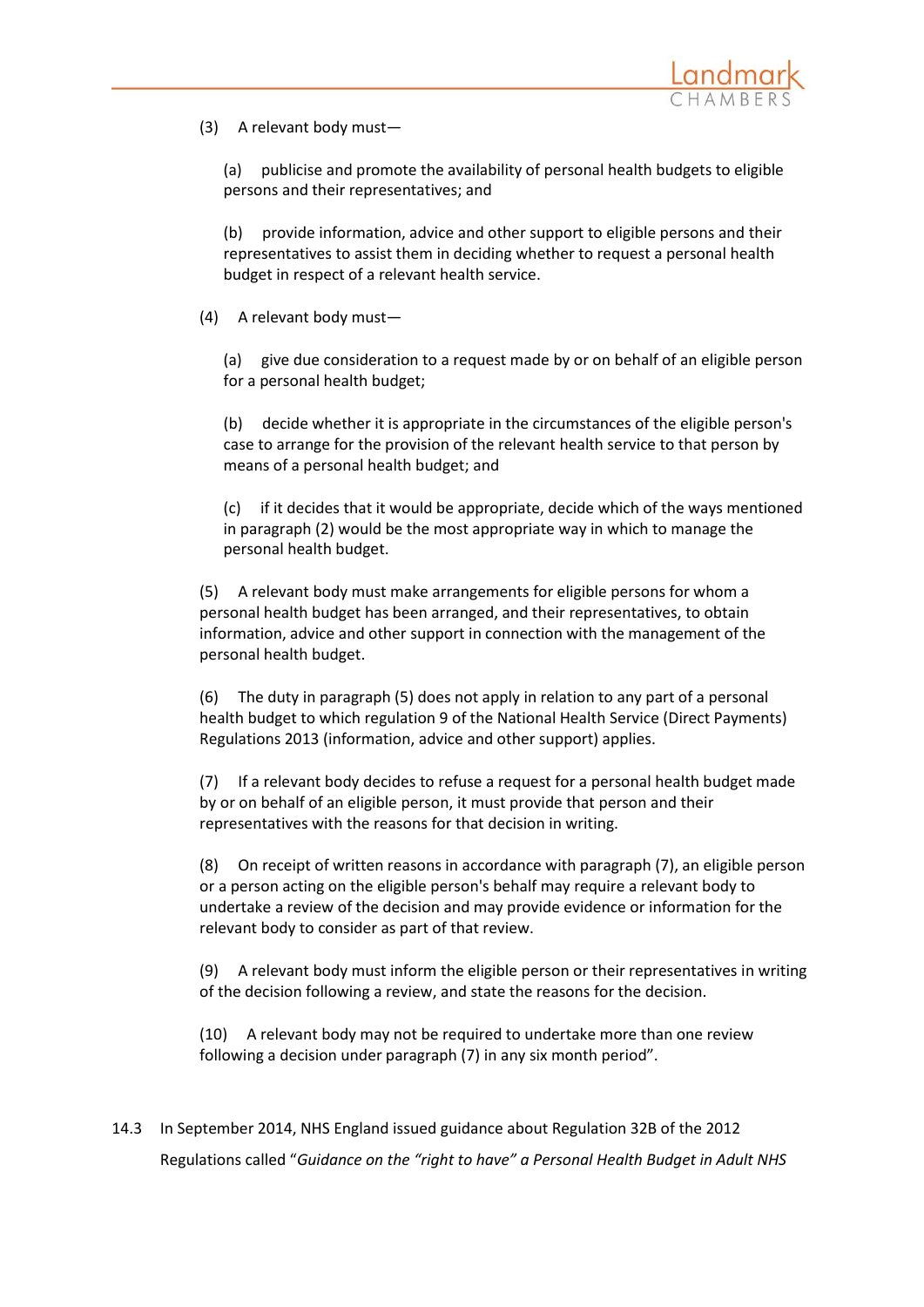Continuing Care Healthcare and Children and Young People's Continuing Care<sup>9</sup>". Whilst the Guidance speaks of a "right" to a personal health budget, a close examination of the Regulation shows that an eligible patient does not have any legal rights to a health budget. Regulation 32A(1) provides that the health body (i.e. a CCG or NHS England) has to ensure that it is able to arrange for the provision of a relevant health service to an eligible person by means of a personal health budget which is managed in accordance with paragraph (2). Hence, the Regulation imposes a duty on the CCG and NHS England to have decision-making systems in place to ensure that it is able to offer a health budget by any of the means set out at Regulation 32A(2). It does not provide that a patient who is eligible for NHS Continuing Healthcare or Continuing Care for Children has a legal right to have a direct payment. However the Guidance makes it clear that CCGs ought to provide a personal health budget (via one of the options) to eligible patients. It states:

"If an individual comes within the scope of the 'right to have' a personal health budget, as outlined in section 4 above, then the expectation is that one will be provided.

There may be some exceptional circumstances when a CCG considers a personal health budget to be an impracticable or inappropriate way of securing NHS care for an individual. This could be due to the specialised clinical care required or because a personal health budget would not represent value for money as any additional benefits to the individual would not outweigh the extra cost to the NHS. However, evidence from the pilot and learning from CCGs that are already rolling out personal health budgets in these areas suggests that there will be few cases where a personal health budget cannot be provided"

14.4 However many patients in residential care are eligible for NHS Continuing Healthcare. The Guidance makes it clear that a personal health budget would not be appropriate for such patients. It provides:

# "**Can personal health budgets be provided to people in nursing/residential care home settings?**

The Government's intention is for all people receiving NHS CHC or CC to have the "right to have" a personal health budget where they would benefit.

The National Health Service (Direct Payments) Regulations 2013 and "right to have" announcement do not explicitly limit this to people living in their own homes. Individuals assessed as eligible for NHS CHC or CC funding may live in nursing or

1 9 See

[http://www.personalhealthbudgets.england.nhs.uk/\\_library/Resources/Personalhealthbudgets/2014/Personal](http://www.personalhealthbudgets.england.nhs.uk/_library/Resources/Personalhealthbudgets/2014/Personal_health_budgets_right_to_have_guidance.pdf) [\\_health\\_budgets\\_right\\_to\\_have\\_guidance.pdf](http://www.personalhealthbudgets.england.nhs.uk/_library/Resources/Personalhealthbudgets/2014/Personal_health_budgets_right_to_have_guidance.pdf)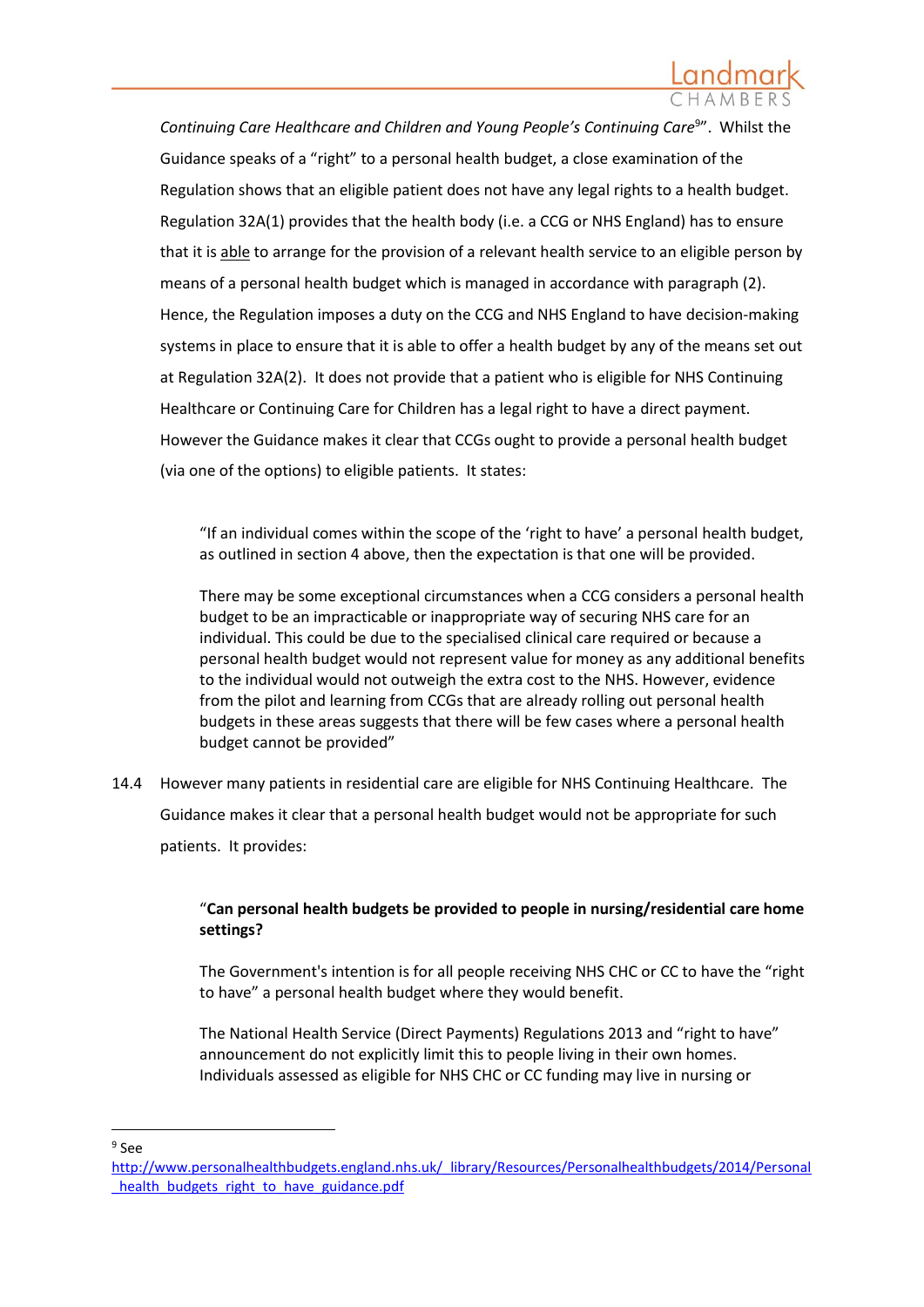

residential care and they too may benefit from receiving care via a personal health budget.

Where a request for a direct payment for healthcare is made for a person living in a residential setting the CCG must be certain that providing care in this way adds value to the person's overall care. Generally, direct payments should not be used to pay for care and support services being commissioned by the NHS that a person will continue to access in the same way whether they have a personal health budget or not*.* In such instances, where no additional choice or flexibility has been achieved by giving someone a personal health budget, then allocating a direct payment only adds an additional financial step and layer of bureaucracy into the commissioning of the care.

CCGs need to be clear that the use of a direct payment in such settings is cost effective and is a sensible way to provide care to meet or improve the individual's agreed outcomes.

The use of direct payments for adults within residential settings was not tested as part of the personal health budget pilot and the benefits of providing care in this way are not known. There is a pilot programme underway in residential settings considering the use of direct payments for personal budgets in social care and the Department of Health will use the learning and evidence from this programme to inform guidance. This will then be used to support the introduction of direct payments for people receiving social care and living in residential care from April 2016.

Learning from the residential care pilot will help inform national policy developments in the NHS around the use of direct payments in residential settings. In the meantime, although there is no prohibition on using direct payments for those in residential care, CCGs should be cautious about offering a personal health budget in this form.

Other types of personal health budget, for example notional budgets, can be used where direct payments are not a practical route and many people may find great benefit in planning their care using the personalised care planning process associated with developing a personal health budget"

- 14.5 No steps have yet been taken to introduce direct payments for people receiving social care and living in residential care. It is unclear if this is still government policy or whether further Regulations will be made in the future to carry forward this policy.
- 14.6 Where a health body does agree to provide a personal health budget, there are 3 way in which a personal health budget can be delivered. The 3 options are identified at Regulation 32A(2) namely:
	- a) A direct payment arrangement in accordance with the 2013 Regulations. If this is set up for an NHS Continuing Care Healthcare patient or for representative where a child is in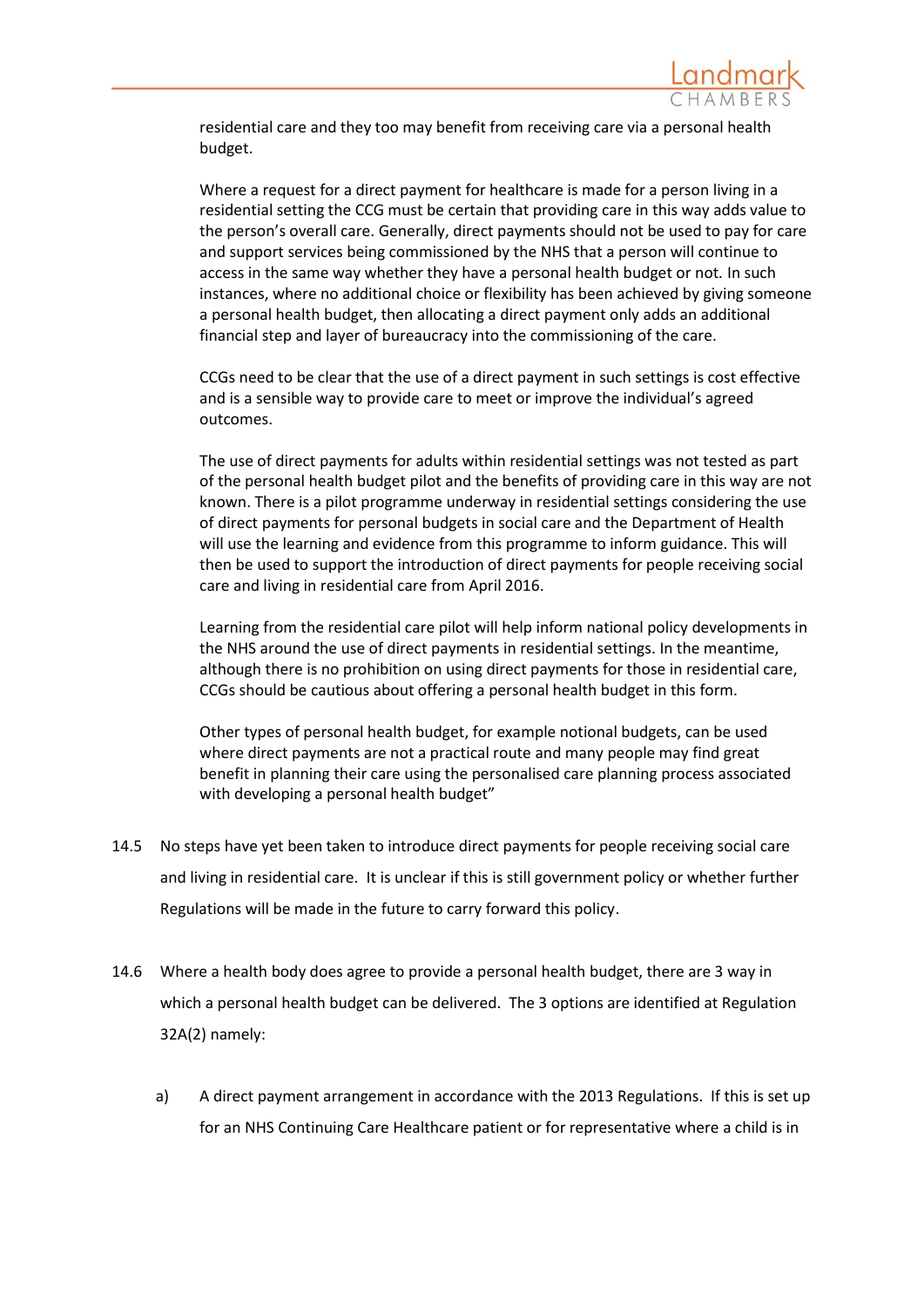

receipt of Children and Young People's Continuing Care, it will operate in the same way as any other direct payment arrangement;

b) A "notional" personal health budget set the health body in accordance with the outcome of discussions with the eligible person or that person's representative as to how best to secure the provision of the relevant health service to the person. This is described at paragraph 3.2 of the Guidance as:

> "A notional budget - where the commissioner (for example the CCG) holds the budget but utilises it to secure services bases on the outcome of discussions with the service user"

c) The third option is to make a direct payment to a person who applies the money in accordance with the outcome of discussions with the eligible person or that person's representative as to how best, with the agreement of the relevant body, to secure the provision of the relevant health service to the eligible person. This is described as follows at paragraph 32 of the Guidance:

> "A third party budget - where an organisation independent of the individual and the NHS manages the budget on the individual's behalf and arranges support by purchasing services in line with the agreed care plan"

14.7 The 2012 Regulations do not define the types of services that are required to be included in a "personal health budget". However, the Guidance suggests that these should be the same services that could be part of a direct payment arrangement (and should not include services that are excluded from a direct payment arrangement. The Guidance states at paragraph 5 (page 12):

> "Personal health budgets are not appropriate for all types of healthcare. There are particular exclusions for their use where the personal health budget is received as a direct payment and a full list can be found in the National Health Service (Direct Payments) Regulations 201327. Although the regulations refer specifically to direct payments, for consistency and good practice the exclusions should be applied to all types of personal health budgets"

14.8 The Guidance suggests that the third option should be limited to circumstances where an independent third party organisation acts as a commissioner of healthcare for the patient, in accordance with the outcome of discussions with the patient or the patient's representative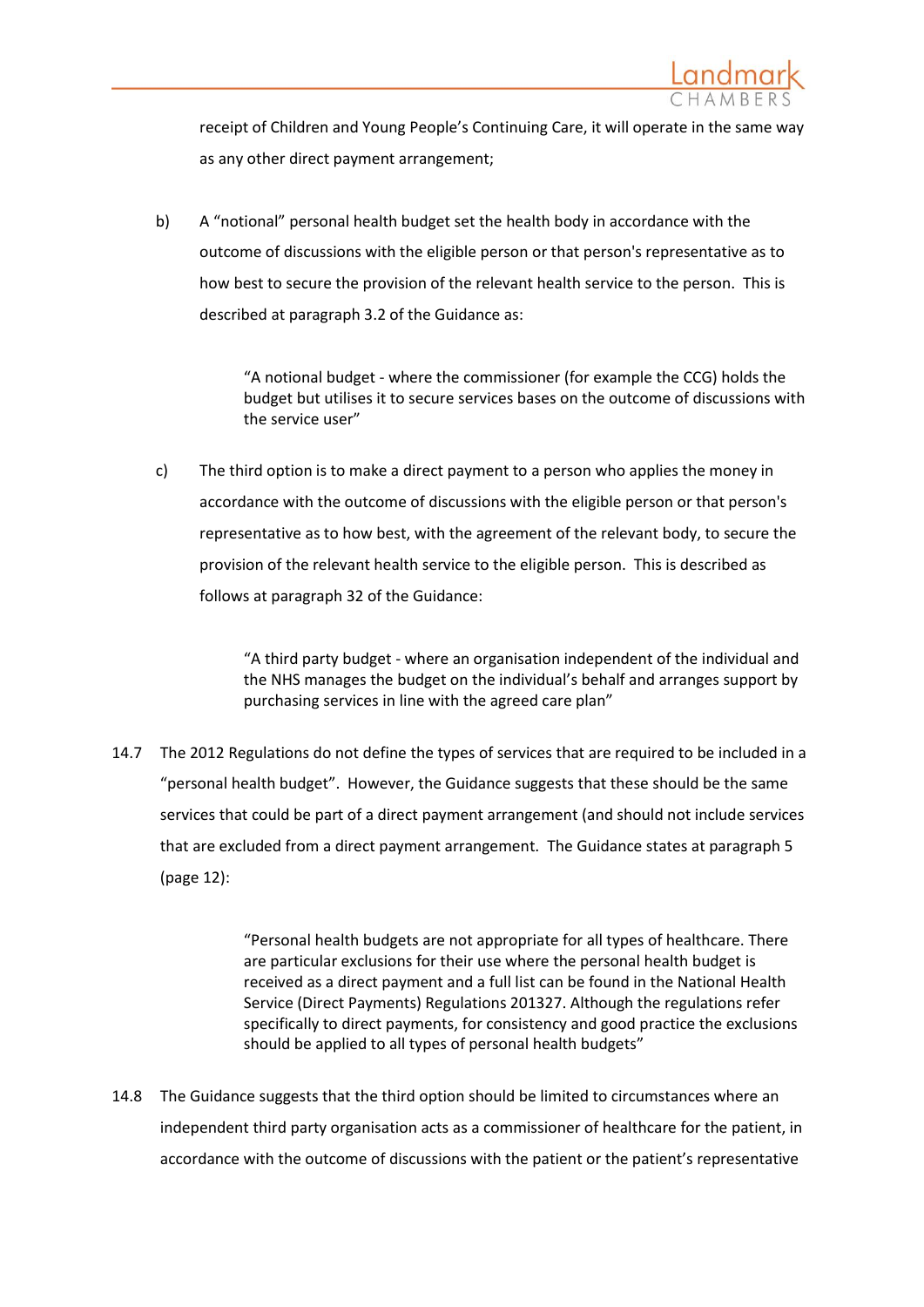

as to how best, with the agreement of the health body, to secure the provision of the relevant health service to the eligible person. The need for the health body to "agree" the provision means that the health body has the final say as to how NHS money should be used. It is thus difficult to see that this option adds anything substantial to the direct payment arrangements. The governance arrangements under this option are also not spelled out in the 2012 Regulations.

14.9 The changes to the 2012 Regulations appear to have been driven by a desire by the government to increase the take up in direct payment arrangements for patients who are eligible for NHS Continuing Healthcare or Continuing Care for Children. However badging this as a case where a patient has a "right" to a personal health budget is misleading the 2012 Regulations do not create a right for a patient to have a personal health budget. However the 2012 Regulations may have caused a change in practice by emphasising the normality of direct payment arrangements for patients with long term conditions.

### **15 Legal issues that can arise with direct payments**

- 15.1 There are several legal issues that can arise as part of care planning under direct payment arrangements. The following particular legal issues can arise:
	- a) The employment of family members;
	- b) Top Ups, wealthy patients and patients with substantial damages payments; and
	- c) Whether to support a direct payment to for a home care package or commission a care home placement.
- 15.2 **The employment and payment of family members as part of the care plan**: Section 3(1) of the Children Act 1989 defines the term "parental responsibility" as meaning "all the rights, duties, powers, responsibilities and authority which by law a parent of a child has in relation to the child and his property". However, a general parental duty to "look after" a child cannot amount to a legal duty to provide 24-hour, 7 day a week specialist medical care to a disabled child. Many parents of disabled children become "expert carers". Their exposure to the child's medical condition over an extended period, their own interaction with doctors,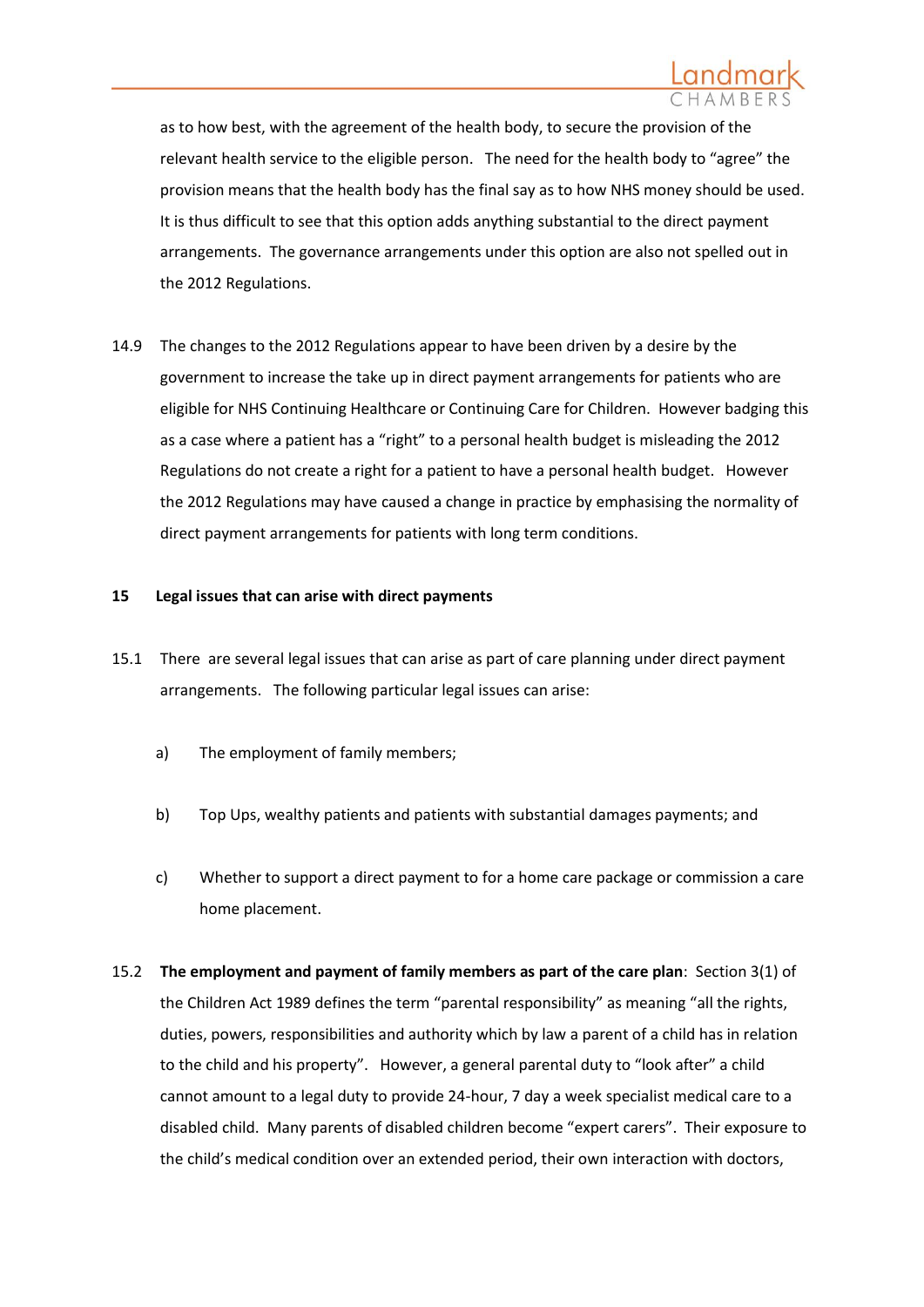

nurses and care staff and seeing the first-hand effects of different treatment regimes means parents (or those standing in the place of parents such as foster carers) can become as knowledgeable about their child's condition as any formally qualified medical professional. This can both be a source of high quality care but also, on rare occasions, a serious risk to the health of the child, particularly if parents provide treatment for their child which deviates significantly from established clinical practice.

- 15.3 If parents are delivering far more care than they could be called upon to provide as part of their parental responsibilities, there is no reason in principle why the NHS should not permit a direct payment to be used to pay a parent for delivering these services. Parents of disabled children often give up jobs or forgo career advancement in order to free up time to provide round the clock care to a disabled child. If the parent did not provide these services, a nonfamily carer would have to be employed to provide care to a child in place of a family member. However where the family member knows the child far better, it is often possible for the family member to deliver excellent care in place of external carers. Further, keeping the family finances afloat is plainly in the child's best interests and can be in the NHS's interests, particularly if payment to the parents keeps the household viable and thus avoids the need for an expensive care home package.
- 15.4 The position with adults is more straightforward. Family members may have a moral duty to support adults in their family but there is no legal duty to do so. Prior to the National Assistance Act 1948, the Poor Law schemes placed a legal duty on families to provide care and support to a wide range of relatives. The only people who ended up in the workhouse were those who had no relatives who could be prevailed upon to support them. However, that all changed in 1948 when the legal duty to support family members was abolished. Despite the absence of a legal duty, many disabled adults receive care and support from their family members, including parents of disabled adults and those caring for a disabled parent. The observations above about parents looking after disabled children apply equally to the care of adults by family members. At its best, it can be superb levels of care and, at its worst, it can be inadequate care where the control of the property prevents the NHS being able to deliver on its duties to the patient. The "best" case scenario is far, far more common than the worst case scenario.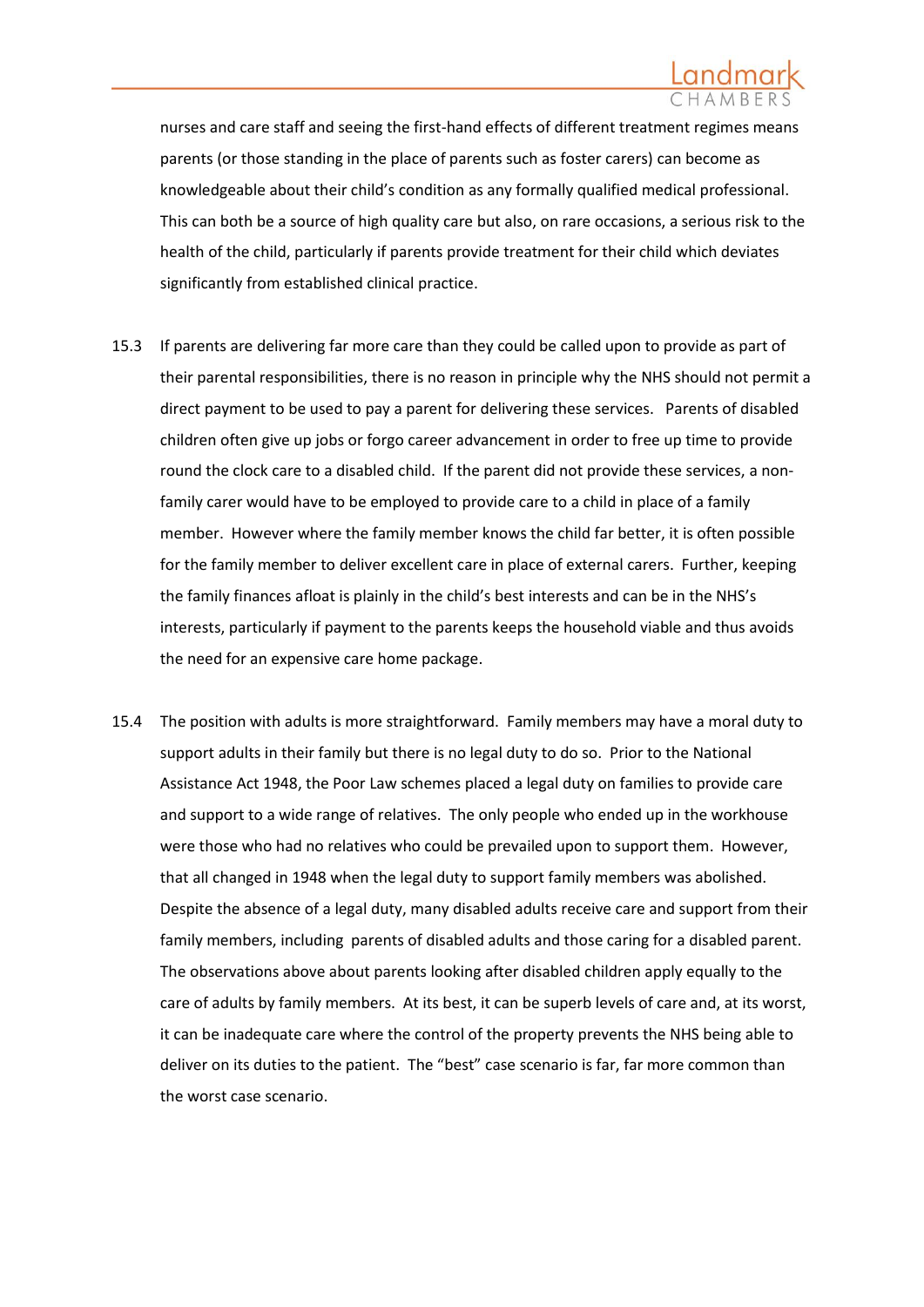

15.5 However, the paid employment of family members to provide care to an NHS patient gives rise to some difficult issues and tricky conflicts of interest which need to be managed carefully. A paid member of the family becomes someone who is paid by public funds to deliver a care service and is thus accountable for the services that the carer provides. He or she can be required to follow care protocols and make proper notes when that may not be the case where care is unpaid. On 14 October 2013 the 2013 Regulations were amended by the National Health Service (Direct Payments) (Amendment) Regulations 2013 to provide specific provisions concerning the employment of family members. These Regulations inserted a new Regulation 8(5A) which provides:

> "A health body may specify in a care plan that a service may be secured in respect of a patient from a person who is an individual living in the same household as the patient, a family member mentioned in regulation 7(8), or a friend involved in the provision of the patient's care, whether or not a nominee, only if a health body is satisfied that to secure a service from that person is necessary—

- (a) to meet satisfactorily the patient's need for that service; or
- (b) to promote the welfare of a patient who is a child"
- 15.6 Thus a person "in the same household as the patient" can only be employed to provide services to the patient if the test in (a) or (b) is met. In this context, the word "necessary" probably does not mean "essential so no other option is possible" but "appropriate and proportionate" in all the circumstances of the case. The Guidance says as follows about the employment of family members (although this says little more than reproduce the wording of the Regulations):

"153) A direct payment can only be used to pay an individual living in the same household, a close family member (see Box 3 for a definition of a 'close family member<sup>'10</sup>) or a friend if the CCG is satisfied that to secure a service from that person is necessary in order to satisfactorily meet the person receiving care's need for that service; or to promote the welfare of a child for whom direct payments are being made. CCGs will need to make these judgements on a case by case basis.

154) These restrictions are not intended to prevent people from using their direct payments to employ a live-in personal assistant, provided that person is not someone who would usually be excluded by the regulations. The restriction applies where the relationship between the two people is primarily personal rather than contractual, for example if the people concerned would be living together in any case"

 $10$  Box refers to the list of close family members in Regulation 7(8) which is set out at paragraph [7.1](#page-16-0) above.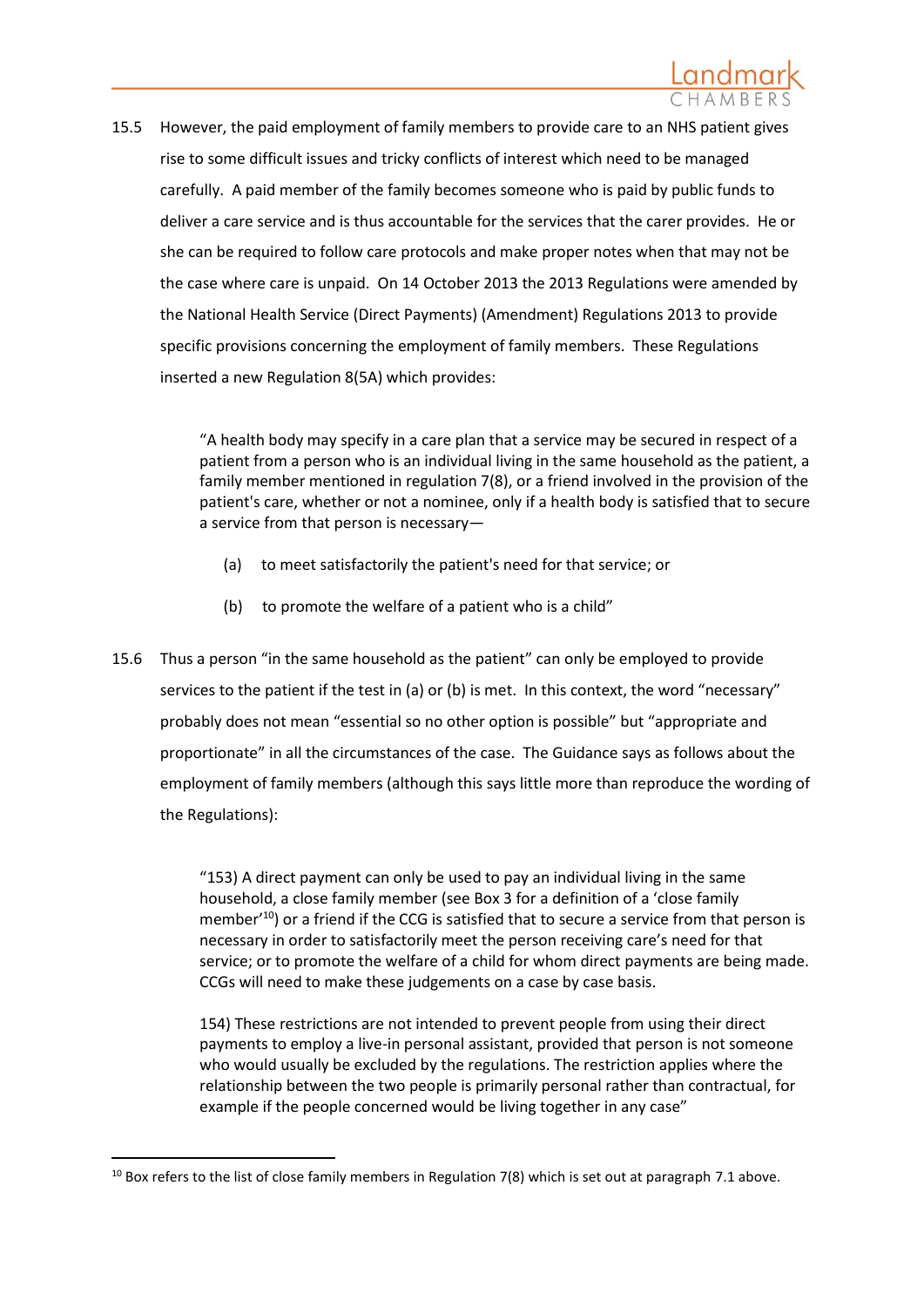

- 15.7 The test introduced by the amended Regulations is, in practice, pretty meaningless. A care co-ordinator could almost always conclude that it is necessary for an appropriate family member to be employed to provide support to a patient. Equally, if the care co-ordinator concluded that it was inappropriate family member to be employed to provide support to a patient, care for the patient from that person should not be included in the care plan. If a proposal is made to pay a family member to provide care the health body may wish to pay particular attention to this proposal as part of its consultations.
- 15.8 There are a series of governance issues which arise where family members are providing paid care to a patient as part of NHS funded care including:
	- a) **Should there be separation of the "representative" and the paid carer:** There is nothing in the 2013 Regulations which prevents the representative also being paid to provide care to the patient. The representative could not be "employed" because he or she would be both the employer and the employee. He or she would thus have to be a self-employed carer and would be responsible for their own income tax and national insurance payments. The direct payment should also allow funds to enable the representative to make pension arrangements in the same way as if the representative were an employee. In order to ensure conflicts of interest are properly managed, the care plan should set out clearly that the representative will be employed and should detail the level of payment to be made to the representative;
	- b) **The need for proper contracts of employment:** Family members (other than any representative) should be provided with proper contracts of employment by the patient or the representative. The contract should set out the responsibilities on both sides;
	- c) **Adherence to professionally agreed care plans:** Family members who are paid to provide care to a vulnerable patient should be asked to confirm that they will provide care in accordance with the care plan and will follow any protocols set up by professional medical staff for the patient. Where a home-care package is working well, professionals and family members will pool their knowledge and skills to devise care plans. However once protocols are agreed, the health body needs to know that family members will provide appropriate care, and that normally means agreeing to provide care in accordance with protocols devised under the care plan;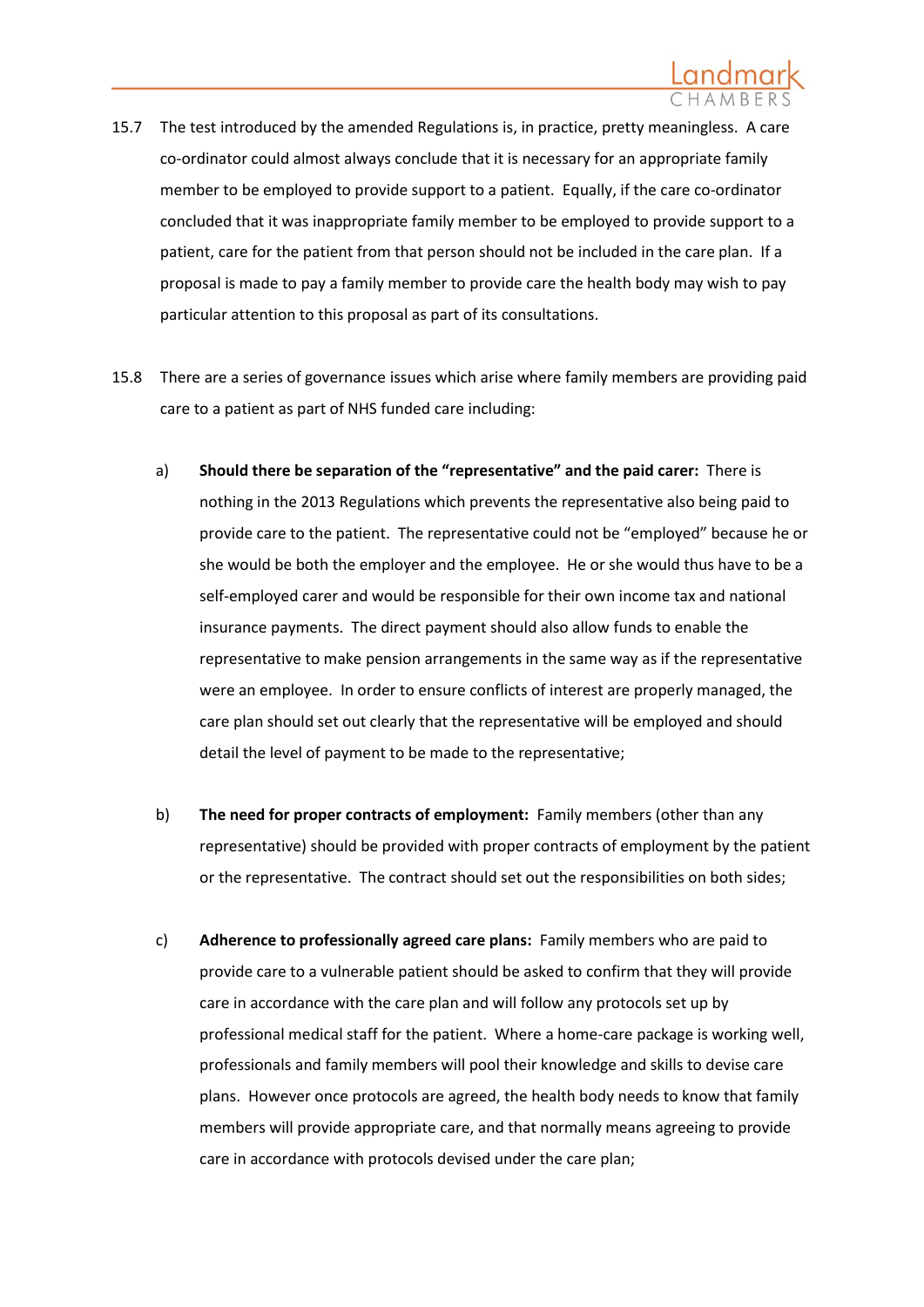- d) **Suitable amounts of time off and holidays:** The health body should be cautious to ensure that a family member does not agree to take on an excessive workload and that proper arrangements are put in place to allow time off for the family member, with funded respite care if needed. It has to be in the interests of all parties that any direct payment is a long-term, sustainable arrangement, and this will require a key family member having time away from delivering care;
- e) **Record keeping:** Professional care staff keep records of the care provided to a patient. If family members are paid by the NHS to provide care, the health body needs to reach agreement with the family member about how records will be made about the number of hours that a family member provides care and the material events that occur during any period when care is provided;
- f) **Insurance:** Care staff should be insured for the mutual benefit of themselves and the patient. Family members who provide care should be in the same position, with appropriate insurance funded by the direct payment; and
- g) **Reviews and the suitability of a home care placement**: The existence of an income for family members from a direct payment will inevitably mean that the family finances will become dependent on the continuance of this source of revenue. If a patient has a progressive condition, there may come a time when a care home placement is more clinically appropriate but some family members may be understandably reluctant to agree to this because, in part, it will lead to cessation of the direct payment income. Health bodies should be mindful of this potential conflict of interest when conducting reviews.
- 15.9 None of these issues should prevent a care plan providing for paid care to be provided by family members in a suitable case. However the health body needs to be acutely aware of the potential conflicts of interest that arise where a family member's personal financial interests are involved.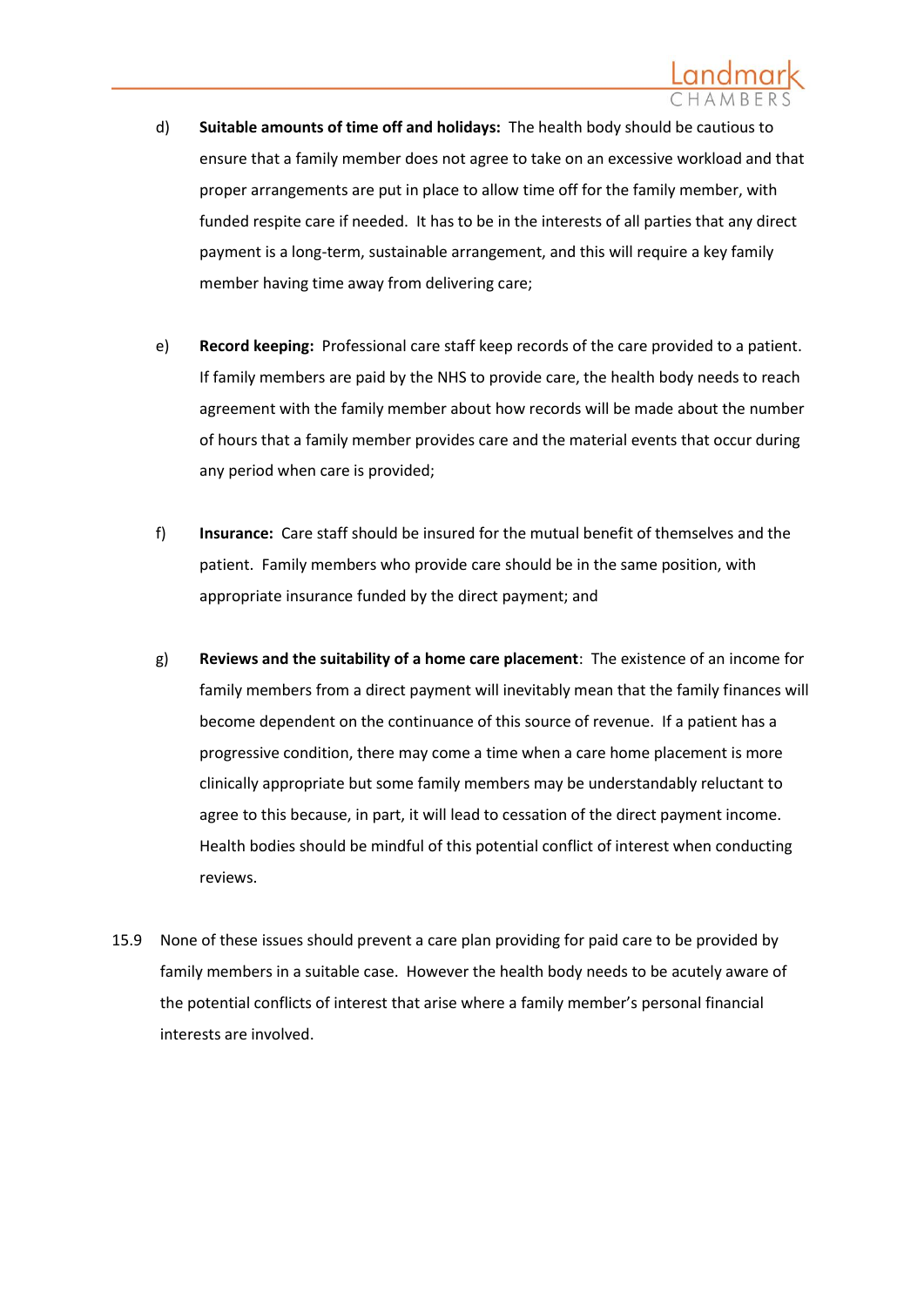

### **Top Ups, wealthy patients and patients with substantial damages payments**:

15.10 Arrangements under which service users pay part of the fees for a care home which provides an enhanced service above the base level that the state is prepared to fund are common in social care. However, they are generally prohibited when a patient is getting NHS funded care. The NHS Choices website explains $11$ :

### **"Is it possible to pay top-up fees for NHS continuing healthcare?**

No, it is not possible to top up NHS continuing healthcare packages, like you can with local authority care packages.

The only way that NHS continuing healthcare packages can be topped up privately is if you pay for additional private services on top of the services you get from the NHS. These private services should be provided by different staff and preferably in a different setting"

- 15.11 Thus wealthy patients are generally left with a choice between a care home placement at a level that the NHS is prepared to fund or accepting the whole cost of funding a higher quality placement for themselves. This can be a source of tension between patients, families and NHS commissioners, particularly where a patient has received a damages payout which is supposed to include the cost of funded care.
- 15.12 The law around personal injury (and in particular clinical negligence) payments provides that a claimant has the right to claim privately funded health services as part of a damages claim: see section 2(4) of the Law Reform (Personal Injuries) Act 1948. Provided a claimant genuinely has an intention to seek privately funded medical treatment at the time the damages award is made, the court cannot look into the reasonableness or otherwise of the decision to seek private medical care as opposed to accessing NHS services: see *Eagle v Chambers (No 2)* [2004] 1 WLR 3081 at §69 to §72.
- 15.13 However once a settlement of a personal injury claim has been agreed, particularly if the settlement is by way of a lump sum payment, the claimant is fully entitled to "change his or her mind" and claim NHS services. At that point, the patient is entitled to be treated in the same way as any other patient. Hence, a patient who has been the subject of a clinical negligence award based on negligent NHS treatment and which claimed compensation based

<sup>11</sup> Se[e http://www.nhs.uk/Conditions/social-care-and-support-guide/Pages/nhs-continuing-care.aspx](http://www.nhs.uk/Conditions/social-care-and-support-guide/Pages/nhs-continuing-care.aspx)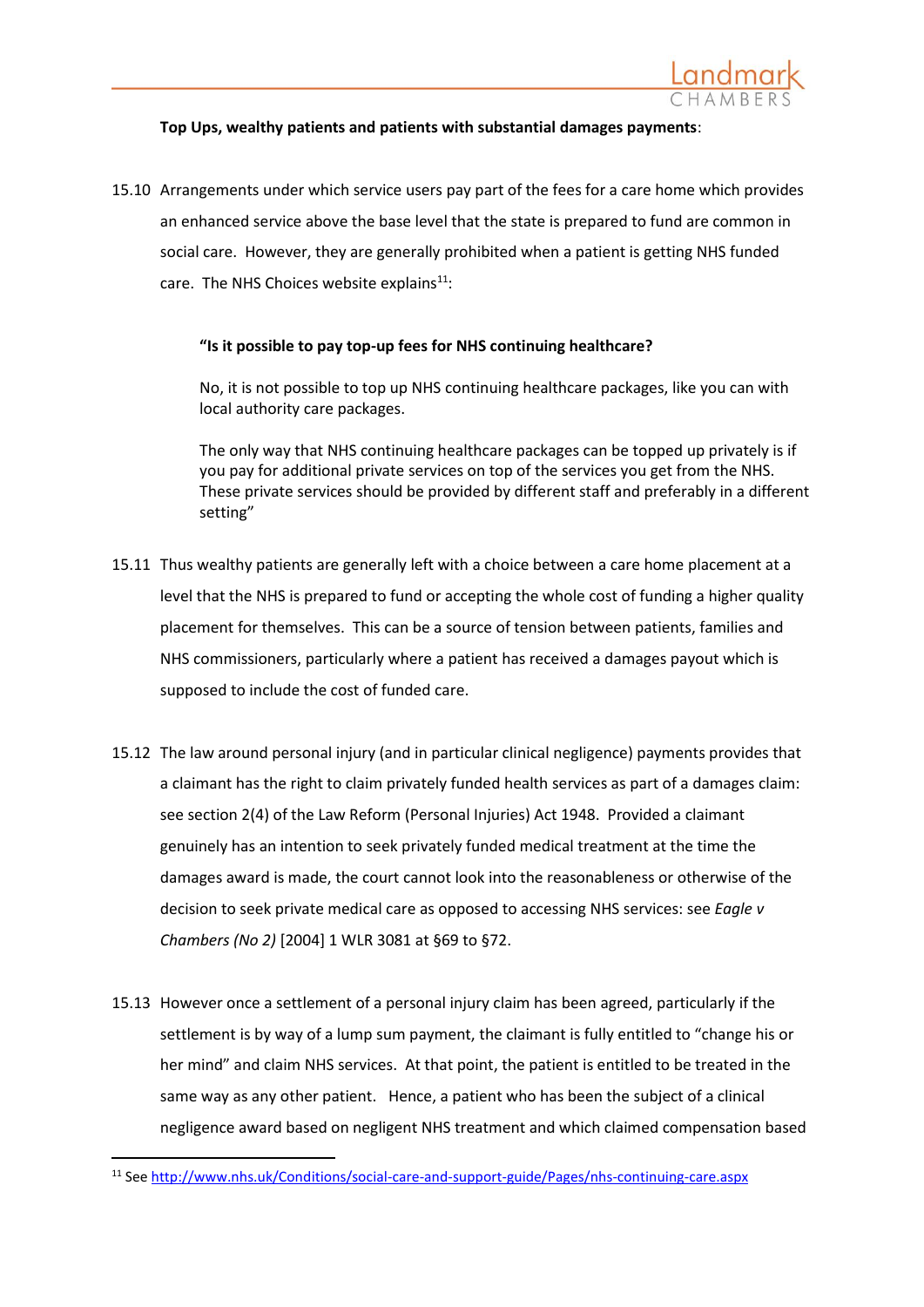on privately funded care is nonetheless is entitled to seek NHS funded care (which will be free at the point of use). An NHS commissioner cannot conclude that a patient does not have a "reasonable requirement" for healthcare services because of a damages award in favour of the patient: see *R (Booker) v NHS Oldham & Anor* [2010] EWHC 2593 (Admin). However a patient who is wealthy is only entitled to the same level of NHS services as a patient who is destitute. The "needs" of the patient are not adjusted to reflect the lifestyle of the patient prior to the provision of NHS services. This can often lead to difficulties and to requests by a patient to "upgrade" services funded by the NHS.

- 15.14 Outside of direct payments, there are continuing difficulties around the extent to which direct payments may be used to sidestep restrictions which the NHS commissioner seeks to put on the level or cost of care for a patient or to support a home care package when care could be commissioned in a care home at a cheaper rate. It is often considerably more expensive for individuals with long term conditions to be provided with a comprehensive package of specialist care in their own homes as opposed to being provided with care in a care home environment where economies of scale can, to some extent, reduce the cost for each individual patient. CCGs and NHS England have a duty under section 3(1) NHS Act to provide services to meet the reasonable requirements of relevant patients for a range of health and social care services. Arranging to have these services delivered to the patient way of a direct payment is one method by which the CCG or NHS England can discharge the duty under section 3(1) (and indeed is a method by which the CCG or NHS England could discharge any other duty to the patient as long as the services are not exempt under the Regulations. However, the fact that payments to support a care plan is being sought by way of direct payments does not impose any legal duty on the CCG or NHS England to expend more money on supporting an individual patient than is required to discharge the primary duty. CCGs are often confronted with the problem that continuing a bespoke arrangement under which a package of services is provided at a person's own home is more expensive than funding a care home placement. This can arise whether the care is funded by a direct payment or in the traditional way.
- 15.15 This issue was considered by the High Court in *Gunter v South Western Staffordshire Primary Care Trust* [2005] EWHC 1894 (Admin)<sup>12</sup>. This case arose prior to direct payments but the family attempted to persuade the NHS commissioner to set up a "User Independent Trust"

<sup>12</sup> Se[e http://www.bailii.org/ew/cases/EWHC/Admin/2005/1894.html](http://www.bailii.org/ew/cases/EWHC/Admin/2005/1894.html)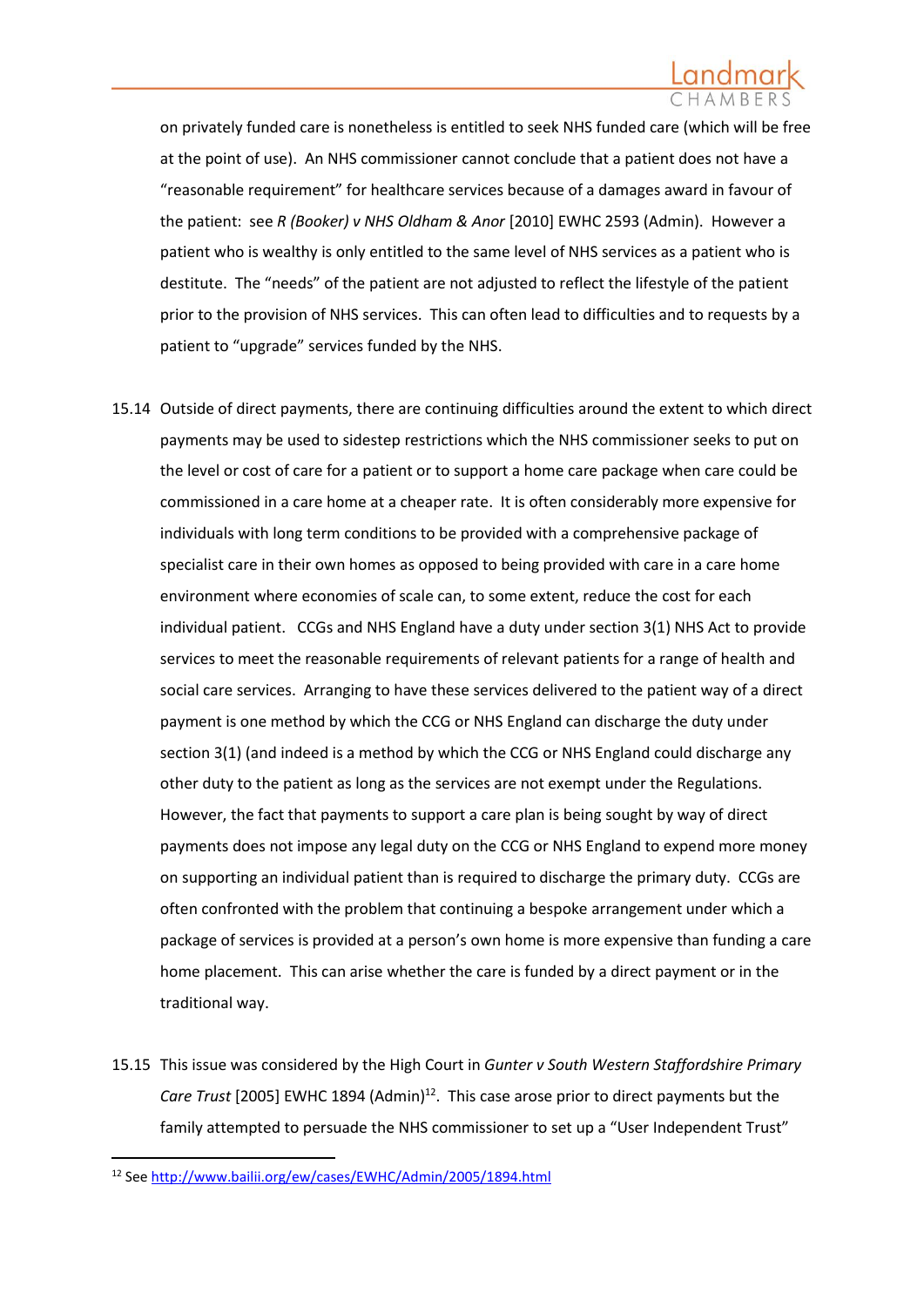("UIT"), which was an attempt by Rachel Gunter's family to get around the then bar on direct payments by setting up a contract between the UIT. The UIT would then use the money provided by the PCT to employ the staff needed to provide care to Rachel Gunter at home, supplemented by care provided by family members. The PCT was concerned whether there was power to set up a contract and agreed that it may be a sensible way to avoid the care agency's profit, which was estimated at add 35% to the overall cost. The UIT was thus seen by the family as making a home care package more affordable. Mr Justice Collins confirmed that the PCT had power to explore this option and would need to justify any decision that moved her from her home when this was not her preferred option. The Judge said at §20:

"It is apparent that to remove Rachel from her home will interfere with her right to respect for her family life. Mr Wise has also relied on the positive need to give an enhanced degree of protection to the seriously disabled. This is in my view an unnecessary refinement. The interference with family life is obvious and so must be justified as proportionate. Cost is a factor which can properly be taken into account. But the evidence of the improvement in Rachel's condition, the obvious quality of life within her family environment and her expressed views that she does not want to move are all important factors which suggest that to remove her from her home will require clear justification"

15.16 However, bearing in mind cost was a factor, the Judge also added the following cautionary words at §28:

> "The claimant and her parents cannot assume that home care will necessarily result. I certainly hope that it can since it is obviously benefiting Rachel. But cost is an important consideration and it may turn out that the IUT route is not satisfactory or does not provide the sort of saving which can to a sufficient extent bridge the gap between care at home and residential care. The risks to Rachel must also be carefully assessed"

Thus, the case supported the general framework but let the parties sort out the details.

15.17 The next relevant case was *R (S) v Dudley PCT* [2009] EWHC 1780 (Admin). This was an application for permission to apply for judicial review by the patient who challenged the failure of the PCT to pay the entire cost of care for Mr S who was discharged to Prestwood House near Stourbridge after a stay in hospital. The case has limited weight because permission was refused, albeit after a full judgment by Mr Justice Mitting. However it shows the level of discretion available to a NHS commissioner and is thus of some use.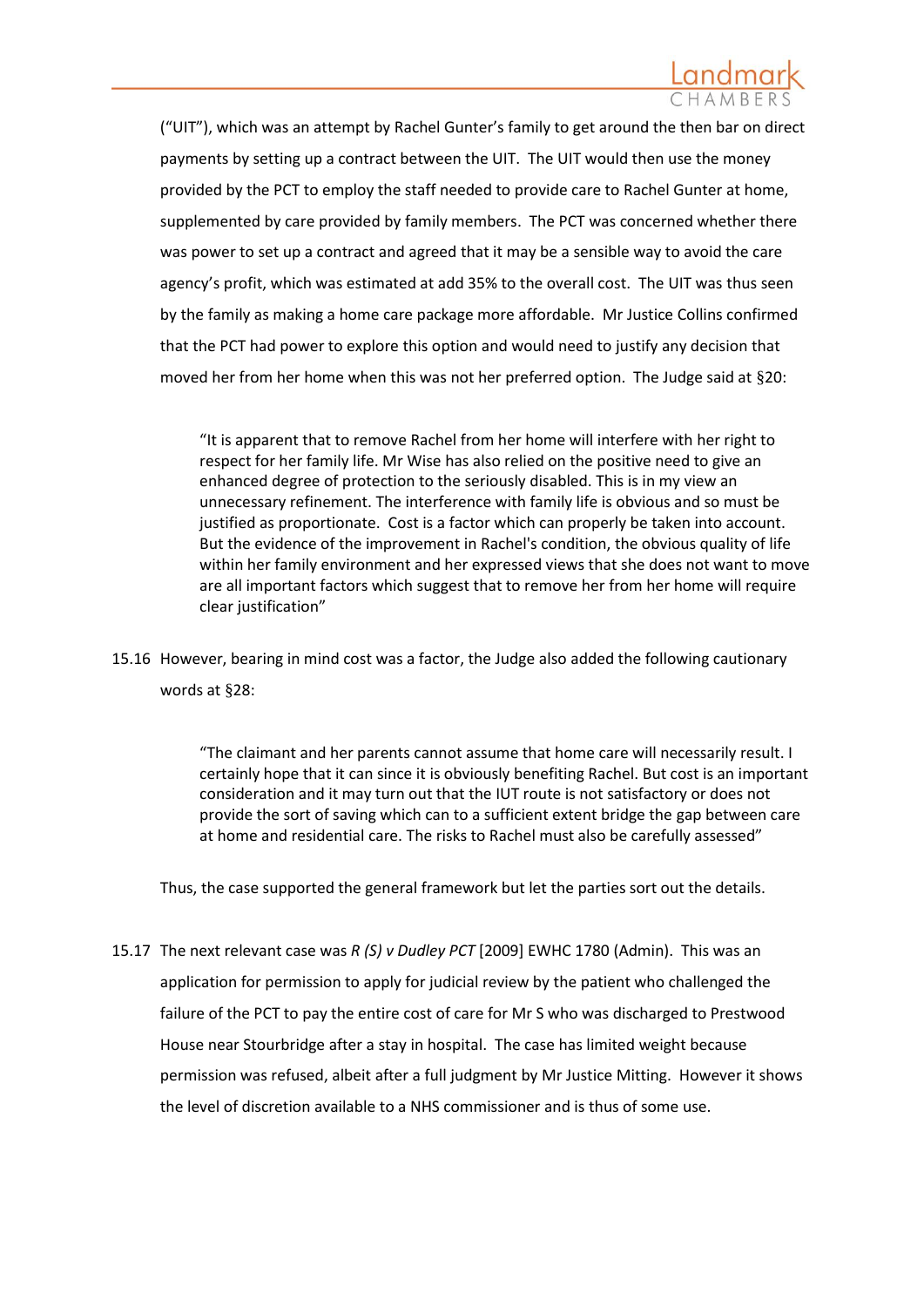

15.18 Mr S was eligible for NHS continuing healthcare and thus this was NHS funded care rather than social care. The Judge explained that:

> "There are two buildings within the grounds of Prestwood House; the house itself and the Coach House. Different rates of charge are made by the operators of the house for residents in two buildings. The claimant was discharged to the Coach House at, it seems, his own and his family's request"

15.19 The PCT was prepared to fund Mr S in the main house at their standard rate, but his family insisted that he should be accommodated in the Coach House. Thus the PCT entered into a contract with the care home for the standard rate and the family "topped up" the care by a separate contract. Mr S then challenged this arrangement on various grounds saying it was an unlawful top up. The Judge noted at §21 that the PCT's position was as follows:

> "The defendant had a standard rate which it was willing to pay for continuing health care of £471 per week. She noted that NHS continuing health care was required to be provided free of charge and that it was not the policy of the defendant or the practice of the wider NHS to agree to pay part of the cost of the continuing health care, leaving the balance to be paid privately by the patient or his family. However, it has always been the case within the National Health Service that those who wish to enjoy what are known in National Health Service jargon as "hotel-type services", may do so at their own cost. Thus, ever since the foundation of the National Health Service there have been available within National Health Service hospitals enhanced facilities, such as individual rooms, available to patient who are willing to pay for such facilities, but the principle has always been, and remains, subject to exceptions recently canvassed in relation to drugs administered to those with life-threatening illnesses, that health care services are provided free"

- 15.20 The PCT justified its position by reference to various provisions allowing NHS patients to pay for enhanced services within hospitals. That argument was accepted by Mr Justice Mitting who rejected the patient's challenge. Thus, on the particular facts of this case, the NHS had acted lawfully in part-funding the cost of the care home. However, the arrangement would have been unlawful if the care home had not offered to fund a placement at the standard rate.
- 15.21 That raises the question as to whether a "direct payment" arrangement could be used to circumvent the general prohibition on co-funding NHS services. This is not a subject which is covered in the Guidance but, as a matter of principle, there could be no legitimate objection to a patient or representative committing to using their own funds to meet a certain part of the care needs from their own resources. If that commitment were to be given, the health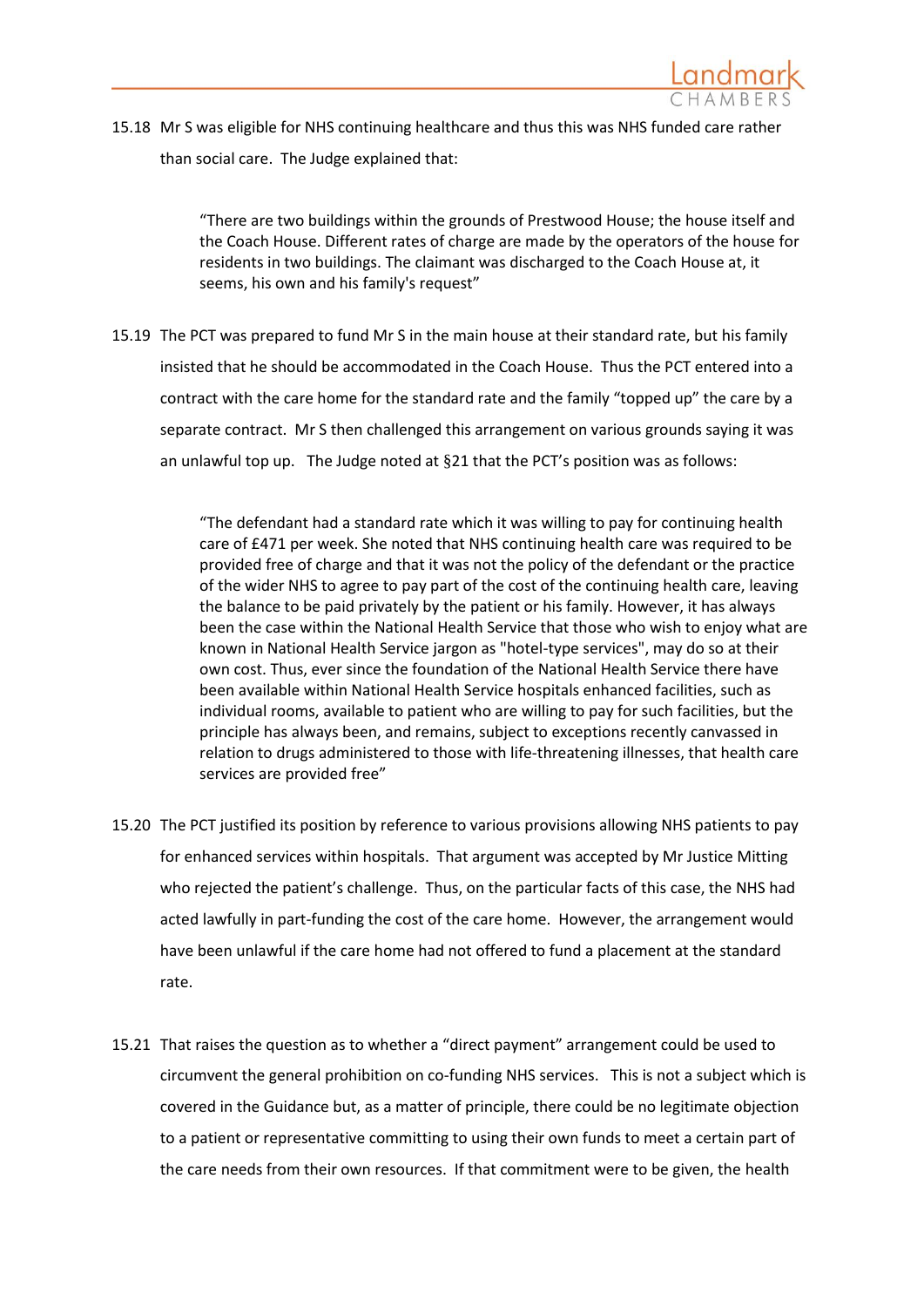body would not be obliged to provide services to meet that "need" because it would be met from the patient's own resources. There is a possible analogy here with an NHS Continuing Healthcare patient who has their own home (funded from their own resources) and thus does not have a "need" for accommodation funded by the NHS. Thus if, by way of example, the patient has a need for a single overnight carer, but commits to funding that need from a damages claim, the health body can legitimately exclude that "need" when calculating the level of a direct payment. That may make the continuance of a home care package affordable for a health body whereas, without that element of care being funded by the health body, a care home place may be significantly cheaper and so a home care package may not be offered.

15.22 The same logic could be used to fund a care home placement if the care home was prepared to divide the cost into services that the patient agreed to fund and those that the health body agreed to fund. Regulation 13(1) provides that the health body must be satisfied that the direct payment meets the "full cost of the services specified in the care plan". However if a care home's basic charges were £X per week but the patient required additional services costing £Y per week, there is probably no reason why the patient should not commit to meeting the cost of the additional services and thus leaving the NHS only funding the core service provision. This is an area where the lawfulness of top-up payments will depend on the way that packages of care are structured. In a time of tight constraints, it seems unlikely that the NHS will be able to hold to the principle that there should be no co-funding of care home packages,

# **Whether to support a direct payment to for a home care package or commission a care home placement**

15.23 Commissioning care for patients with complex needs in their own homes is often the ideal. However creating all the facilities to enable a patient to have a bespoke "hospital at home" can be prohibitively expensive. NHS commissioners thus frequently have to face the difficult question as to whether to discharge their duties to the patient by offering to commission a care home placement or whether to continue to meet the escalating costs of a home care package. Patients who seek a direct payment do not avoid the resource constraints involved in any NHS commissioning decision. Accordingly the question as to whether the a home care